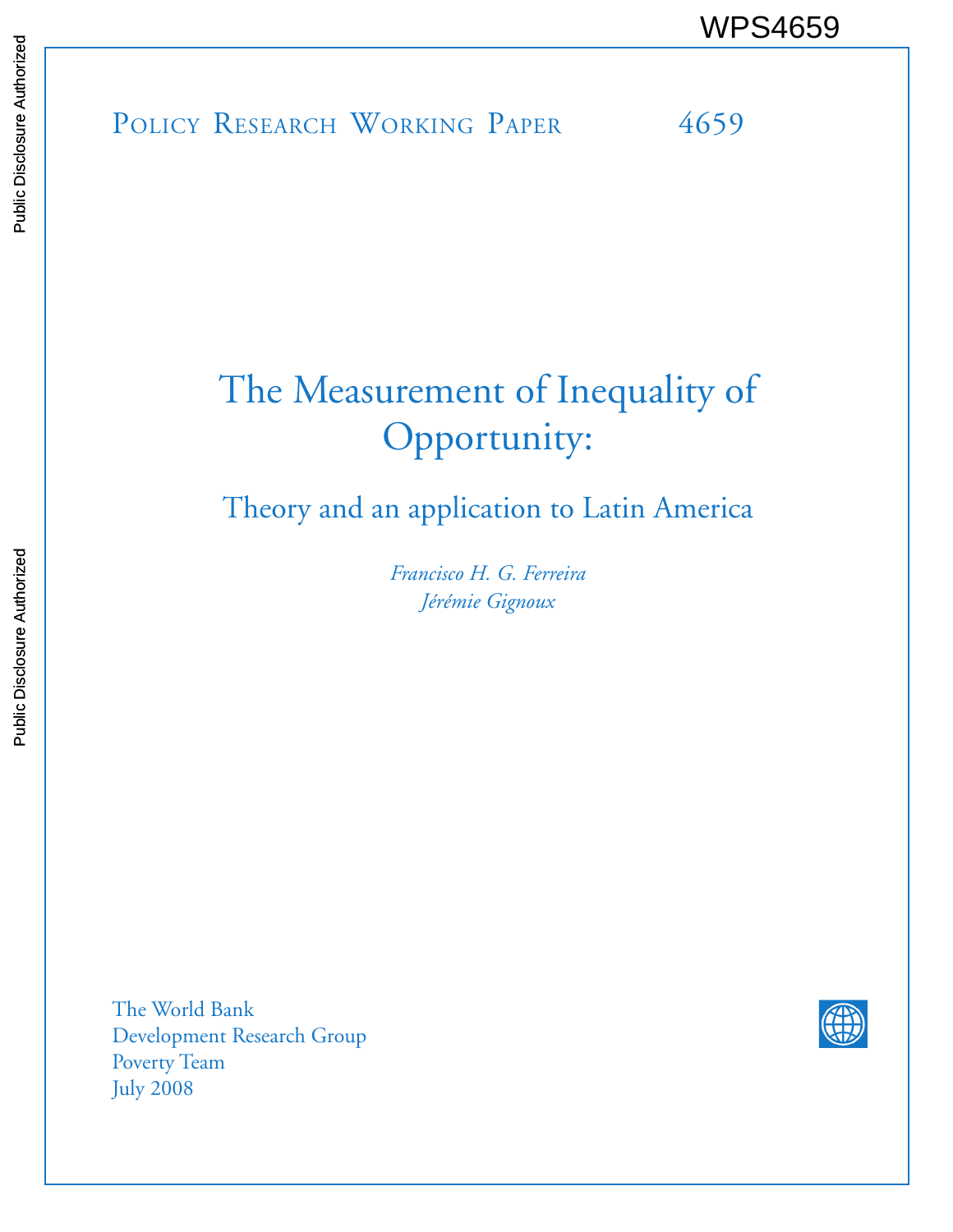# **Abstract**

What part of the inequality observed in a particular country is due to unequal opportunities, rather than to differences in individual efforts or luck? This paper estimates a lower bound for the opportunity share of inequality in labor earnings, household income per capita and household consumption per capita in six Latin American countries. Following John Roemer, the authors associate inequality of opportunity with outcome differences that can be accounted for by morally irrelevant pre-determined circumstances, such as race, gender, place of birth, and family background. Thus

defined, unequal opportunities account for between 24 and 50 percent of inequality in consumption expenditure in the sample. Brazil and Central America are more opportunity-unequal than Colombia, Ecuador, or Peru. "Opportunity profiles," which identify the social groups with the most limited opportunity sets, are shown to be distinct from poverty profiles: ethnic origin and the geography of birth are markedly more important as determinants of opportunity deprivation than of outcome poverty, particularly in Brazil, Guatemala, and Peru.

*The Policy Research Working Paper Series disseminates the findings of work in progress to encourage the exchange of ideas about development*  issues. An objective of the series is to get the findings out quickly, even if the presentations are less than fully polished. The papers carry the *names of the authors and should be cited accordingly. The findings, interpretations, and conclusions expressed in this paper are entirely those of the authors. They do not necessarily represent the views of the International Bank for Reconstruction and Development/World Bank and its affiliated organizations, or those of the Executive Directors of the World Bank or the governments they represent.*

This paper—a product of the Poverty Team, Development Research Group—is part of a larger effort in the department to measure and understand inequality of opportunity. Policy Research Working Papers are also posted on the Web at http:// econ.worldbank.org. The authors may be contacted at fferreira@worldbank.org and jgignoux@worldbank.org.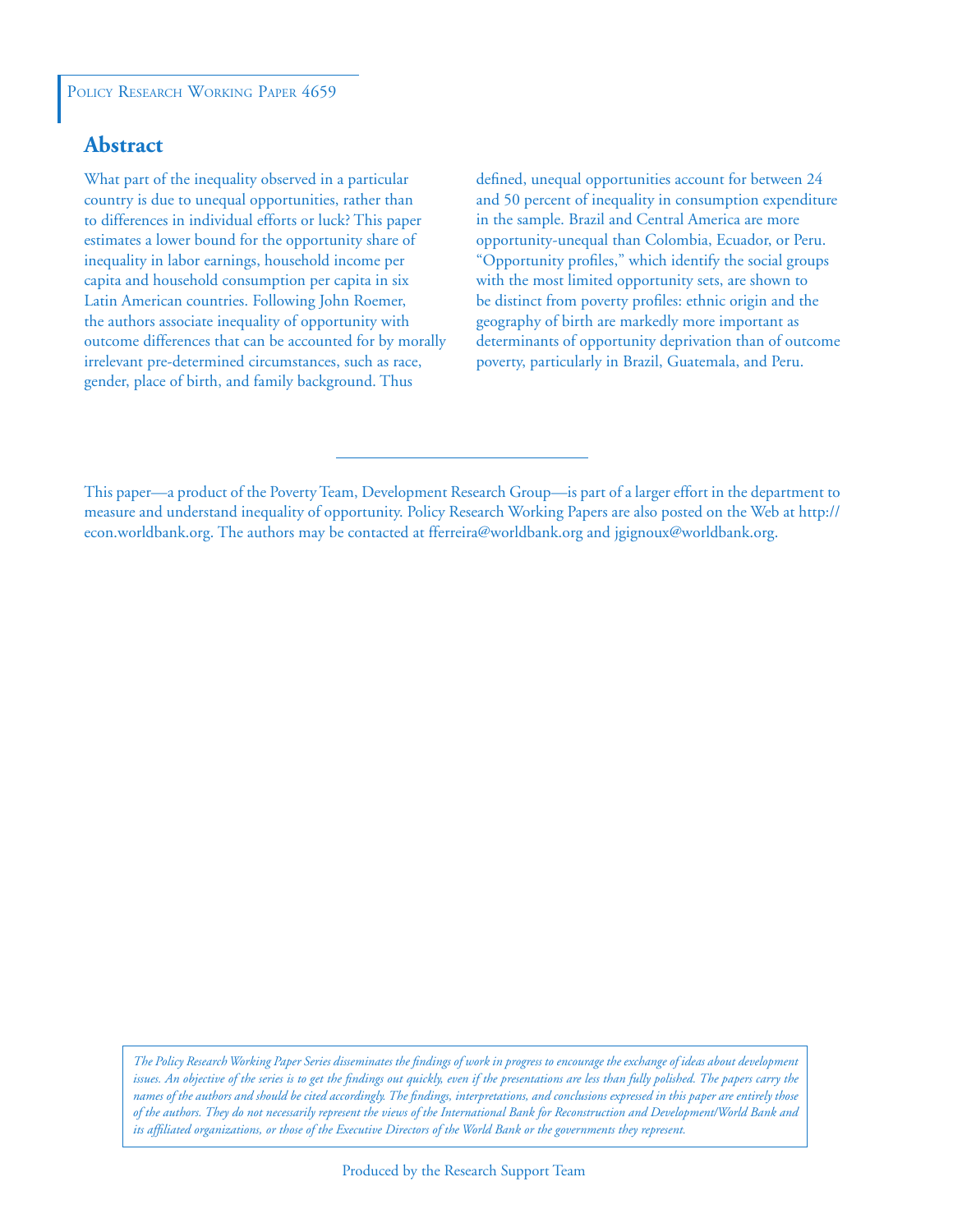The Measurement of Inequality of Opportunity: Theory and an application to Latin America

Francisco H. G. Ferreira and Jérémie Gignoux[♦](#page-2-0)

**Keywords:** Inequality of opportunity; Latin America

**JEL Codes:** D31, D63, J62.

<u>.</u>

<span id="page-2-0"></span><sup>♦</sup> Development Research Group, The World Bank. We are grateful to Caridad Araujo, Pranab Bardhan, Ricardo Paes de Barros, Marc Fleurbaey, James Foster, Markus Goldstein, Peter Lanjouw, Marta Menéndez, José Molinas, John Roemer and Jaime Saavedra for helpful discussions and comments on an earlier draft. Insightful comments were also received in conferences or seminars at the World Bank, the IDB, the Brookings Institution, the Catholic University of Milan, Universidad de los Andes in Bogotá, Colégio de México, and the Universities of London, Lund, Manchester and Oxford. We also thank Carlos Becerra, Jofre Calderón, Leo Gasparini, and Luis Rubalcava for kindly providing us with access to data. The views expressed in the paper are those of the authors, and should not be attributed to the World Bank, their Executive Directors, or the countries they represent. Correspondence to fferreira@worldbank.org and jgignoux@worldbank.org.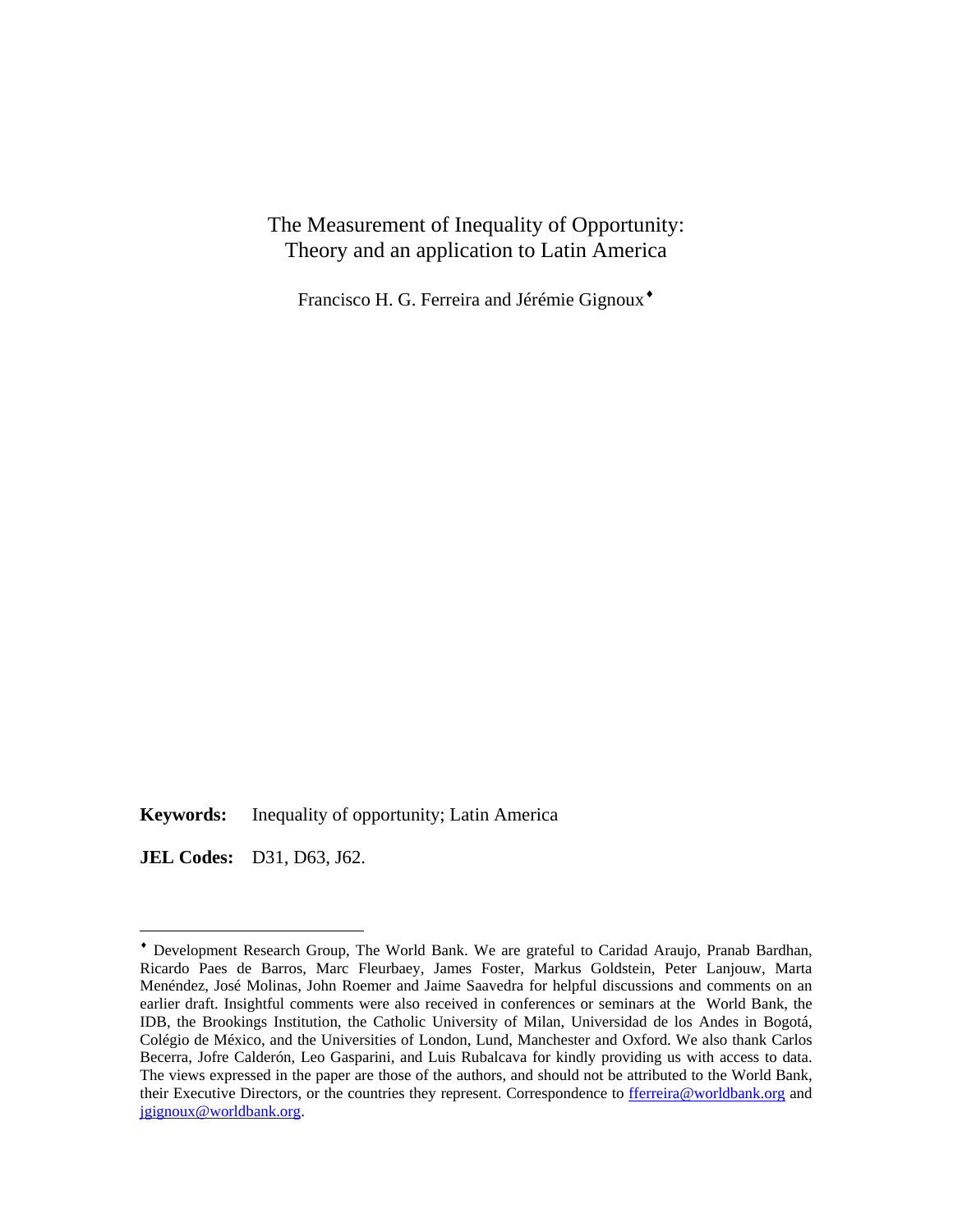### **1. Introduction**

 $\overline{a}$ 

Economic inequality – usually measured in terms of income or consumption – is neither all bad nor all good. Most people view income gaps that arise from the application of different levels of effort as less objectionable than those that are due, say, to racial discrimination. Attitudinal surveys attest to this. When asked to place their views on a scale from 1 to 10, where 1 implied agreement with the statement that "Incomes should be made more equal," and 10 implied agreement with the statement that "We need larger income differences as incentives for individual effort", respondents in the 1999-2000 World Value Survey were evenly divided.<sup>[1](#page-3-0)</sup> The median answer was 6. The two modes of the distribution, with approximately 20% of respondents each, were 1 and 10.

Attitudes to inequality vary for a number of reasons, but an important factor is whether inequalities are seen to be driven by differences in factors for which the individual can be held morally accountable (i.e. where he or she had a choice), or by factors that lie beyond the individual's responsibility. In an influential contribution, John Roemer (1998) calls the former "efforts", and the latter "circumstances". He describes "equality of opportunity" as a situation in which important outcomes – which he calls "advantages", and which would include measures of economic welfare such as earnings or household consumption – are distributed independently of circumstances. A situation, in other words, where the distribution of economic welfare *within* groups of people with identical circumstances would not vary *across* such groups.<sup>[2](#page-3-1)</sup>

The distinction between inequality of opportunity and the more standard concept of inequality of outcomes is of interest to economists for at least three sets of reasons. First, if inequality of opportunity does affect attitudes to outcome inequality, then it may affect attitudes to redistribution and beliefs about social fairness. These beliefs may in turn affect the extent of redistribution actually implemented, and the level of investment and output generated. Alesina and Angeletos (2005) and Bénabou and Tirole (2006) are

<sup>&</sup>lt;sup>1</sup> The World Value Survey is conducted by the Inter-university Consortium for Political and Social Research, based at the University of Michigan, and contains responses from representative samples in 69 countries.

<span id="page-3-1"></span><span id="page-3-0"></span> $2^{2}$  Roemer (1998) was not, of course, the first economist or philosopher to argue that the space of opportunities was ethically the right one to focus on. Arneson (1989), Cohen (1989) and, to some extent, Sen (1985) had made broadly similar points. By providing a simple, yet powerful, formalization of the definition of equal opportunities, however, Roemer contributed to an increase in interest in the concept from applied economists.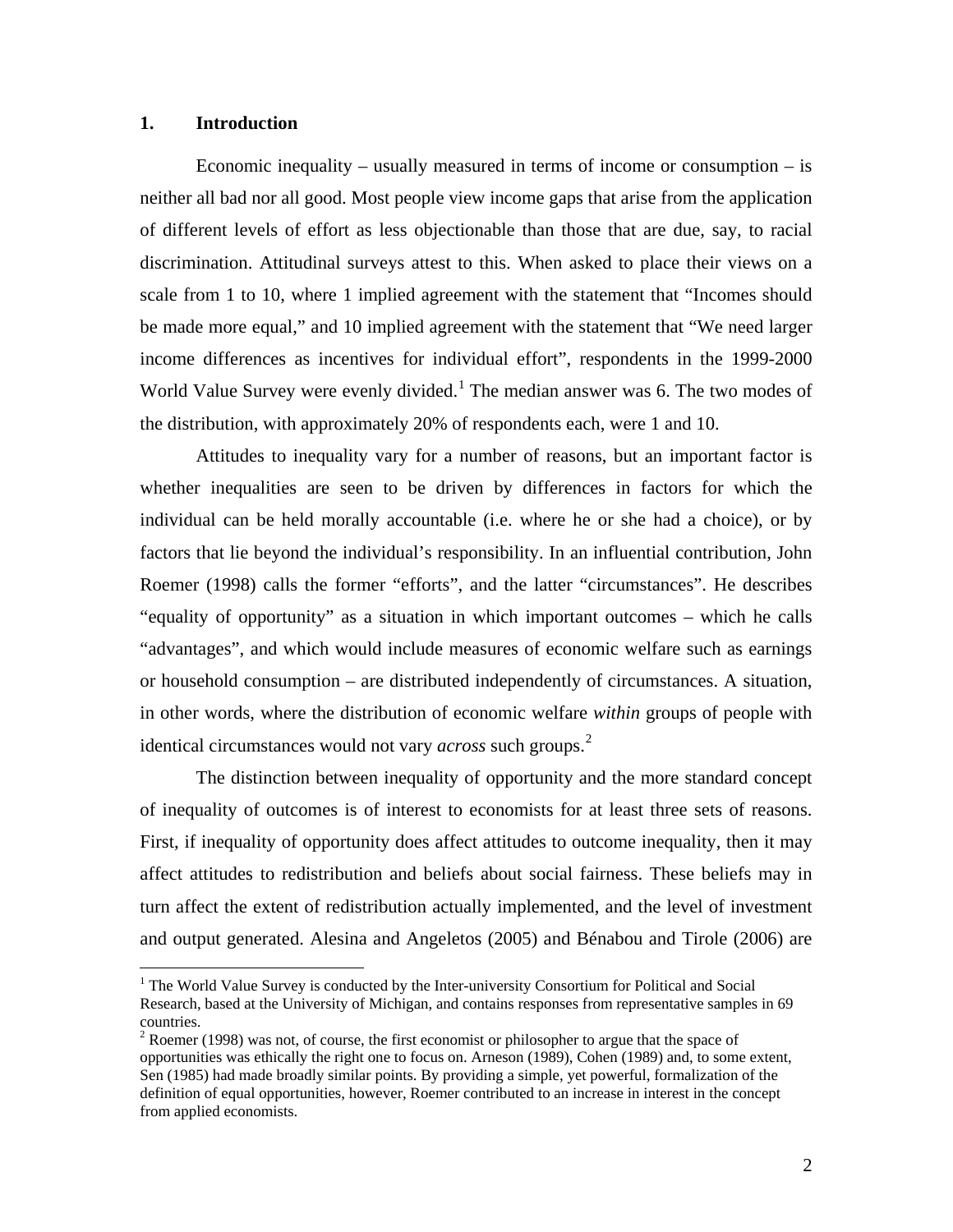examples of models where such beliefs and attitudes play a key role in generating multiple equilibria with very different objective economic characteristics.

Second, there is a widespread normative view that inequality of opportunity matters for the design of public policy, since only differences due to opportunities should be the object of compensation by the state. This is the view in Arneson (1989), Roemer (1998) and Peragine (2004), to mention but a few. Third, it has also been suggested that inequality of opportunity might be a more relevant concept (than income inequality) for understanding whether aggregate economic performance is worse in more unequal societies (and if so, why). In addition to the role of beliefs and attitudes to redistribution, it is possible that the kinds of inequality that are detrimental to growth (such as inequality in access to good schools, or to financial markets) are more closely associated with the concept of opportunities, while other components of outcome inequality – such as those arising from differential returns to effort – may actually have a positive effect on growth (World Bank, 2006; Bourguignon et al. 2007). Perhaps one of the reasons why the crosscountry empirical literature on inequality and growth is so inconclusive is that it conflates the two kinds of inequality. $3$ 

 But in order to make any empirical use of the concept of inequality of opportunity, whether in the design of taxation and public expenditures or in the study of the determinants of cross-country growth differences, it is first necessary to measure it. Some progress in that direction has been made. Bourguignon et al. (2003, 2007) parametrically estimate inequality of opportunity for various cohorts in Brazil, in 1996. Checchi and Peragine (2005) apply a non-parametric decomposition to measure inequality of opportunity for both income and educational achievement in Southern and Northern Italy.<sup>[4](#page-4-1)</sup> Lefranc et al. (2006) use stochastic dominance rankings to compare the degree of inequality of opportunity among a set of OECD countries.<sup>[5](#page-4-2)</sup> Barros et al. (2008) associate inequality of opportunity for children with unequal access to a set of basic services, and compute indices for a set of countries in Latin America. Cogneau et al.

<sup>&</sup>lt;sup>3</sup> See Forbes (2000) and Banerjee and Duflo (2003).

<sup>&</sup>lt;sup>4</sup> See also Cogneau and Gignoux (2007), on earnings in Brazil.

<span id="page-4-2"></span><span id="page-4-1"></span><span id="page-4-0"></span><sup>&</sup>lt;sup>5</sup> See also Hild and Voorhoeve (2004) on the philosophical implications of using stochastic dominance criteria for evaluating the extent of inequality of opportunity.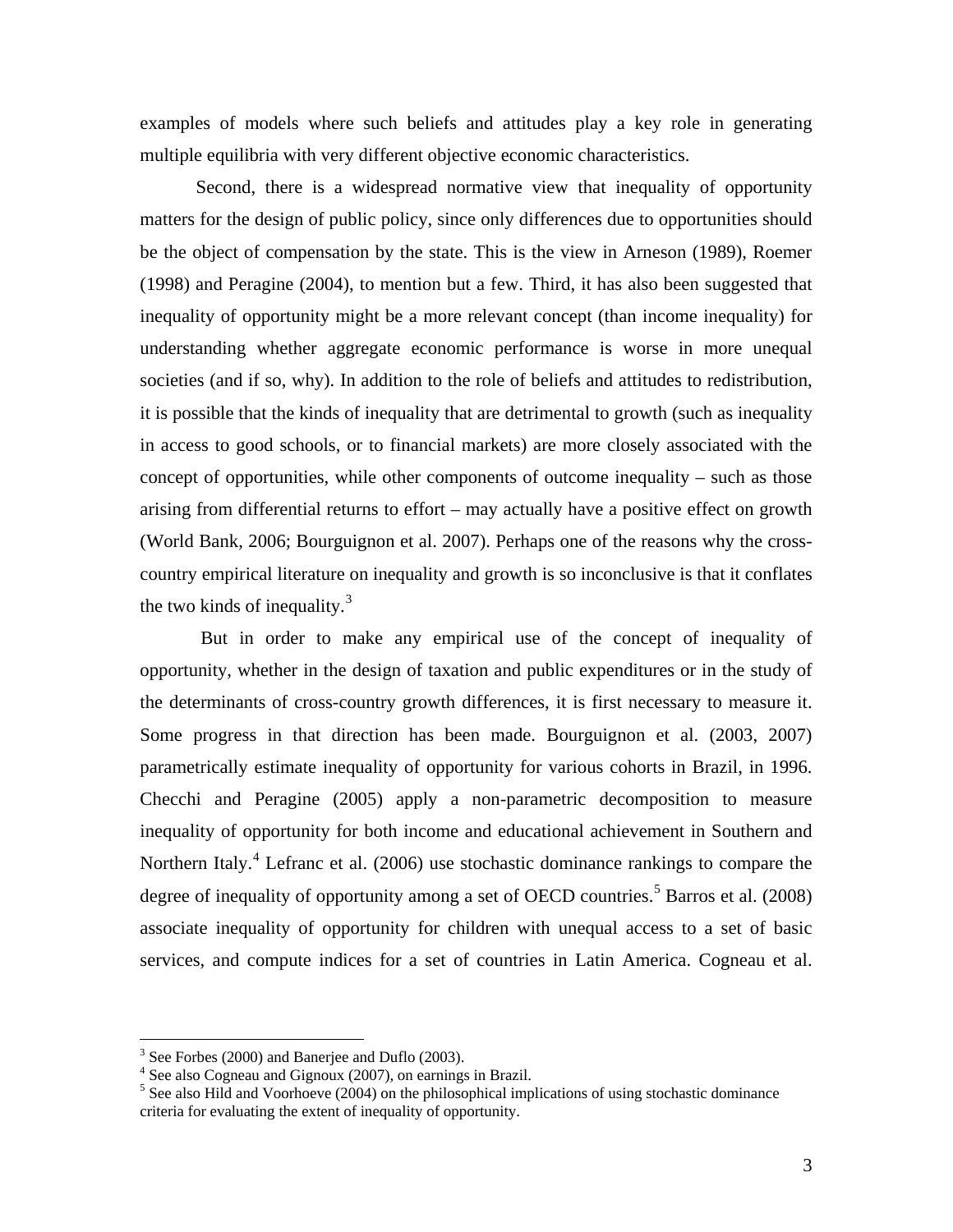(2006) apply a variant of the Bourguignon et al. (2007) approach to a set of African countries.

Nevertheless, the empirical study of inequality of opportunity remains a nascent – though increasingly vibrant – field. This paper aims to make three contributions, the first two of which are methodological. First, we provide a simple conceptual framework which derives a class of indices of inequality of opportunity directly from Roemer's theory. The parametric measure proposed by Bourguignon et al. (2007) and the nonparametric indices in Checchi and Peragine (2005) are shown to be members of this class, which can therefore be seen as a unifying concept in the measurement of inequality of opportunity. Indices within the class differ along two dimensions: *decomposition path* and *estimation procedure*. Drawing on the earlier literature on path dependence in inequality decomposition (Foster and Shneyerov, 2000), we show that there exists a unique inequality index (the mean log deviation) for which our measure of inequality of opportunity is path-independent. <sup>[6](#page-5-0)</sup> For that index, this class of measures collapses to a parametric and a non-parametric alternative along the estimation procedure dimension. We show that the two methods provide a narrow range of lower-bound estimates for inequality of opportunity in a set of six Latin American countries.

Second, we introduce the concept of an *opportunity-deprivation profile*: a vector of characteristics of the groups with the most limited opportunity sets in a given society (a precise definition follows). Following Roemer's (2006) suggestion that "the rate of economic development should be taken to be the rate at which the mean advantage level of the worst-off types grows over time." (p.243), we compare these profiles across our sample of six Latin American countries. We also compare these profiles to the analogous poverty profiles, and suggest an interpretation of the differences.

The third contribution is substantive. We apply these two methodological innovations to a rich set of household data for six countries in Latin America: Brazil, Colombia, Ecuador, Guatemala, Panama, and Peru. In each case, we observe information on six "circumstance" variables, namely gender, race or ethnicity, place of birth, mother's education, father's education and father's occupation. We are not aware of a comparable

<span id="page-5-0"></span><sup>&</sup>lt;sup>6</sup> Strictly, this uniqueness is within the set of inequality measures that satisfy the transfer principle, and use the arithmetic mean as the representative income (see Foster and Shneyerov, 2000).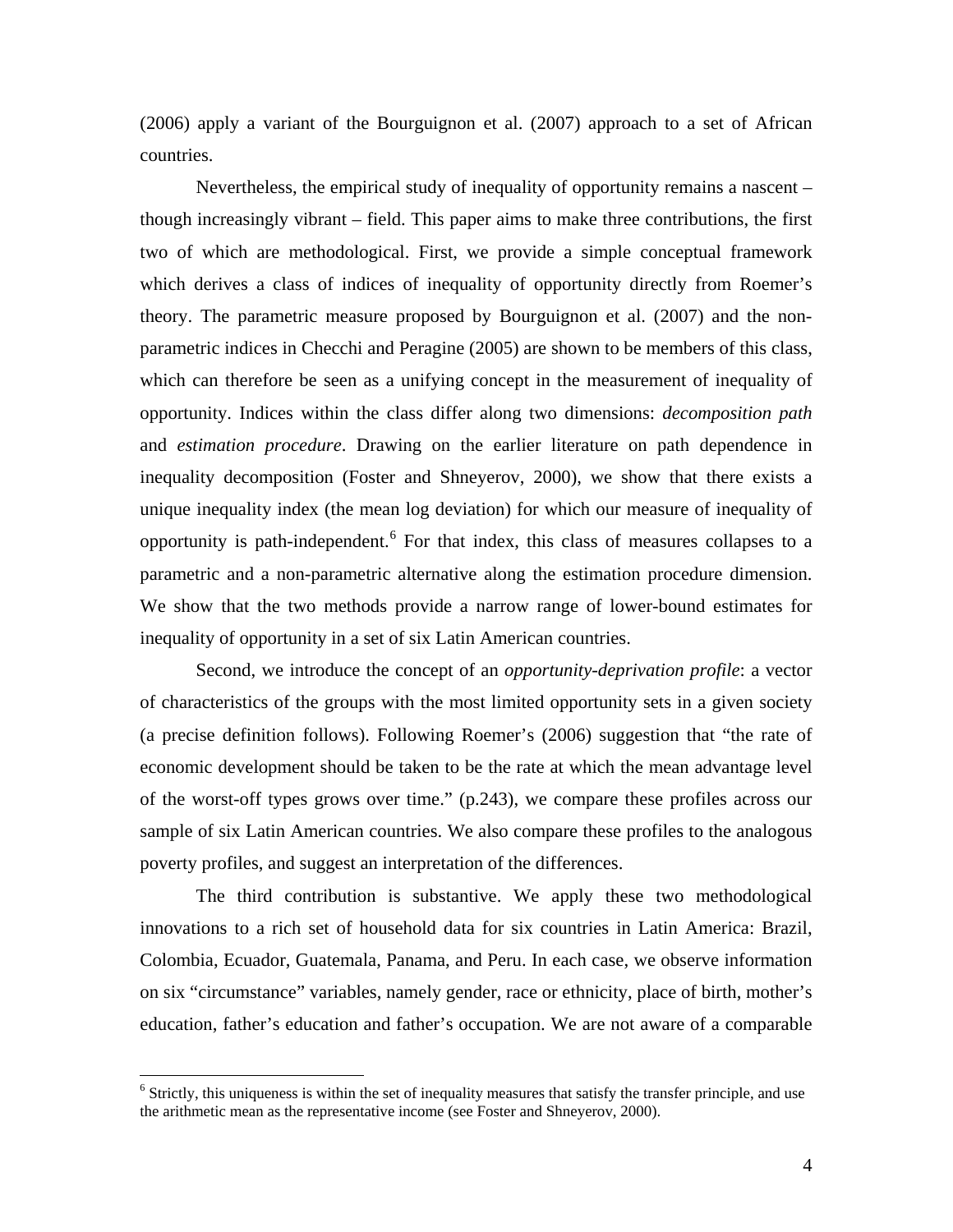data set being previously used for the comparative analysis of inequality of opportunity anywhere in the world.

The paper presents parametric and non-parametric estimates of our pathindependent measure of inequality of opportunity for three distinct indicators of economic advantage – labor earnings, household per capita income, and household per capita consumption – and discusses the significant differences among them. A number of interesting cross-country patterns appear, both with respect to overall levels of inequality of opportunity, and to the relative importance of individual circumstance variables. Brazil, Guatemala and Panama are found to be systematically more opportunity-unequal than Colombia, Ecuador and Peru. Ethnic inequalities are also stronger in Brazil and in the two Central American countries, whereas geographic inequalities are greater in the two Central American countries and in Peru.

At the lower bound, inequality of opportunity is found to account for a substantial share of observed economic inequality in Latin America. For inequality in household consumption expenditures per capita, for instance, the (parametrically estimated) opportunity share ranges from 24% to 50%, depending on the country. The results are different for earnings and for household incomes, reflecting differences both in the economic mechanisms through which circumstances affect outcomes, and in questionnaire design and likely measurement error. The opportunity profiles also differ substantially among countries, with ethnicity being fundamental in Brazil but much less important in Colombia, for instance. Opportunity profiles also differ from poverty profiles, reflecting the fact that circumstances matter, but are not destiny: effort and luck enable some of those born in opportunity-disadvantaged groups to escape poverty, while others - born to more advantaged groups - fall into it.

The remainder of the paper is structured as follows. Section 2 provides a conceptual framework by deriving a simple class of measures of inequality of opportunity from Roemer's definition of the concept. Section 3 describes four alternative members of that class that can be estimated in practice, and discusses their properties. Section 4 provides some information on the six household survey data sets used in the analysis. Section 5 reports the results of the alternative estimation procedures for labor earnings. Section 6 presents the results for household welfare, based on per capita income and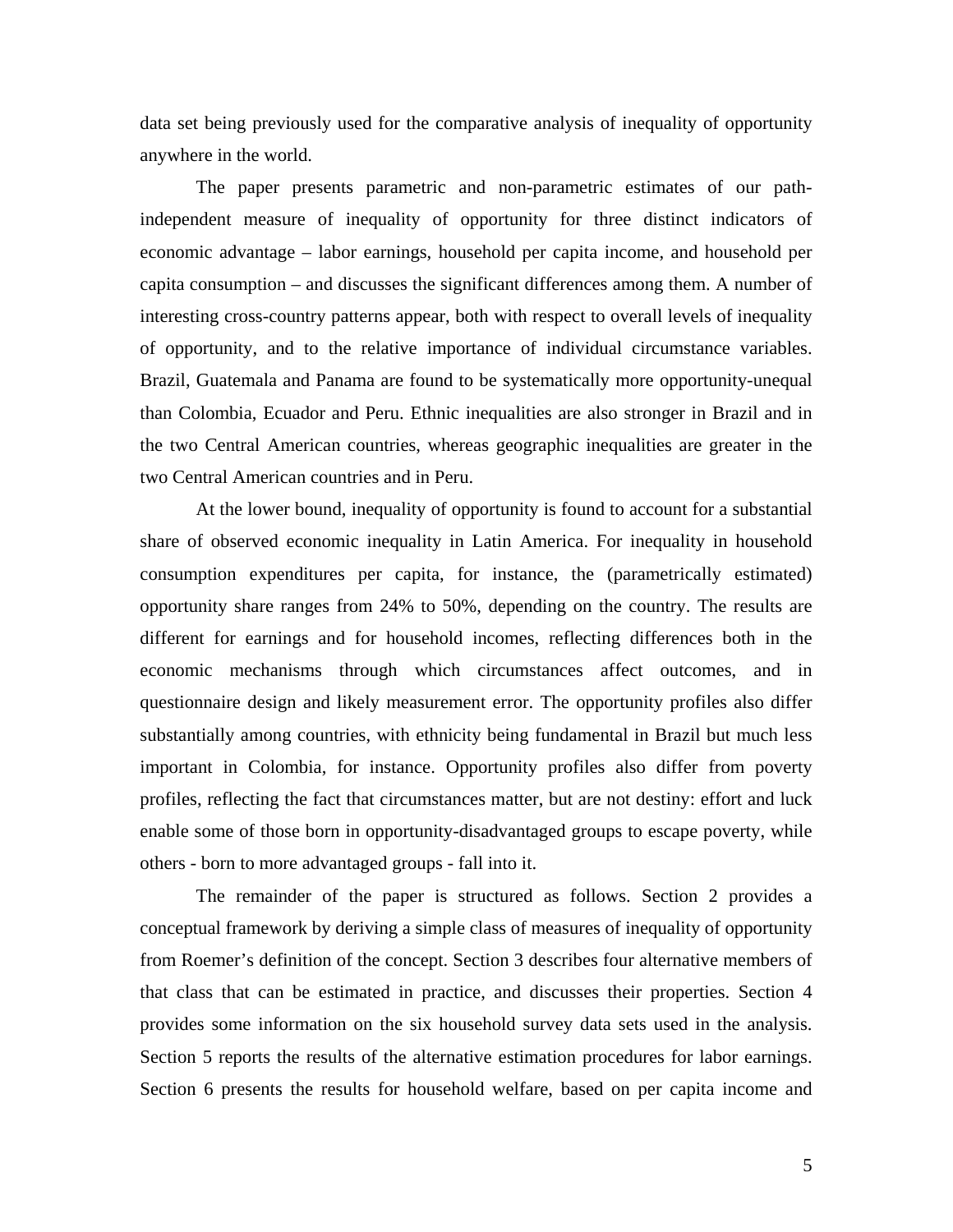consumption expenditure distributions. Section 7 discusses the opportunity profiles for all six countries, and how they compare with the poverty profiles. Section 8 concludes.

#### **2. A Conceptual Framework**

A natural approach to measuring inequality of opportunity would begin from Roemer's (1998) distinction between "circumstance" and "effort" variables. Following Bourguignon et al. (2007), consider a "model of advantage" of the general form:

$$
y = f(C, E, u) \tag{1}
$$

where *y* denotes the outcome of interest (Roemer's "advantage"); *C* denotes a vector of circumstance variables; *E* denotes a vector of effort variables; and *u* denotes pure luck or other random factors. Roemer's theory explicitly requires that circumstances be economically exogenous (in the sense that the individual has no control over them).<sup>[7](#page-7-0)</sup> But it also explicitly allows for the fact that efforts may be endogenous to circumstances. For example: one can not change one's race, or the family one is born into, but those factors can and do affect one's educational and work choices. Incorporating the fact that efforts are endogenous and may thus depend on circumstances, (1) can be rewritten as:

$$
y = f[C, E(C, v), u]
$$
 (2)

Roemer's definition of equality of opportunity essentially requires that  $F(y|C) = F(y)$ , which in turn implies three conditions:

(i) 
$$
\frac{\partial f(C, E, u)}{\partial C} = 0, \forall C
$$
, i.e. no circumstance variable should have a direct causal impact

on *y*;

1

(ii)  $G(E|C) = G(E), \forall E, \forall C$ , each effort variable should be distributed independently from all circumstances. [8](#page-7-1) 

<span id="page-7-0"></span><sup>&</sup>lt;sup>7</sup> We write "economically exogenous" to distinguish the original meaning of the term from the common econometric usage, which refers to a correlation between the variable and the residual term. In the case of circumstance variables, econometric endogeneity could arise from the existence of omitted variables, but *not* from reverse causation.

<span id="page-7-1"></span><sup>&</sup>lt;sup>8</sup> A third condition, which holds by assumption, is  $H(u|C) = H(u)$ , i.e. random factors and luck are also independent from circumstances. *F*, *G* and *H* denote cumulative distributions. For simplicity, we omit subscripts for individual elements of the circumstance and effort vectors, and the corresponding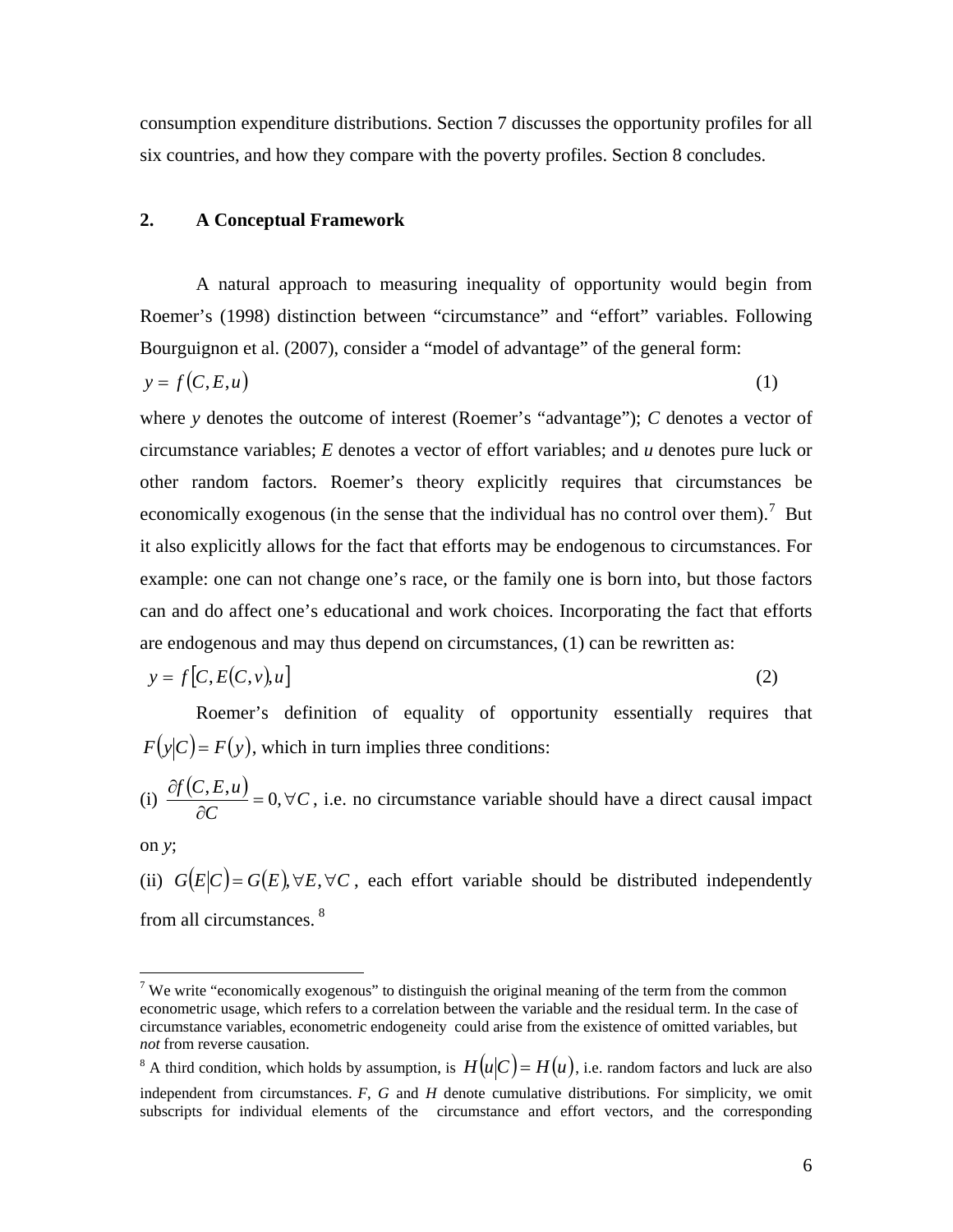To measure inequality of opportunity is therefore to measure the extent to which  $F(y|C) \neq F(y)$ . An obvious first step would be to test for the existence of inequality of opportunity, by examining whether the conditional distributions  $F(y|C)$  differ across the elements of *C*. This is precisely what Lefranc et al. (2006) do, using stochastic dominance concepts and the associated statistical tests to compare the distribution of opportunities across a number of OECD countries. Theirs is a very interesting approach to ascertaining whether or not individual countries could be described as having equality of opportunity. It also allows for a (partial) ranking of *types* (groups with identical circumstances) within each country. As always, though, greater robustness in ranking comes at a price. Testing for dominance across cumulative distribution functions for different types does not permit a quantification of how far those groups are from one another. Consequently it does not really allow for a ranking of inequality of opportunity across countries, beyond a binary classification into "equal" or "unequal".

In this paper, we follow a complementary approach and seek to construct scalar indices of inequality of opportunity, based on partitioning the population by circumstance categories. Given agreement on a particular vector of circumstance variables *C*, define  $\{y_i^k\}$  as a partition of the distribution such that  $C_i^k = C^k \Leftrightarrow i \in k, k = 1,..., K$ .  $\{y_i^k\}$  is then a partition of the population into  $K$  groups, such that the members of each group are identical with respect to all circumstances in the vector *C*. The set of individuals  $T_k$  :  $i | i \in k$  is simply what Roemer would refer to as *type k*. Defining the partition  $\{ y_i^k \}$ requires agreement on a vector *C*, for which the joint distribution  $F(y, C)$  is observed, as well as agreement on the specific partitioning within each variable: for example, how finely the vector of mother's years of schooling, or the spatial location of birth, are to be subdivided. We are looking for a scalar measure  $\theta$ :  $\{y_i^k\} \rightarrow \Re_{+}$  that captures the degree of inequality of opportunity in the partition.<sup>[10](#page-8-1)</sup>

proliferation of notation for the distributions. See Bourguignon, Ferreira and Menéndez (2007) for a related discussion.

<sup>&</sup>lt;sup>9</sup> It must be the case, of course, that  $K \le N$ , where N is the size of the population.

<span id="page-8-1"></span><span id="page-8-0"></span><sup>&</sup>lt;sup>10</sup> More formally, one could write  $\theta : \Im(y, C) \times \Pi_C \to \mathfrak{R}_+$ , where  $\Im(y, C)$  denotes the space of joint distribution functions of *y* and *C*, while  $\Pi_c$  denotes the set of possible partitions of a population by the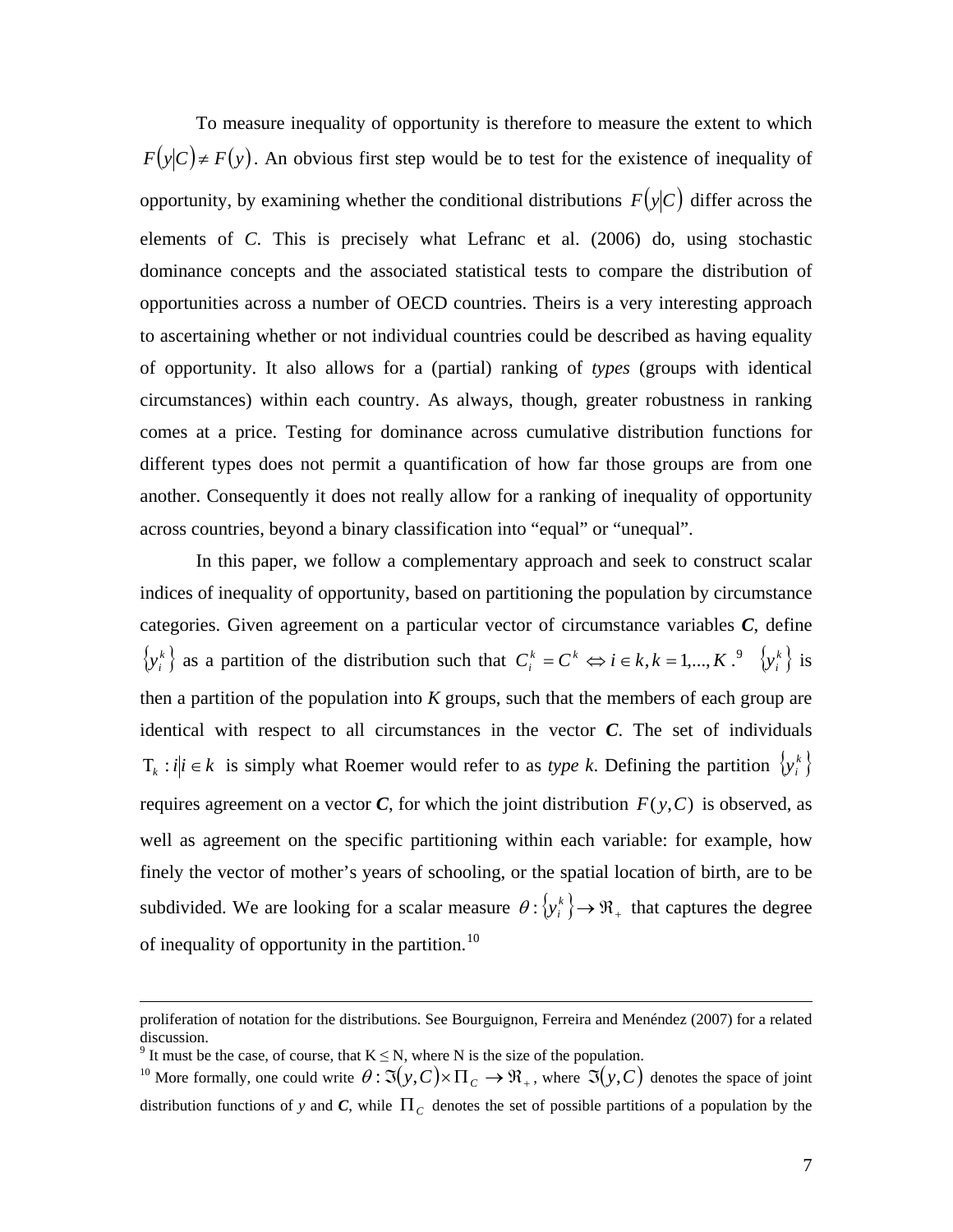Next, note that for any meaningful definition of between-group inequality, stochastic independence implies:

$$
F(y|C) = F(y) \Rightarrow IB(\lbrace y_i^k \rbrace) = 0
$$
\n(3)

where  $IB({\{y_i^k\}})$  denotes the between-group component of inequality over the previously constructed partition of the population.<sup>[11](#page-9-0)</sup> It follows that two natural candidates for  $\theta$  :  $\{y_i^k\}$   $\rightarrow$   $\mathfrak{R}_+$  would be indices of the form:

$$
\theta(\{y_i^k\}) = IB(\{y_i^k\})
$$
\n<sup>(4)</sup>

or 
$$
\theta(\lbrace y_i^k \rbrace) = \frac{IB(\lbrace y_i^k \rbrace)}{I(F(y))}
$$
 (5)

Equation (4) defines a measure of inequality of opportunity as the *absolute* level of the inequality between groups in a population, where those groups arise from an agreed partition of the population, so that members of each group share identical circumstances, in Roemer's sense. Equation (5) defines it as the same between-group inequality, *relative* to overall inequality in the population. As a relative measure, (5) is actually a mapping  $\theta: \{y_i^k\} \rightarrow [0,1]$ , for any decomposable inequality index *I*().<sup>[12](#page-9-1)</sup>

As in other contexts (like simple poverty and inequality measurement), absolute and relative measures convey different information, and rank populations differently. Both are useful, and should be seen as complementary. In what follows, we focus on the relative-Θ class, largely to economize on space, but both the relative and the absolute measures may be of interest. The methodological points in the remainder of this section can be easily extended to the absolute-Θ class, in a perfectly analogous fashion.

### **3. Calculating Relative-Θ Measures in Practice**

 $\overline{a}$ 

It is well-known from the inequality decomposition literature that  $IB({\cal Y}^k_i)$  is not a uniquely defined object, even if attention is confined to inequality indices that are

elements of *C*. This recognizes that the notation  $\{y_i^k\}$  conflates two components: a joint distribution of *y* and  $C$ , and a specific partition of the population by the elements of  $C$ .<br><sup>11</sup> The converse statement does not hold, as the inexistence of between-group inequality is a much weaker

<span id="page-9-0"></span>condition than stochastic independence.

<span id="page-9-1"></span> $12$  On decomposable inequality indices, see Bourguignon (1979) or Shorrocks (1980).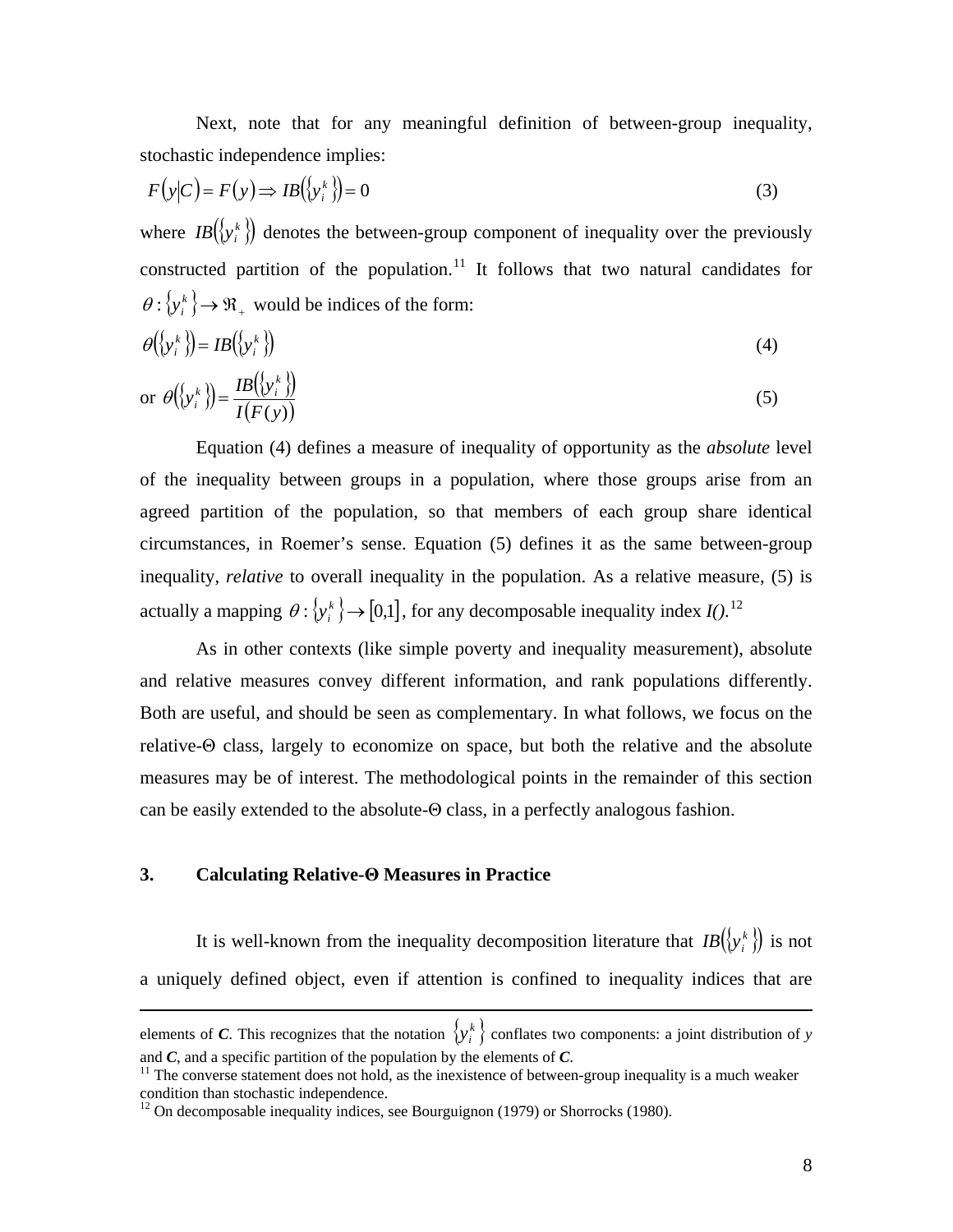properly decomposable.<sup>13</sup> In fact, for a given  $\{y_i^k\}$ , estimates of between-group inequality can differ for three reasons: (i) the specific inequality index *I()* used in the decomposition; (ii) the *path* of the decomposition; and (iii) the decomposition *procedure*, i.e. whether it is estimated parametrically or non-parametrically.

Point (i) is well-established in the literature. The decomposition of inequality by population subgroup for a given distribution and partition will differ across different members of the Generalized Entropy or Atkinson families. To see point (ii), following Foster and Shneyerov (2000) and Checchi and Peragine (2005), define:

- a *smoothed distribution*  $\{\mu_i^k\}$ , corresponding to a particular partition  $\{y_i^k\}$ , as the distribution that arises from replacing  $y_i^k$  with the group-specific mean  $\mu^k$ .

- a *standardized distribution*  $\{v_i^k\}$  corresponding to a particular partition  $\{y_i^k\}$  as

the distribution that arises from replacing  $y_i^k$  with  $y_i^k \frac{\mu}{\mu^k}$  $\frac{\mu}{\mu}$  (where  $\mu$  is the grand mean).

Since a smoothed distribution eliminates all within-group inequality by construction, a first member of the relative-Θ class immediately suggests itself as  $(\{\mu_i^k\})/I(\{\mathbf{y}_i^k\})$  $\theta_d = I(\mu_i^k)/I(\mu_i^k)$ .  $\theta_d$  is simply the ratio of inequality in the smoothed distribution to the inequality in the original distribution. It summarizes between-group inequality in the partition *directly*, hence the subscript *d*.

A standardized distribution, on the other hand, suppresses all between-group inequality, leaving only inequality within-groups.  $\theta_r = 1 - I(\{\nu_i^k\})/I(\{\nu_i^k\})$  $\theta_r = 1 - I(\nu_i^k)/I(\nu_i^k)$ , one minus the ratio of inequality in the *standardized distribution* to the inequality in the original distribution, is therefore another perfectly plausible measure of inequality of opportunity. It computes the between-group inequality in the partition *residually*, hence the subscript *r*. [14](#page-10-1)

<sup>13</sup> The literature on inequality measurement (e.g. Bourguignon 1979, Shorrocks 1980) has established that total inequality is only additively separable into a between-group component and a within-group component for some indices. The best-known family of additively decomposable measures is the generalized entropy class, which includes the mean log deviation  $(E(0))$  and the Theil entropy index  $(E(1))$ .

<span id="page-10-1"></span><span id="page-10-0"></span>The Gini coefficient is not additively decomposable in the same way. See also Elbers et al. (2008). 14 This straightforward, non-parametric decomposition is very similar to Checchi and Peragine (2005), who proposed either to re-weight the distributions of outcome in order to equalize the means of the different circumstances groups (in a "types approach") or to reweight the means of the individuals who can be considered as having exerted the same efforts (in a "tranches approach").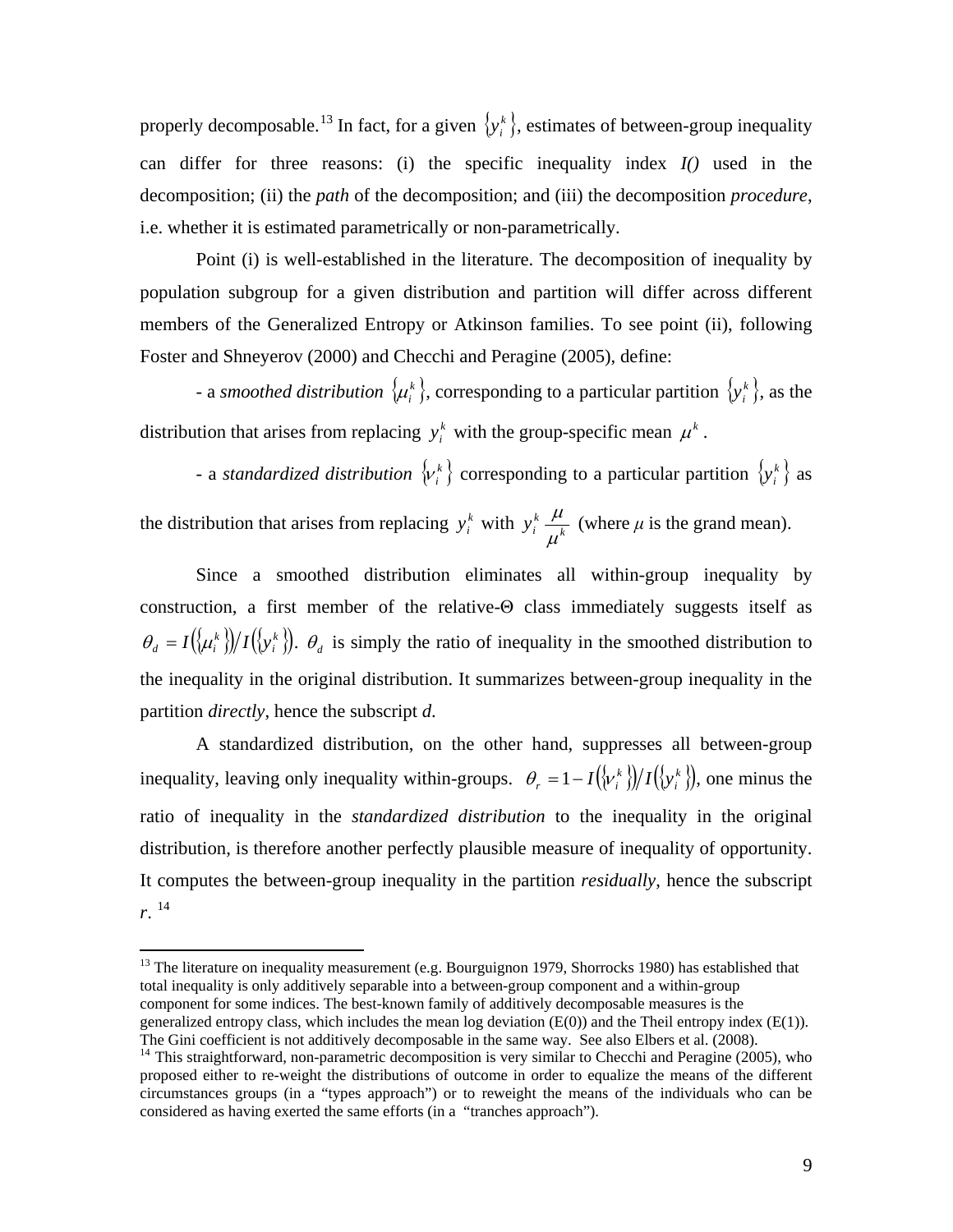<span id="page-11-0"></span>Unfortunately, although there is no obvious reason why either one of these two paths should be preferred to the other, for most inequality indexes they will yield different measures of the share of between-group inequalities (and thus of inequality of opportunity).<sup>15</sup> Foster and Shneyerov (2000) characterize the class of inequality measures for which the two methods yield the same results; namely the "*path-independent decomposable*" class of inequality measures. They show that when the set of inequality indices under consideration is restricted to those that use the arithmetic mean as the reference income, and that satisfy the Pigou-Dalton transfer axiom, this class reduces to a single inequality measure, the mean log deviation, or E(0).

This has a helpful implication for our attempt to measure inequality of opportunity using (4) or (5). It implies that, if we are prepared to adopt the Foster-Shneyerov path-independence axiom, then the first two of the three previously mentioned reasons for estimates of between-group inequality to vary are eliminated: if we focus on path-independent measures that also satisfy the transfer axiom, we must use the mean log deviation as our inequality index I(), and  $\theta_a = \theta_c$ . Differences due both to the use of different aggregation indices and to path-dependence are eliminated simultaneously.<sup>[16](#page-11-0)</sup>

$$
I(x^1, ..., x^m) = \sum_{k=1}^m \frac{n^k}{n} \left(\frac{\mu^k}{\mu}\right)^c I_c(x^k) + I_c(x^B) = IW + IB
$$
\n(eq. 3 in Foster and Sneyerov (2000))

<u>.</u>

where  $x^k$  for k=1,...,m, denote the distribution of outcomes within each sub-group,  $x^B$  is the smoothed distribution, *n* the total population, *n*<sup>k</sup> the population of sub-group k,  $\mu$  the overall mean, and  $\mu$ <sup>k</sup> the sub-group mean. c is a parameter for each GE measure. IB is the between-group component. IW is a weighted sum of the inequality measured within each sub-group. The problem is that, for  $c \neq 0$ , the

 $15$  It is easy to see why the two decomposition paths yield different results for other generalized entropy measures. The decomposition of total inequality for these measures can be written as follows:

within-group component is affected by changes in  $\mu^k$ . Standardizing the distribution will therefore not only eliminate IB. It will also affect IW, by changing the weights associated with the inequality within each sub-group.

<sup>&</sup>lt;sup>16</sup> There is a sense in which measures based on the smoothed distribution correspond to van de Gaer's concept of "min-of-means", because they focus exclusively on information about the mean advantage levels of each type, while the measures derived from the standardized distribution are closer to Roemer's "mean-of-mins" approach, in the sense that it first removes differences between the types, and then compares the ("relative effort") distributions within each type. See Fleurbaey (2008). In this paper, we deliberately gloss over that philosophical debate, other than to note that we identify a particular measure, axiomatically derived, for which both approaches yield identical results. We see that as an added advantage of our approach.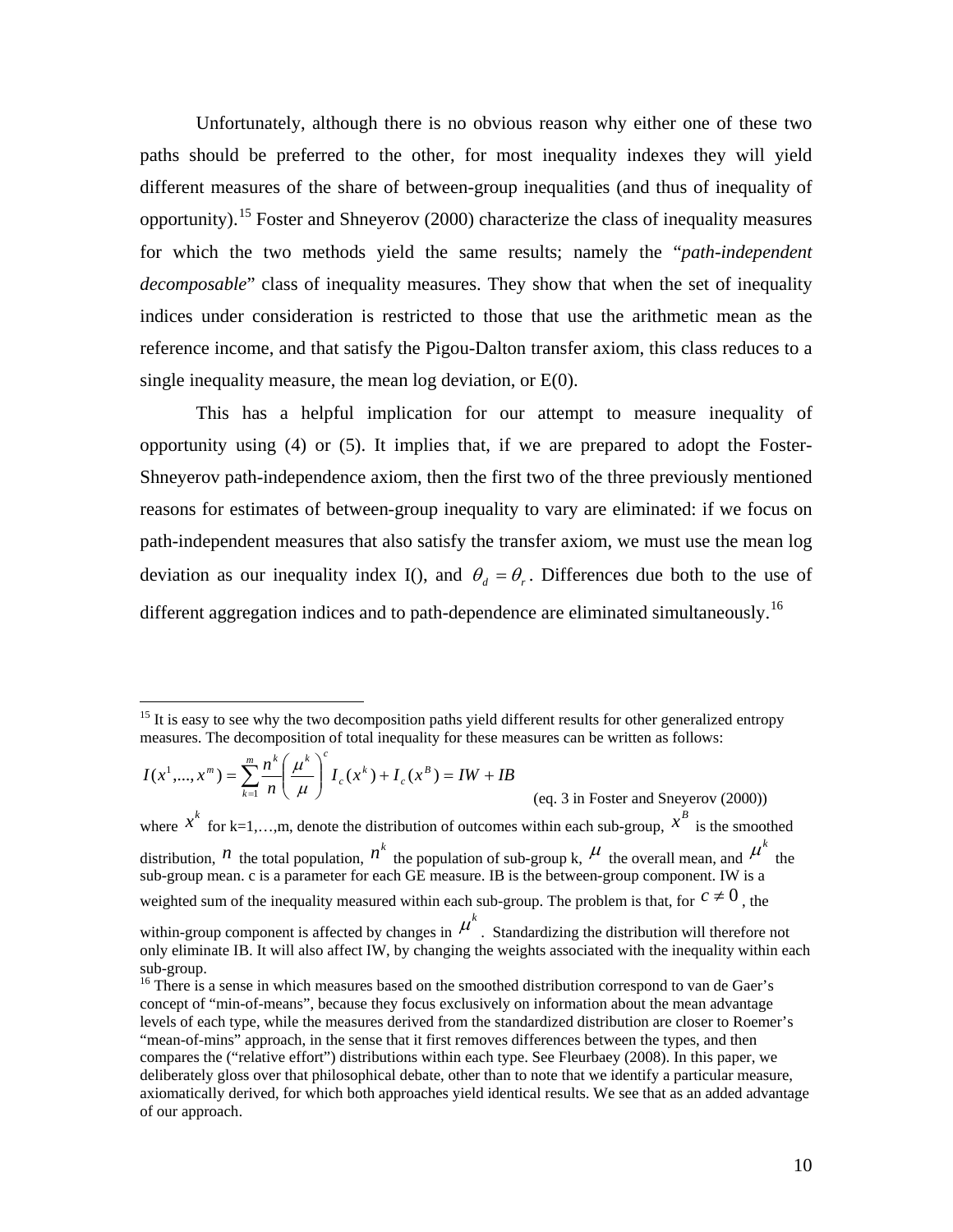<span id="page-12-0"></span>If one is interested only in an overall estimate of  $\theta({y_i^k}) = \frac{IB({y_i^k})}{I(S_i)}$  $I(F(y))$  $y_i^k$ } $=$  $\frac{IB(\lbrace y \rbrace)}{IA}$  $heta(\{y_i^k\}) = \frac{IB(\{y_i^k\})}{I(F(\epsilon))},$  and if one's

sample is sufficiently large relative to the number of cells in the partition  $\{y_i^k\}$ , then we need go no further: the between-group share of inequality for E(0), in a partition defined by a vector of circumstances, is our single scalar estimate of a lower bound for inequality of opportunity. Unfortunately, however, the richer the information set on people's circumstances, the more cells one would like to include in the partition. As cell numbers increase, cell sizes diminish, leading to the classic problem of data insufficiency for nonparametric estimation. This has led some authors to propose parametric alternatives to the estimation of  $\theta_d$  and  $\theta_r$ .

In order to construct these alternatives, define a *parametrically standardized distribution*  $\{\tilde{y}_i\}$ , corresponding to  $F(y, C)$ , as the distribution that arises from replacing *y<sub>i</sub>* with  $\tilde{y}_i = f[\overline{C}, E(\overline{C}, v_i), u_i]$ , where the upper bar on the vector *C* denotes the vector of sample mean circumstances.<sup>17</sup>

To obtain this counterfactual distribution, a specific model of (2) must be estimated. Once this has been done,  $\{\tilde{y}_i\}$  is obtained simply by replacing the individual circumstance values in (2) with the sample average for each circumstance variable. A variety of alternative specifications for (2) is possible, of course. Bourguignon et al. (2007) use a log-linear/linear specification of the form:

$$
\ln y = C\alpha + E\beta + u
$$
  
\n
$$
E = BC + v
$$
\n(6)

The reduced form of (6) is  $\ln y = C(\alpha + \beta B) + v\beta + u$ , which can be estimated by OLS as  $\ln y = C\psi + \varepsilon$ . (7)

Under these functional form assumptions, the parametrically standardized distribution is estimated by  $\hat{y}_i = \exp[\overline{C_i}\hat{\psi} + \hat{\varepsilon}_i].$ 

Analogously, define a *parametrically smoothed distribution*  $\{\tilde{z}_i\}$ , corresponding to  $F(y, C)$ , as the distribution that arises from replacing  $y_i$  with  $\tilde{z}_i = f[C, E(C)]$ , where

1

 $17$  This is (parametrically) analogous to the standardized distribution because, by giving each and every individual the same circumstance variables, it eliminates any inequality between groups that are associated with circumstances.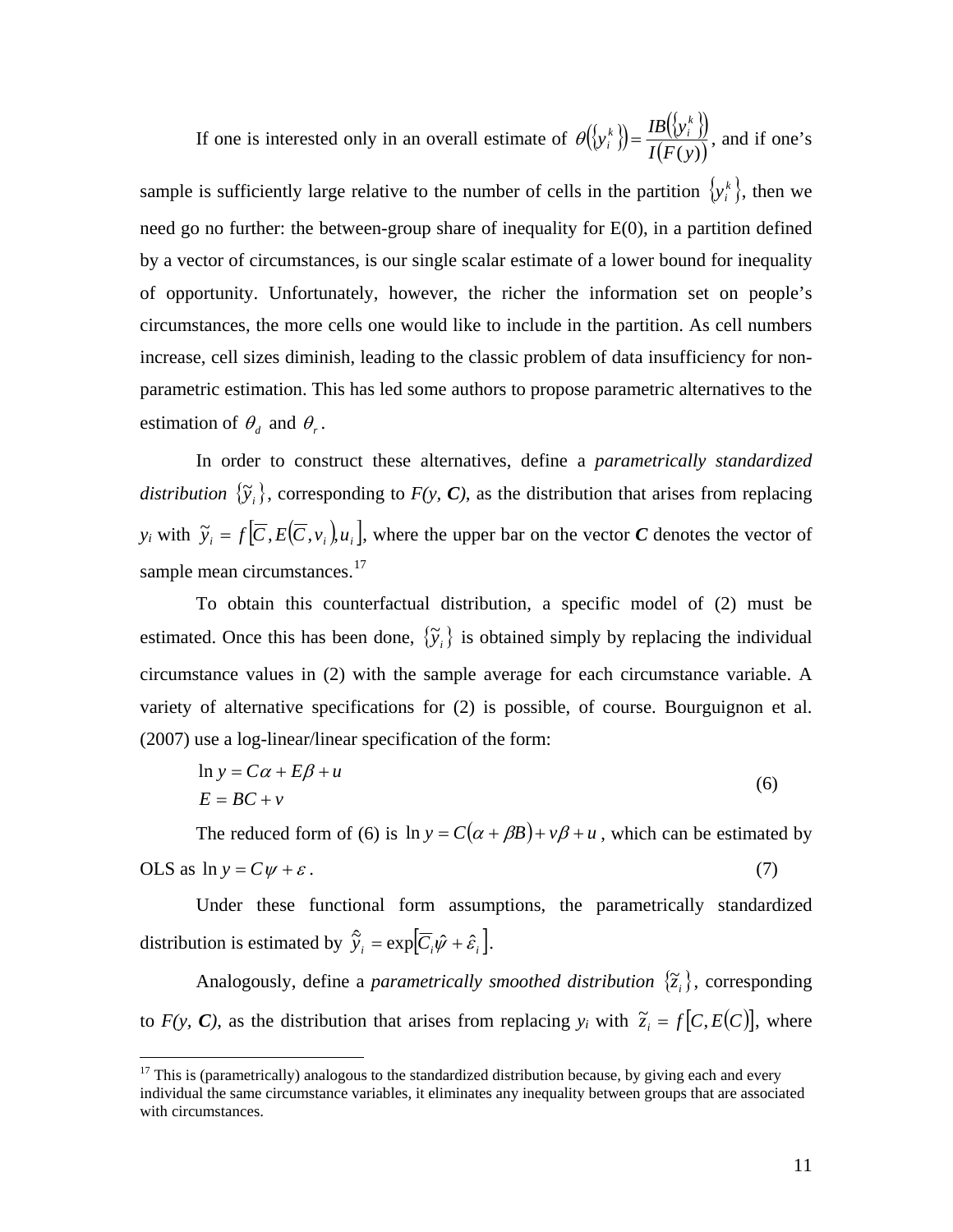<span id="page-13-0"></span>the error term of the model is suppressed. This counterfactual distribution is also obtained by estimating a specific parametric model for (2), and suppressing within-group inequality by replacing  $y_i$  with its prediction, given the vector of circumstances  $C$ . In a reduced-form framework, and under the functional form assumptions above, the parametrically smoothed distribution is estimated by  $\hat{z}_i = \exp[C_i \hat{\psi}]$ .

This therefore allows us to define  $\theta_r^P = 1 - I({\{\tilde{\mathbf{y}}_i\}})/I({\{\mathbf{y}_i^k\}})$  $\theta_r^P = 1 - I(\{\tilde{\mathbf{y}}_i\})/I(\{\mathbf{y}_i^k\})$  as a parametric alternative to  ${\theta}_r^N = 1 - I({\nu_i^k})/I({\nu_i^k})$ *k i*  $\theta_r^N = 1 - I(\{\nu_i^k\})/I(\{\nu_i^k\})$ ; and  $\theta_d^P = I(\{\tilde{z}_i\})/I(\{\nu_i^k\})$  $\theta_d^P = I(\{\tilde{z}_i\})/I(\{y_i^k\})$  as a parametric alternative to  $\theta_d^N = I({\mu_i^k})/I({\nu_i^k})$ *k i*  $\theta_d^N = I(\mu_i^k)/I(\mu_i^k)$ , where the superscripts now refer to the (parametric or non-parametric) estimation procedure.<sup>18</sup>

Unlike  $\theta_d^N$  and  $\theta_r^N$ ,  $\theta_d^P$  and  $\theta_r^P$  rely on specific functional form assumptions. In addition to the possible sample-size insufficiency for non-parametric estimation, there is another reason why the costs of such a parametric approximation may be worth bearing: the parametric approach permits the estimation of the partial effects of one (or a subset) of the circumstance variables, controlling for the others, by constructing alternative counterfactual distributions, such as:

$$
\hat{\tilde{y}}_i^J = \exp\left[\overline{C}_i^J \hat{\psi}^J + C_i^{j \neq J} \psi^{j \neq J} + \hat{u}_i^{\dagger}\right]
$$
\n(8)

in the case of a parametrically standardized decomposition. This allows us to compute circumstance J-specific inequality shares:

$$
\theta_r^J = 1 - I\left(\left\{\tilde{y}_i^J\right\}\right) / I\left(\left\{y_i^k\right\}\right) \tag{9}
$$

 The existence of this trade-off between parametric and non-parametric methods with non-parametric decompositions being more flexible (with no functional form assumptions) but more data intensive, while the parametric approach is less data intensive but relies on (potentially restrictive) functional form assumptions – points to two things: the need to investigate their comparative performance on the same data set (as we do below), and the possibility that the methods may usefully complement each other.

 A final methodological consideration refers to the interpretation of these measures, given the realistic possibility that not all relevant circumstance variables may

<u>.</u>

 $18$  The measure computed for Brazil by Bourguignon et al. (2007) was an example of a parametric residual measure:  $\theta_r^P$ .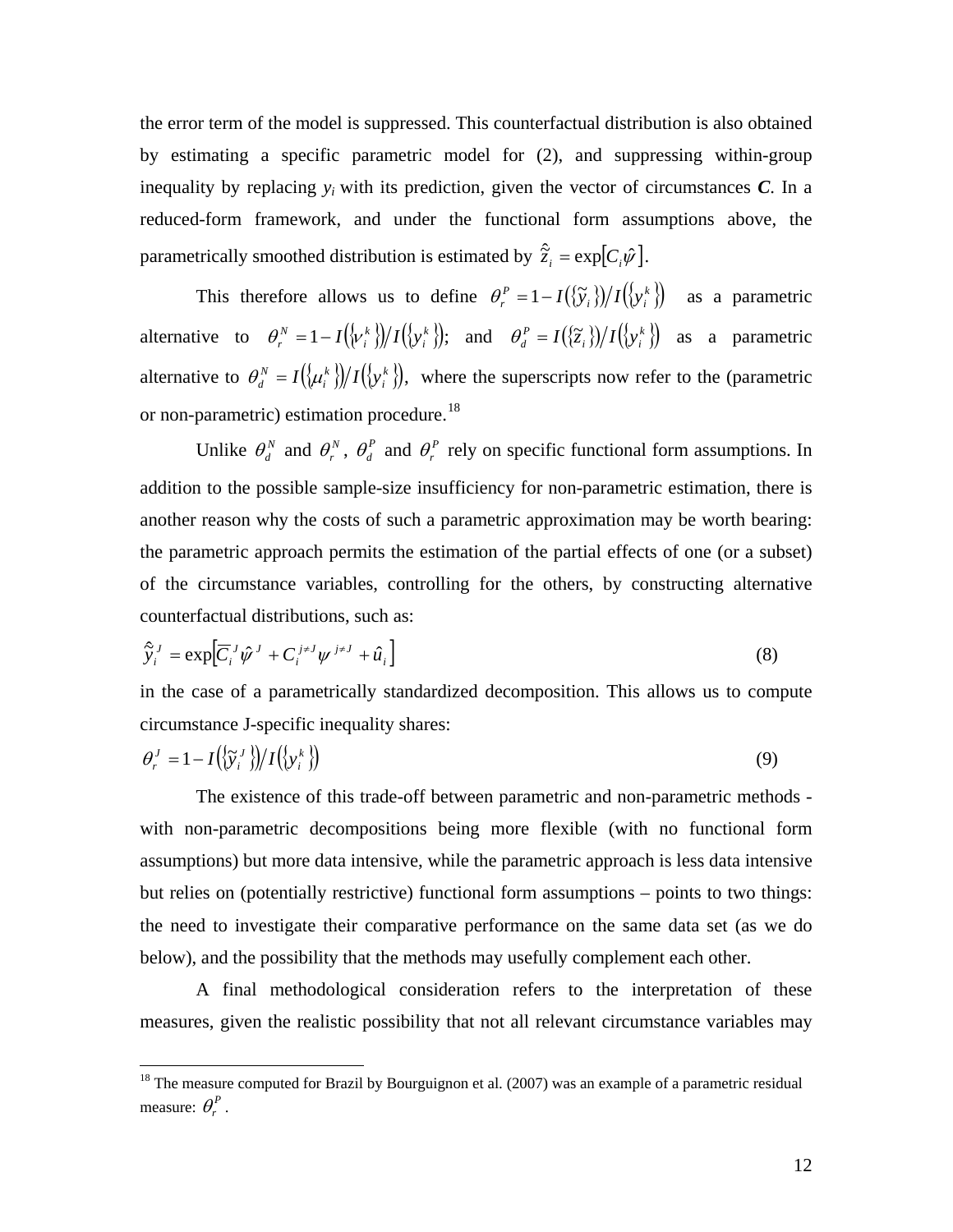<span id="page-14-0"></span>be observed. A "true" measure of inequality of opportunity, as conceptually defined in equations  $(3) - (5)$ , would require that all relevant circumstance variables be included in the vector *C*. This is unlikely to be the case in practice for almost any conceivable data set, and certainly for the six countries we study below. The empirical estimates defined in this section – whether direct or residual, and parametric or not – should be interpreted as lower-bound estimates of inequality of opportunity. To see why they are lower bounds, note that including an additional element in vector *C* causes each and every cell in the partition  $\{y_i^k\}$  to be further subdivided (into at least another two cells). This can not lower the between-group inequality share and, unless the additional element is orthogonal to the measure of advantage, will raise it.

An additional reason why the measure is a lower-bound is that the partitioning of the population into categories *within* each circumstance variable in  $C$  is very coarse in this paper. An example is the classification of parental occupations into only two cells: "agricultural worker" or "other". For most circumstance variables, international comparability required aiming for "common denominator", relatively aggregated classifications. Like adding other circumstance variables, further subdivision of these categories within each circumstance might also increase (but could not reduce) the share of inequality attributed to opportunities.

 Similarly, in the parametric case, notice that equation (7) is a reduced-form specification, intended to capture both the direct and indirect effects of circumstances on advantage. Adding another element of the vector *C* to this specification (or further refining the set of dummy variables for each circumstance) must reduce the variance of the residual and increase the variance (or any other inequality measure) accounted for by the set of observed circumstances.<sup>19</sup>

In what follows, we calculate three of the four members of the relative-Θ class – namely  $\theta_d^N$ ,  $\theta_r^N$  and  $\theta_r^P$  - for the distributions of earnings, income and consumption in

<u>.</u>

 $19<sup>19</sup>$  A possible misunderstanding would be to argue that, because certain omitted circumstances might be negatively correlated with the observed vector *C*, the parametric measure need not be a lower bound. It is of course possible that the share of inequality attributed to a specific set of (observed) circumstances is overestimated. This might happen if omitted circumstance variables are negatively correlated with the observed ones. But the  $R^2$  of regression (7) can not fall by including these other circumstance variables, so that the estimate *is* a lower-bound for the share of inequality attributed to *all* circumstances (rather than to the observed subset), analogously to the non-parametric case.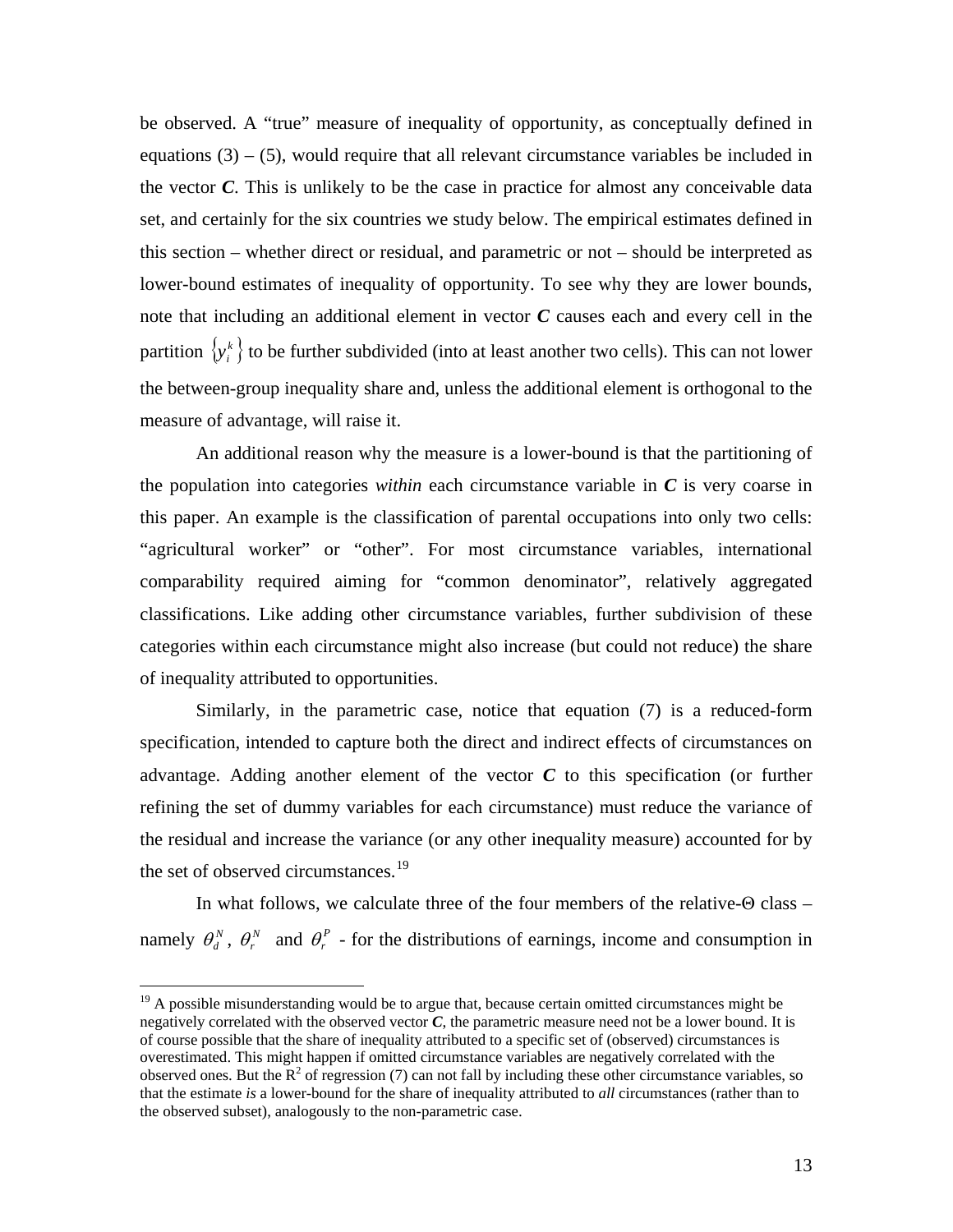<span id="page-15-0"></span>recent household surveys from six Latin American countries. We show that the two nonparametric indices differ for decomposable inequality measures other than E(0), but focus our discussion on that index, for which  $\theta_d^N = \theta_r^N$ . We then examine the differences between the non-parametric and parametric estimates. Although, as expected, these differences are larger for smaller sample sizes, they are generally quite small, suggesting that our path-independent estimates of inequality of opportunity are also methodologically robust to the choice of estimation procedure. Before presenting the results for each concept in Sections 5 and 6, the next section briefly describes the data sets.

### **4. The Data and the Partition by Circumstances**

1

We use data from six nationally representative household surveys in Latin America, namely the Brazilian *Pesquisa Nacional por Amostra de Domicílios* (PNAD) 1996; the Colombian *Encuesta de Calidad de Vida* (ECV) 2003; the Ecuadorian *Encuesta Condiciones de Vida* (ECV) 2006; the Guatemalan *Encuesta Nacional sobre Condiciones de Vida* (ENCOVI) 2000; the Panamanian *Encuesta de Niveles de Vida* (ENV) 2003; and the Peruvian *Encuesta Nacional de Hogares* (ENAHO) 2001. The ENAHO and the PNAD are original national surveys, while the others are LSMS-type surveys. This particular group of surveys were selected for containing information on family background and, more specifically, on parents' education, father's occupation, or both.<sup>[20](#page-15-0)</sup>

In all countries, we restrict the sample to individuals aged 30 to 49, which are the cohorts with the highest proportion of employed persons.<sup>[21](#page-15-0)</sup> Sample sizes for each survey, both before and after excluding observations with missing data, are reported in Table 1. Sample sizes with complete information range from about 6,000 (for Panama) to 72,000 observations (for Brazil), for the analysis of income and consumption, and from about

<sup>20</sup> The *Encuesta Nacional sobre Niveles de Vida de los Hogares* (MxFLS) 2002 contains a similar set of variables. Unfortunately its simple size proved to be too small relative to the partition to generate reliable results.

<sup>&</sup>lt;sup>21</sup> For Brazil, we further restrict the sample to household heads and their spouses, as the family background information was collected only for these individuals.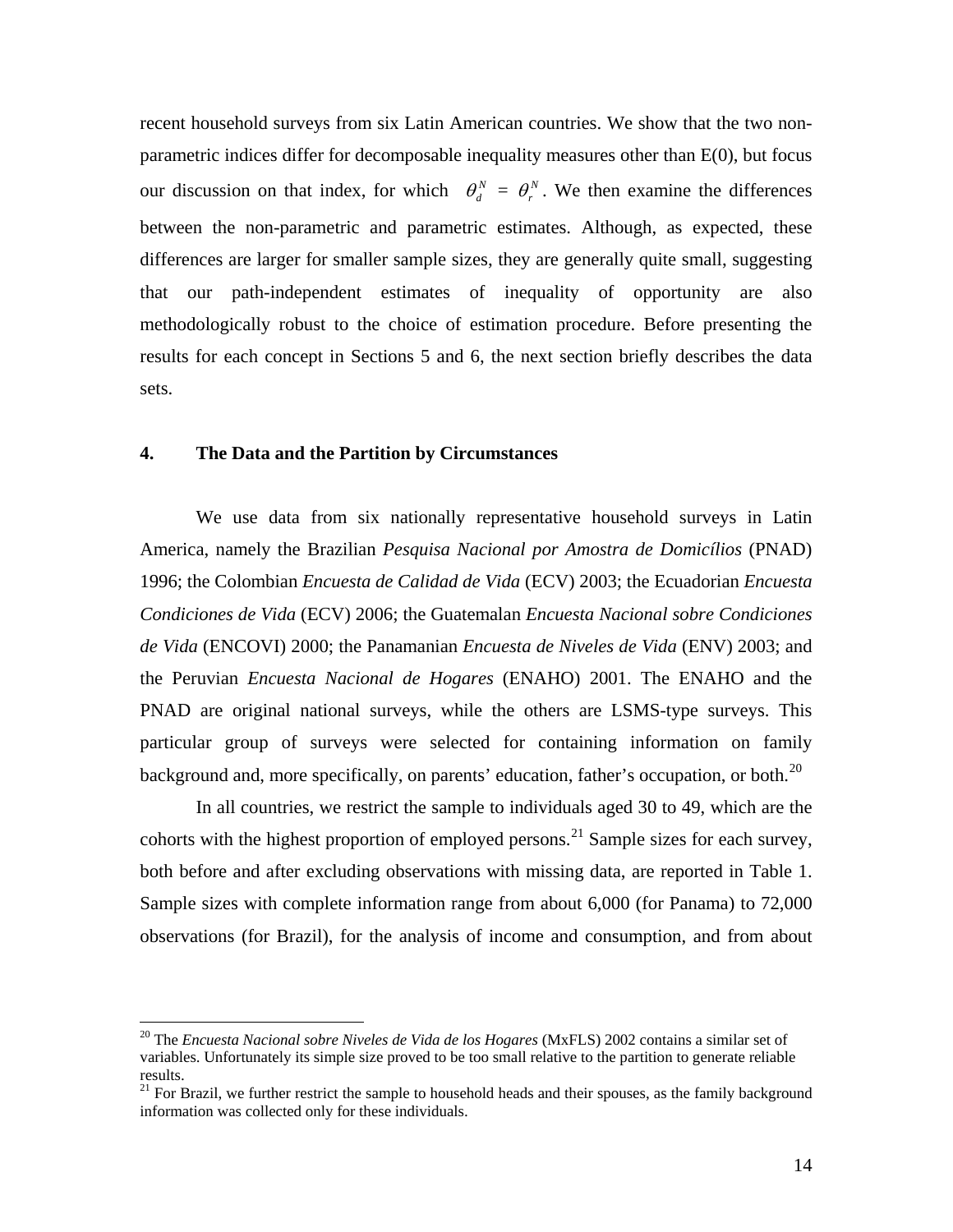<span id="page-16-0"></span>4,000 to 50,000 for the analysis of earnings (when only employed individuals are retained). $^{22}$  $^{22}$  $^{22}$ 

The surveys contain information on a common set of circumstances: (a) three variables related to family background: father's and mother's education and father's occupation during the person's childhood; (b) ethnicity (or race); and (c) region of birth (or type of area of birth). The only exceptions are that the father's occupation variable is not available for Colombia and Peru, and results must be interpreted with this caveat in mind. We also use gender as a circumstance variable in the analysis of earnings. Parental education variables are coded into three categories: no education (or unknown), primary (incomplete or complete, depending on the country), and complete primary or secondary and more.<sup>[23](#page-16-0)</sup> Father's occupation is recoded into two categories: agricultural workers and others. Ethnicity (coded in two categories) is captured either by self-reported ethnicity or by the ability to speak an indigenous language. Region of birth is coded into three broad regions (one being generally the capital area) but is captured by the type of area (urban/rural) for Panama. Table 2 describes the specific definitions of the circumstance variables in each survey in greater detail. Table 3 (Panel A) presents the corresponding descriptive statistics.

The number of categories for each circumstance variable was restricted to three or fewer, so as to reduce the number of "circumstances group" cells with zero or very few observations. As discussed in Section 3, this is important for the non-parametric analysis, which relies on the quality of the estimates for conditional means in these cells and their sampling variation may be very high for cells containing few observations. This greater sampling variance might artificially inflate the estimated inequality between groups, thereby inducing an over-estimation of inequality of opportunity. Table 4 shows the maximum number of cells in each survey, the number of cells actually observed (i.e. the complement of the number of empty cells), the mean cell size and the proportion of cells

 $22$  Employment rates are defined as the ratio of all employed individuals to all persons in the 30-49 agegroup. These rates for men and women (respectively) are: 0.90 and 0.55 in Brazil; 0.91 and 0.62 in Colombia; 0.97 and 0.72 in Ecuador; 0.96 and 0.51 in Guatemala; 0.91 and 0.53 in Panama; and 0.94 and 0.72 in Peru.

<sup>&</sup>lt;sup>23</sup> Whether complete primary attainment was included as part of the middle or upper grouping for parental education depends on relative group sizes. An effort was made to prevent the top grouping from being too small relative to other countries, to enhance comparability. None of the results is particularly sensitive to these decisions.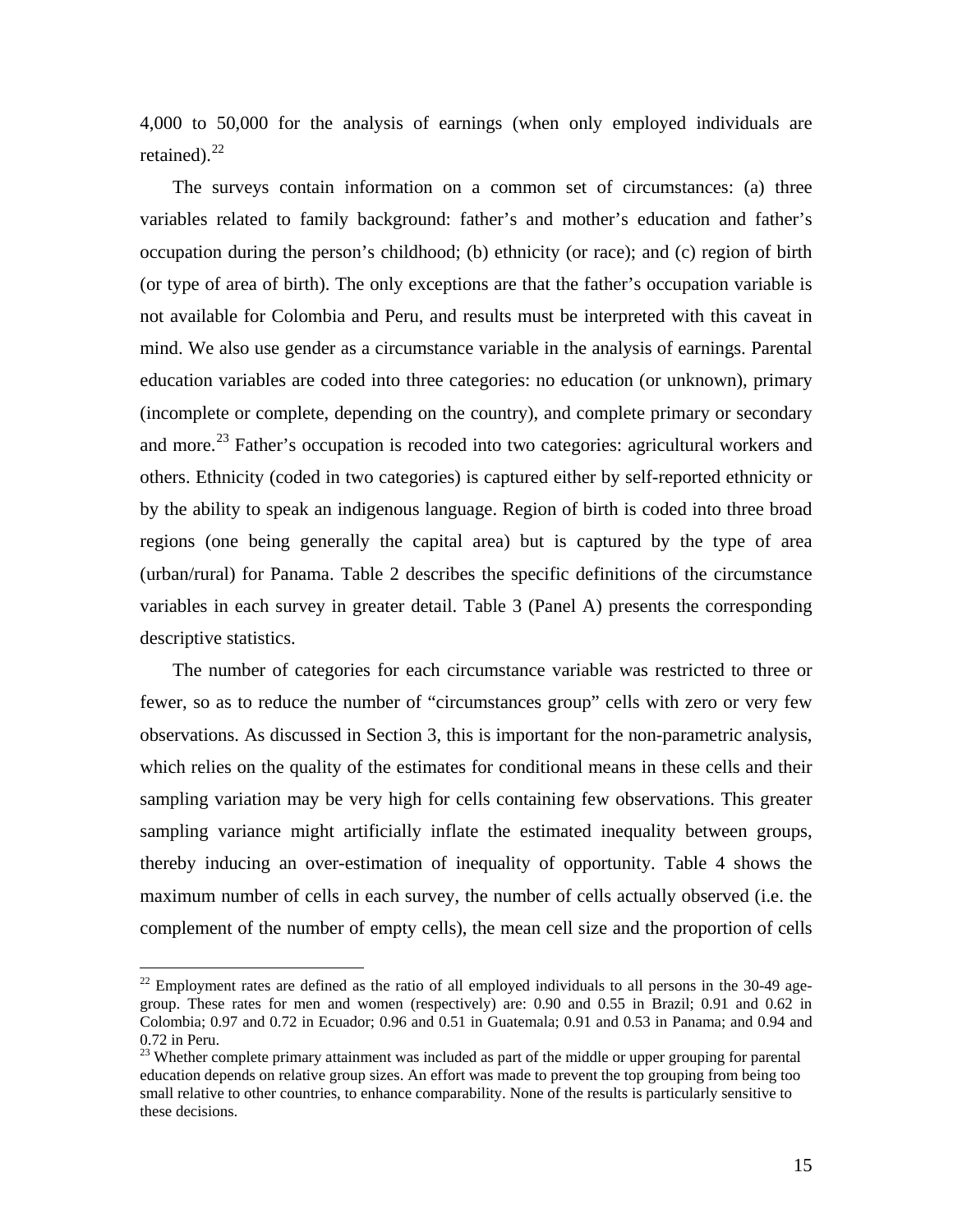<span id="page-17-0"></span>with fewer than five observations. Despite observing only six circumstance variables and exercising considerable parsimony in the partitioning of the population, we still have two surveys – from Guatemala and Panama – for which over 20% (40%) of cells have fewer than five observations in the income/consumption (earnings) analysis. By contrast, Brazil's national PNAD survey, with a sample size one order of magnitude larger, has 6%-8% of cells with fewer than five observations. This reflects the limited sample sizes of LSMS surveys, and underscores the importance of the parametric estimates in validating (or refuting) the non-parametric results presented below.

Turning to the advantage variables, labor earnings are measured on an individual basis as monthly earnings from all occupations, including the monetary value of various in-kind payments. Family incomes and consumption are measured as per capita household income (from all sources) and per capita aggregate household consumption. Aggregates for family incomes are computed as the sum of all household members' individual incomes, and include all jobs earnings plus other incomes such as those from assets, pensions and transfers.<sup>[24](#page-17-0)</sup>

Consumption expenditure data is not available for Brazil. Elsewhere, the reference period is the year, but some expenditures are captured on a weekly or monthly basis. Consumption aggregates do differ across surveys in some respects. In particular, income and consumption are adjusted for differences in the local cost of living in most LSMS datasets (Ecuador, Guatemala, and Panama but not Colombia) and in the Peruvian ENAHO dataset. LSMS surveys (Colombia, Ecuador, Guatemala and Panama) and the ENAHO survey also include imputed rents for owner-occupied housing in both consumption and income aggregates, whereas the PNAD does not. Table 3 (Panel B) reports means and standard deviations for these three economic advantage variables.

#### **5. Inequality in Earnings Opportunity**

 $\overline{a}$ 

 In most societies, remuneration for one's work in the labor market is an important component of overall income, and thus a key determinant of a person's command over

 $24$  The reference period for the earnings of self-employed workers, which is the month in Brazil, Colombia, and Peru; depends on the frequency of payments in Panama; and is the year elsewhere. For wage earnings the reference period is the month in all surveys.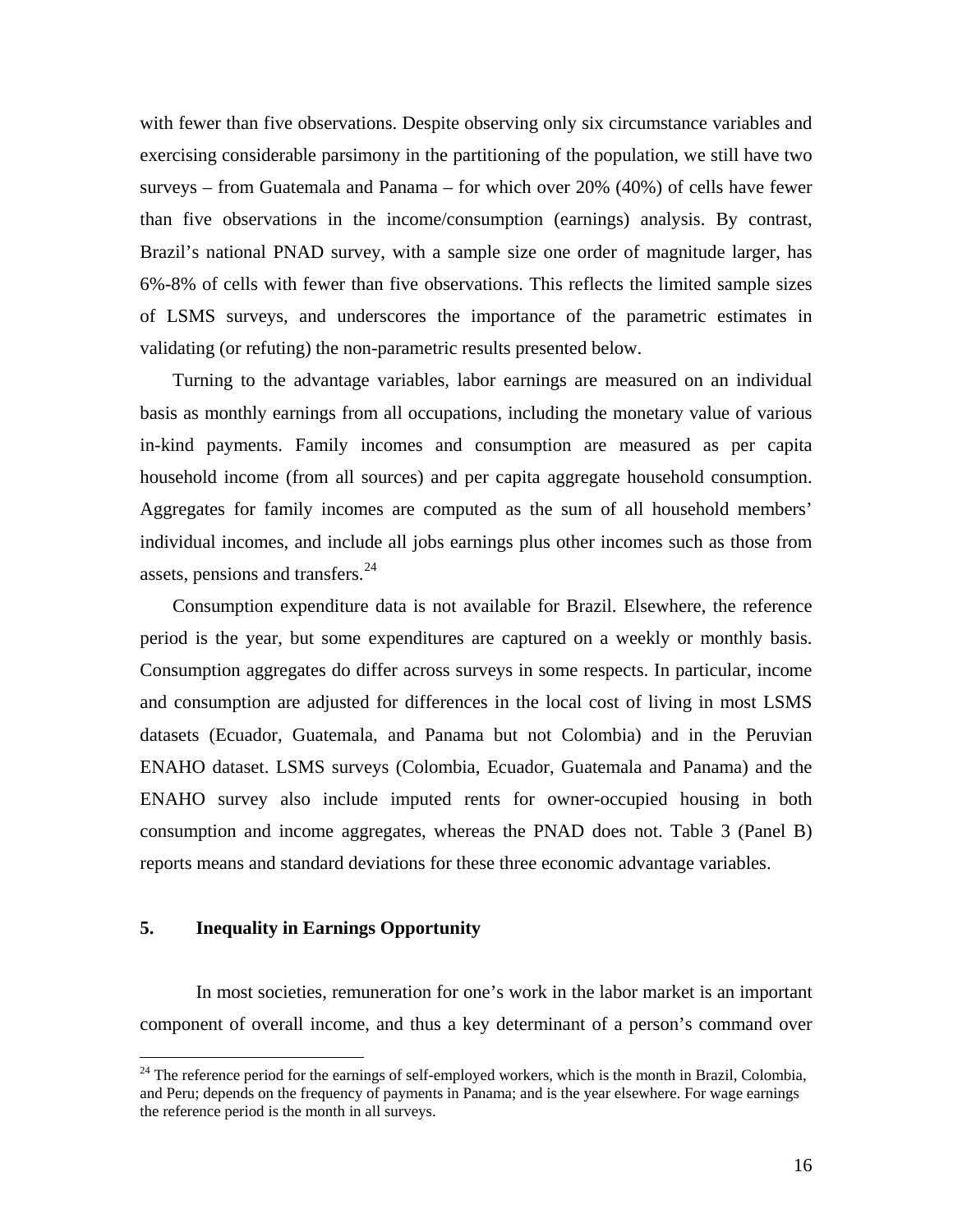<span id="page-18-0"></span>private goods. Some argue that it is also directly related to self-esteem and social status. Furthermore, it is affected both by one's own choices and efforts, and by exogenous circumstances. Labor earnings would therefore certainly qualify as an "advantage" concept in Roemer's terms.

 As noted by Lefranc et al. (2006), Roemer's concept of equality of opportunity for earnings would require that the distribution of earnings conditional on any circumstance variable be identical to the marginal distribution – i.e. that there should be no difference across the earnings distributions estimated for particular population subgroups defined according to their circumstances.<sup>[25](#page-18-0)</sup> Figure 1 shows the distributions of earnings conditional on mother's education (Panel A) and on ethnicity (Panel B), for our six countries. At least in the case of mother's education, first order dominance should be satisfied in most countries as conditional distribution functions never cross.<sup>[26](#page-18-0)</sup> The distances between circumstance groups appear particularly high in Brazil and Panama. There are also pronounced visual differences in the ethnicity panel, with the distance between ethnic groups being higher in Guatemala and Brazil.

The scalar inequality measures developed in Section 3 can help us quantify these inter-country differences, as well as allowing us to consider the combined (and partial) effects of all six circumstance variables. Table 5 presents our main results for earnings opportunity. The first row contains the estimates of overall earnings inequality in each of the six countries, using three indices from the generalized entropy class of measures: the mean log deviation,  $E(0)$ ; Theil index,  $E(1)$ ; and half the square of the coefficient of variation,  $E(2)$ <sup>[27](#page-18-0)</sup> Below each point estimate, we report bootstrapped standard errors, computed using 100 replicates of the sample, taking into account weights, stratification and clustering for each re-sampling. Since they refer only to a selected sub-sample of the working population, as described in Table 1 (which largely corresponds to 30-49 yearolds), these are not national measures of earnings inequality. Nevertheless, the indices are

1

 $25$  This is the strongest concept of equality of opportunity. Lefranc et al. (2006) allow for weaker concepts, such as there being no first- or second-order stochastic dominance between the conditional distributions.

 $26$  These figures are included as an illustration only, and are not the focus of our analysis. Statistical tests for stochastic dominance (Davidson and Duclos, 2000) are therefore not reported in this paper.

 $^{27}$  As noted earlier, all generalized entropy measures are additively decomposable by population subgroup.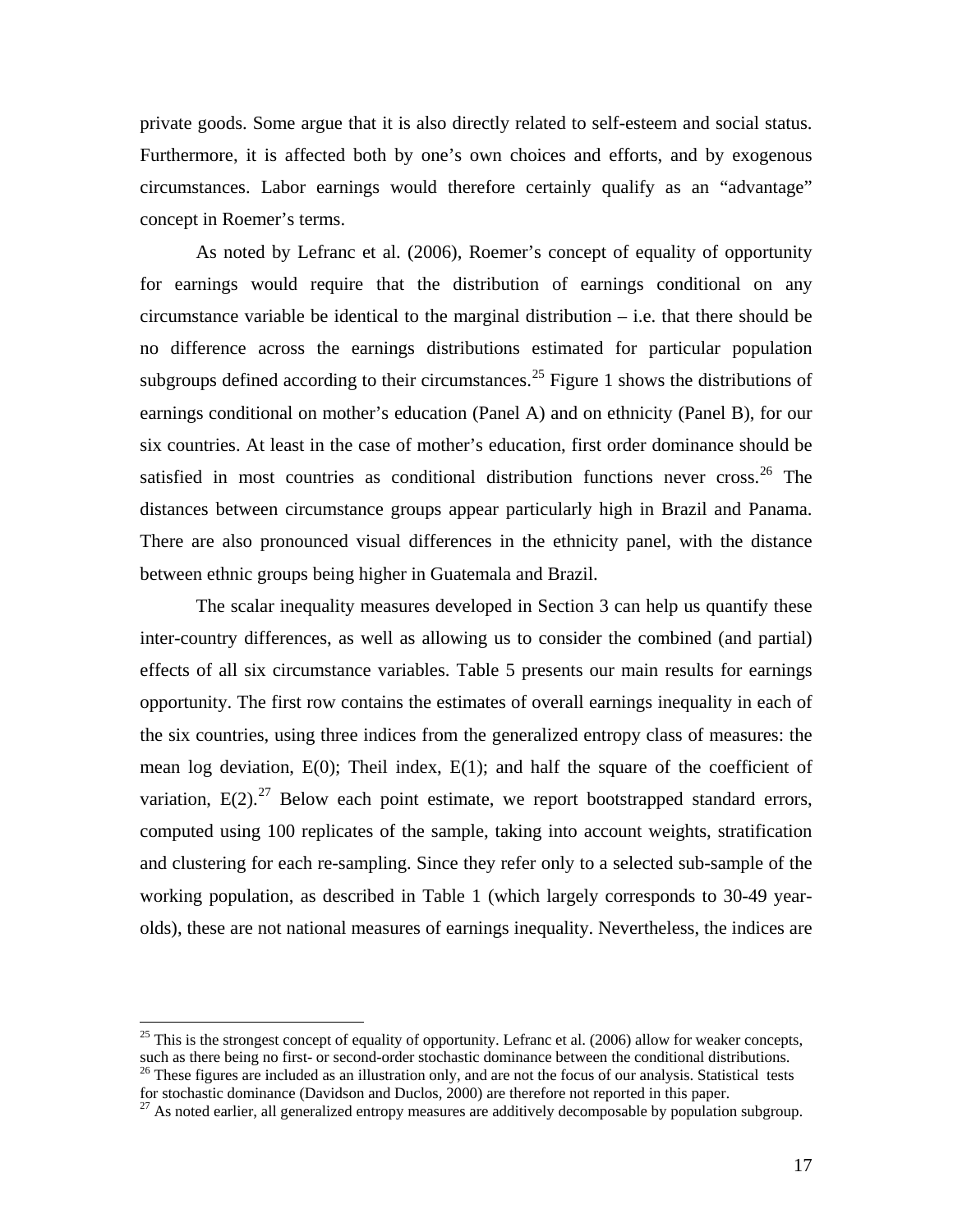<span id="page-19-0"></span>generally high: mean log deviations are 0.572 in Panama, 0.608 in Colombia, 0.616 in Brazil, 0.638 in Ecuador, 0.675 in Peru and 0.786 in Guatemala.<sup>[28](#page-19-0)</sup>

 The next two rows of Table 5 present our non-parametric estimates of the opportunity share of inequality in earnings, given by  $\theta_d^N$  and  $\theta_r^N$ , on the basis of the partitions described in Section 4 and Table 2. We report the measures for all three inequality indices  $(E(0), E(1),$  and  $E(2))$ . As noted in Section 3, we focus our discussion on E(0), the only measure for which  $\theta_d^N = \theta_r^N$ . By this measure, differences in observed opportunity account for 20% of total earnings inequality in Colombia, 21% in Peru, 25% in Panama, 26% in Ecuador, 29% in Guatemala and 35% in Brazil. The differences between Brazil and any other country, with the exception of Guatemala, are statistically significant at 5% (as are the differences between Guatemala and Peru or Colombia).<sup>29</sup> In other words: a fairly coarse partition of the population by six circumstance variables accounts for between one-fifth and one-third of total earnings inequality.

It is interesting to note that this ranking is different from the ranking of overall earnings inequality. In particular, Brazil, which has only the fourth highest earnings inequality in the sample, has by far the largest opportunity share of that inequality. Similarly, Panama, which has the lowest earnings inequality, ranks above Colombia and Peru in opportunity share. Such re-ranking suggests that inequality of opportunity and inequality of outcomes are not simply different ways of measuring the same thing: they capture different features of distribution in a society.

The remainder of Table 5 presents the results of the parametric decompositions, namely  $\theta_r^p$  and  $\theta_r^j$ , for *J* set to equal each individual circumstance variable in our partition: gender, ethnicity, father's occupation, father's education, mother's education and birthplace.<sup>[30](#page-19-0)</sup> Still focusing on the path-independent measure  $E(0)$ , the parametric

 $^{28}$  The differences between Ecuador and Peru, as well as between Brazil, Colombia and Ecuador, or Brazil, Colombia and Panama, are insignificant at the 5% level, on the basis of the bootstrapped standard errors.

<sup>&</sup>lt;sup>29</sup> The opportunity shares tend to be somewhat higher for the Theil index (E(1)); and much lower for E(2). In the case of the latter, this is due in part to its greater sensitivity to income gaps at the top of the distribution. Notice also that the path-dependence is most pronounces for E(2), given the squaring of relative means built into its weighting scheme for the within-group component. See footnote 13.

 $30$  As discussed in Section 3, these indices are based on the OLS estimates of equation (7). The reducedform estimates for all six countries are presented in Table 6. All coefficients have the expected signs and most are quite strong. Since this is a reduced-form equation, these coefficients can not be interpreted causally, and capture both the partial direct effects of *C* on *y*, and indirect effects through *E.* As noted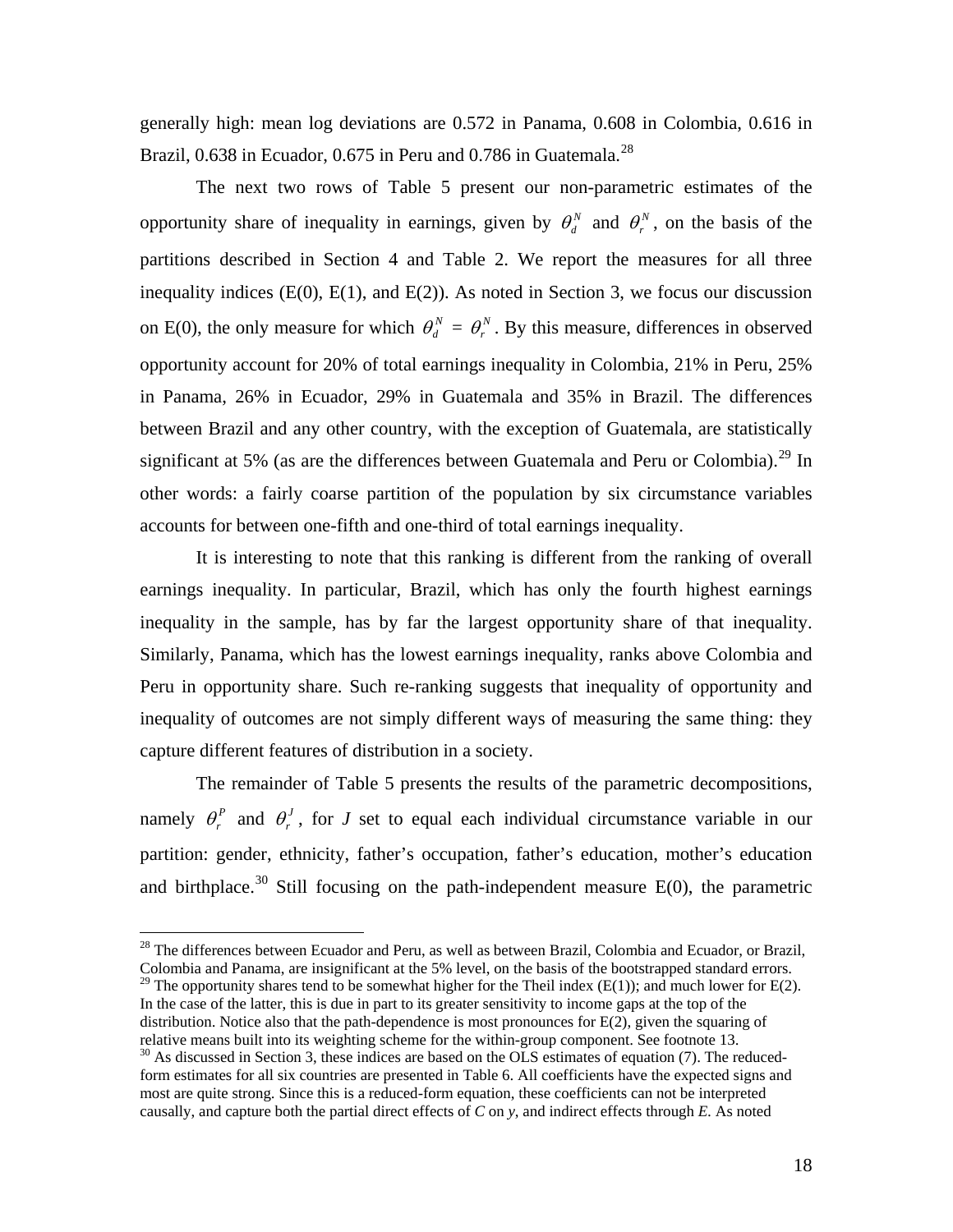approach yields systematically lower (overall) opportunity shares of inequality, ranging from 17% in Colombia to 34% in Brazil. This is true in all countries, although the difference between  $\theta_r^N$  and  $\theta_r^P$  is only approximately 3% (and statistically insignificant) in the case of Brazil. The differences are larger, but either borderline significant or insignificant at the 5% level, in Colombia, Ecuador, Guatemala, and Peru. The country ranking is identical for the two estimation procedures.

These systematic differences are consistent with the expectation (discussed in Section 3) that the large sampling variance within cells with very few observations may cause an upward bias in the non-parametric estimates. Although it can not be ruled out that the (linear) functional form assumption implicit in the parametric estimate might lead to underestimates, the fact that in the only country for which we have a substantially larger sample size (Brazil) the difference almost vanishes provides some support for the suspicion that the bias might come from the sampling variance in small cells in the nonparametric estimates. Nevertheless, given the remaining uncertainty, we make two recommendations: (i) wherever possible, surveys that may be used for measuring inequality of opportunity should collect larger sample sizes; and (ii) where that is not possible, both parametric and non-parametric estimates should be reported to provide a plausible range for the true lower-bound value of inequality of opportunity.

Regarding the effect of each individual circumstance,  $\Theta'$  is highest for family background variables in all countries. This is particularly true for mother's education which is associated with between 9% and 12% of total inequality. The relative shares of inequalities associated with ethnicity and place of birth vary across countries, with ethnicity being more important in Brazil, Guatemala, and Panama – where it accounts for between 3% and 7% of inequalities – and the geography of birth having more effect in Peru, Brazil and Panama, where it accounts for 4-6% of overall inequality. Finally, inequality of opportunity related to gender ranges from a low of 0-1% in Panama and Colombia, to a high of 5% in Guatemala. In Brazil and Ecuador, gender accounts for 3- 4% of overall inequality.

earlier, labor market participation is almost 100% for men in this age group, but much lower for women. As implied by the reduced-form specification, we are estimating inequality of earnings opportunities *conditional* on being active in the labor market, so it would be inappropriate to correct for selection.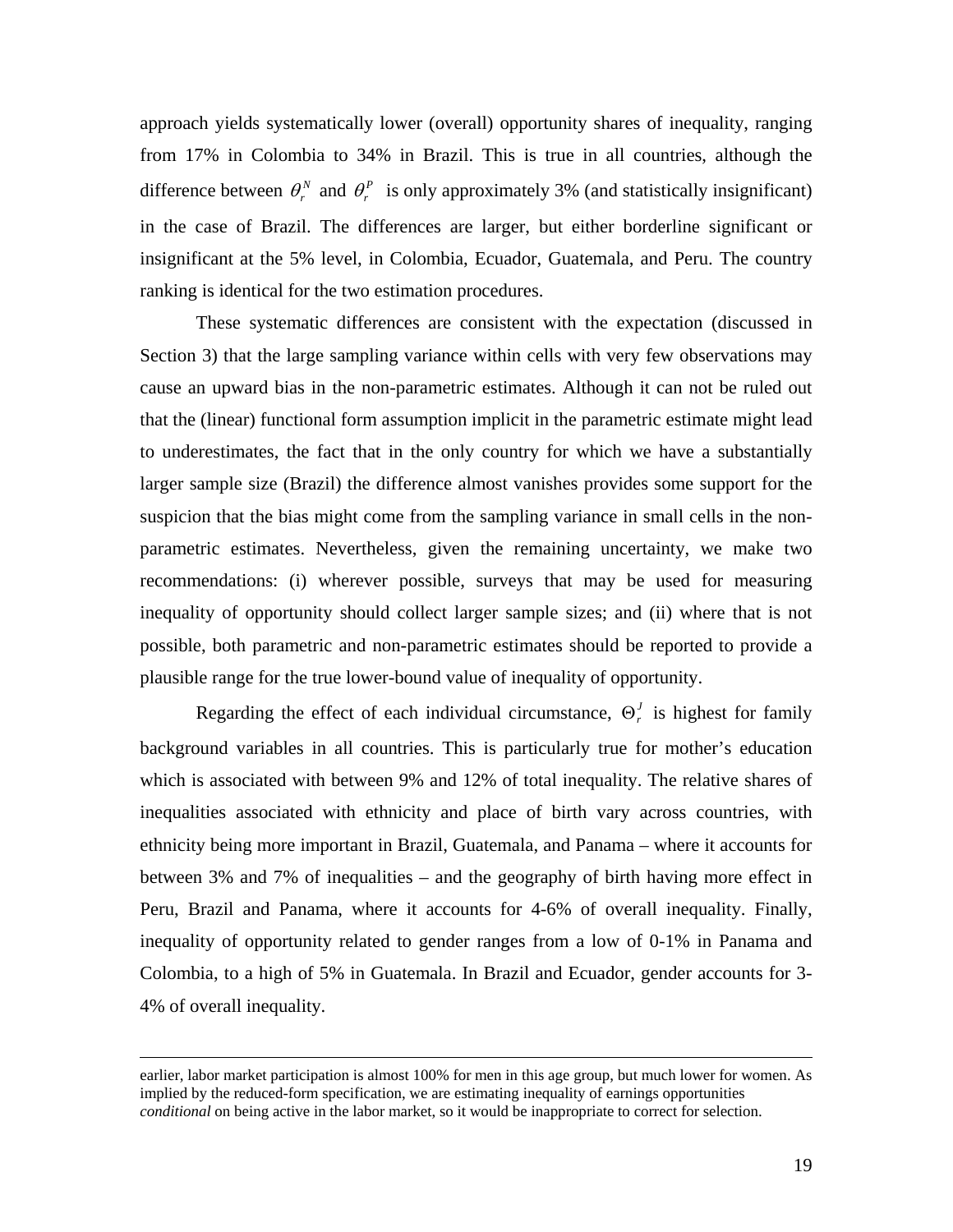### <span id="page-21-0"></span>**6. Inequality in Opportunity for Household Welfare**

Earnings are a key component of family incomes, and an important source of individual status, self-esteem and bargaining power but, as a measure of individual wellbeing, it would be seriously incomplete. Total household income (or consumption expenditure) per capita are better measures of welfare, because they account for incomes from other sources (such as capital incomes or transfers) and for resource pooling within the household. Unless access to public and publicly provided goods (such as public safety and free public education or health care, respectively) is taken into account, household income or consumption expenditures are also incomplete and partial measures of welfare. Still, they are better measures than earnings and, for many countries, they are the best available indicators of individual welfare available.<sup>[31](#page-21-0)</sup>

Figure 2 depicts the conditional distributions of consumption per capita for circumstance groups defined according to mother's education (in Panel A) and ethnicity (in Panel B), analogously to Figure 1 for earnings. In Panel A, the consumption distances between groups defined by mother's education are larger than the corresponding earnings gaps (shown in Figure 1) for all five countries, and largest for Guatemala and Panama. Panel B exhibits greater variation across countries, with large gaps between ethnic groups in Guatemala and Panama, much more limited (or insignificant) distances in Colombia, and an intermediate pattern in Ecuador and Peru.<sup>[32](#page-21-0)</sup>

Tables 7 and 8 present our relative measures of inequality of opportunity for household income and consumption expenditures per capita, respectively. These tables are analogous to Table 5 (for earnings), and report  $\theta_a^N$ ,  $\theta_r^N$ ,  $\theta_r^P$  and  $\Theta_r^J$  for E(0, 1 and 2), along with bootstrapped standard errors taking into account sampling weights, stratification and clustering. Gender is excluded from the set of circumstance variables since these indicators are defined at the level of the household, and the gender of the

 $31$  There are two other steps in the mapping from household income or consumption to individual welfare which we overlook here, by using income or consumption per capita. First, we make an extreme assumption about the (in)existence of economies of scale in consumption within the household. Second, we assume that household resources are shared equally, which they may well not be.

 $32$  Recall that there is no data for consumption in Brazil's PNAD survey.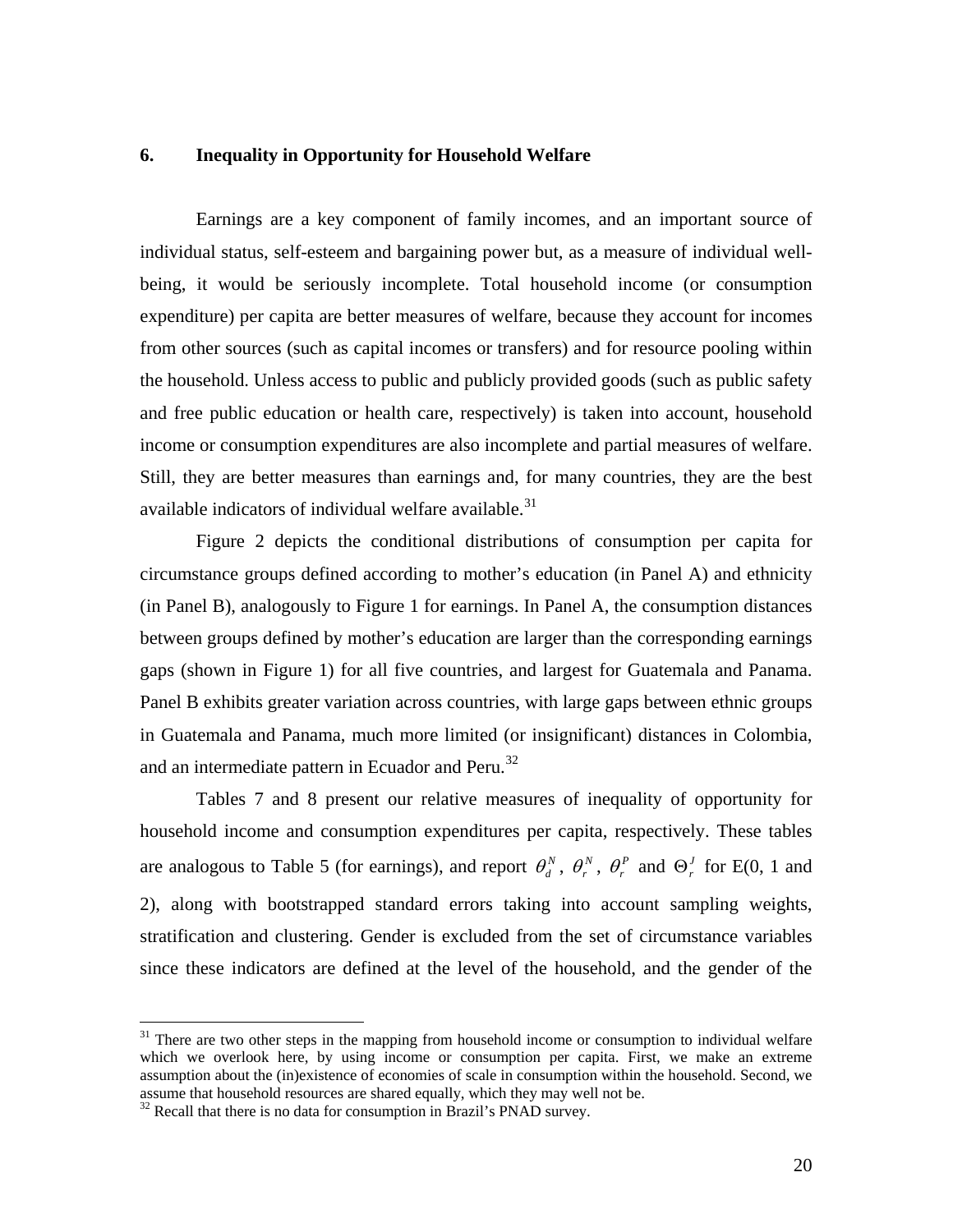<span id="page-22-0"></span>household head is endogenous (and thus not a circumstance).<sup>[33](#page-22-0)</sup> We therefore work with five circumstances (race, father's and mother's education, father's occupation, and birth place). Income results are reported for all six countries, but consumption data was not available in the PNAD data (for Brazil). Table 8 contains estimates of inequality of opportunity for consumption for Colombia, Ecuador, Guatemala, Panama, and Peru. Tables 9 and 10 report the OLS coefficients of the reduced-form equation (7), for income and consumption expenditures respectively (analogously to Table 6).<sup>[34](#page-22-0)</sup>

In our samples, overall household income inequality is higher than earnings inequality in Brazil and Panama (by all measures) and in Colombia (by  $E(1)$  and  $E(2)$ , but not by E(0)). It is lower than earnings inequality in Ecuador, Guatemala, and Peru (by all measures), and in Colombia by E(0). In all five countries for which consumption data is available, consumption inequality is considerably lower than either income or earnings inequality. This is consistent with the widespread view that income (and earnings, when these include agricultural and informal sector earnings) is measured with greater error than consumption expenditures, as well as with the expectation that consumption is likely to be closer than current income to permanent income (provided households have access to some consumption-smoothing mechanisms).  $35$ 

Focusing once again on the path-independent measure  $E(0)$ , non-parametric estimates of inequality of opportunity for household incomes range from 25% (in Colombia) to 37% (in Guatemala). As for earnings, the parametric estimates are slightly lower: from 23% in Colombia to 35% in Guatemala. For both estimation procedures, the indices are higher than the corresponding estimates for earnings in all countries except for Brazil, where the difference is quite small: 34% for earnings versus 32% for income per capita (for the parametric estimates). In addition to earnings capacity, pre-determined circumstances affect another three important household income determinants: other incomes (such as capital incomes or transfers); the choice of one's partner; and the composition of the rest of the household (including, most importantly, the number of

 $33$  Endogeneity arises both because in some countries reported headship is an interviewee choice, and because household formation (e.g. whether or not one marries) is endogenous.

 $34$  All coefficients in these reduced-form regressions have the expected signs, and most are significant at the 1% level. Coefficient sizes are consistent with a reduced-form specification.

 $35$  See, e.g. Deaton, 1997, on both of these reasons to prefer consumption to income data in assessing the distribution of welfare in developing countries.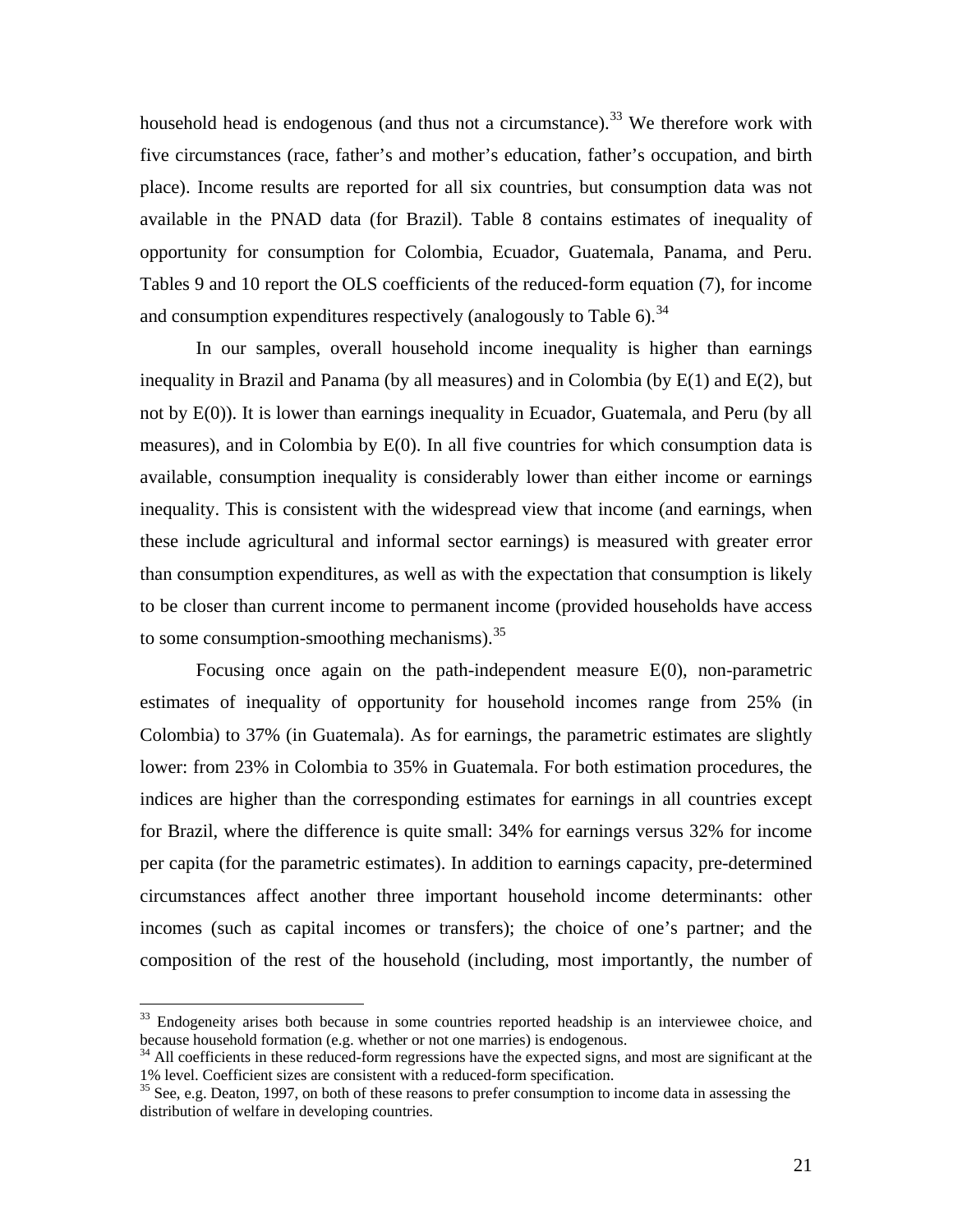<span id="page-23-0"></span>children). The pattern found in the data suggests that inequality of opportunities in these three domains tends to reinforce the inequality of opportunities that operates through the earnings channel in Colombia, Ecuador, Guatemala, Panama and Peru; but to partially offset them in Brazil.

 While total inequality is lower in the distribution of consumption expenditures than in the income distribution, the opposite is true for estimates of inequality of opportunity. The  $(E(0))$  opportunity shares of inequality reported in Table 8 are considerably higher than those reported in Table 7 for all five countries, and regardless of whether the estimates are parametric or non-parametric. The differences are in the 20- 30% range for Ecuador, Panama and Peru, 40% for Guatemala, but only 6% for Colombia. This supports the notion that income-based measures of inequality of opportunity tend to underestimate lifetime (or permanent income) inequality of opportunity, since transitory income variance (and likely higher measurement error) is effectively counted as inequality due to "efforts and luck".<sup>[36](#page-23-0)</sup> Our non-parametric (parametric) estimates of inequality of opportunity in the distribution of consumption expenditures are: 27% (24%) in Colombia, 34% (32%) in Ecuador, 35% (34%) in Peru, 42% (39%) in Panama, and 52% (50%) in Guatemala.<sup>[37](#page-23-0)</sup>

Figure 3 graphically depicts the decomposition of household consumption inequality into the lower-bound inequality of opportunity and a residual term, associated with effort differences and luck, for both the parametric and the (path-independent) nonparametric method. Despite the sample size limitations (especially for Panama and Guatemala), the parametric and non-parametric estimates turn out to be very close. These differences are smaller for consumption inequality than for earnings, reflecting larger sample sizes, and thus a lower proportion of cells with zero or few observations (see Table 4). Although the parametric estimates remain systematically below their nonparametric counterparts, the differences are now never statistically significant, and the country ranking is identical.

1

<sup>&</sup>lt;sup>36</sup> See Bourguignon et al. (2007) for a discussion. The finding is analogous to the well-known fact that inter-generational mobility estimates are much higher when based on single-period wages for parents and children, than when based on longer earnings histories. See, inter alia, Solon (1999) and Mazumder (2005).<br><sup>37</sup> With the exception of the difference between Ecuador and Peru, all cross country differences are

significant at the 5% level, on the basis of the bootstrapped standard errors.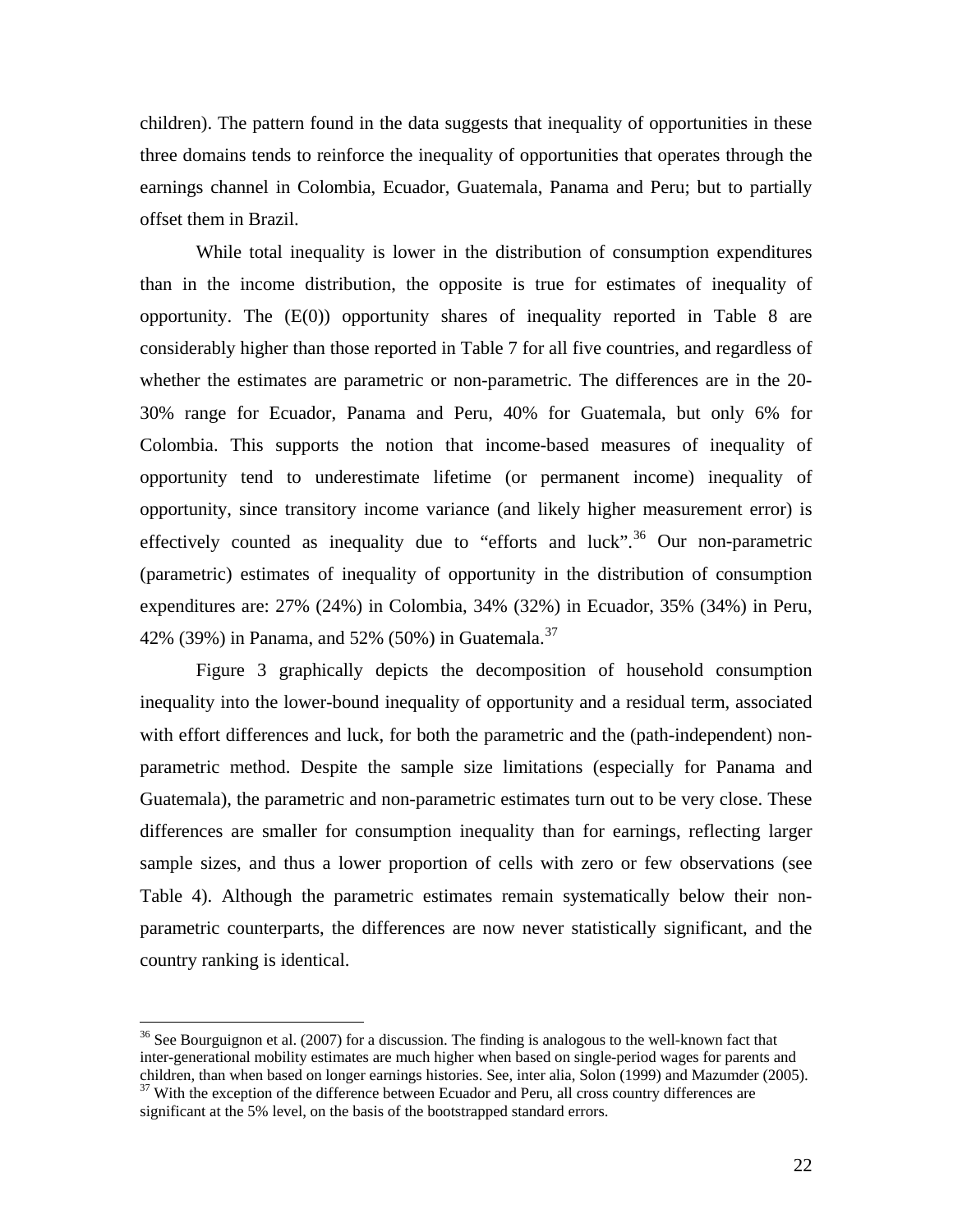Figure 3 also provides an intuitive illustration of the distinction between the absolute-Θ measures of inequality of opportunity (defined in equation 4) and the relative-Θ measures (defined in equation 5). The *level* of E(0) corresponding to (either the parametric or the non-parametric) estimate of inequality of opportunity (the lower part of the bar in Figure 3) is an example of the absolute measures  $\theta: \{y_i^k\} \to \Re_+$ ,  $({\mathcal{Y}}_i^k)$ = IB $({\mathcal{Y}}_i^k)$  $h(\{y_i^k\}) = IB(\{y_i^k\})$ . The ratio of this lower segment to the height of the entire bar yields an

example of the relative measures:  $\theta: \{y_i^k\} \to [0,1], \ \theta(\{y_i^k\}) = \frac{IB(\{y_i^k\})}{I(F(y))}$  $y_i^k$   $\left\{\right\} = \frac{IB(\left\{y\right\})}{I(\left\{x_i\right\})}$  $\theta\left(\left\{\mathbf{y}_i^k\right\}\right) = \frac{IB\left(\left\{\mathbf{y}_i^k\right\}\right)}{I\left(\mathbf{F}(\cdot)\right)}.$ 

Turning to the analysis of individual circumstance variables, we find that family background characteristics are once again associated with the largest share of inequality of opportunity. The share of inequality accounted for by mother's education alone is higher than 15% in most countries, and as high as 26% in Guatemala. The share of inequality associated with the other variables is usually higher than for earnings, with the same broad ranking across different circumstances (parental background more important than either race or birth region). The higher levels of inequality of opportunity observed in Central American countries, however, are associated with larger partial shares for region of birth (which is also important in Peru) and ethnicity.

# **7. The Opportunity-deprivation Profile: Identifying the Least Advantaged Groups**

The analysis has so far focused on scalar measures of inequality of opportunity in each country, largely expressed as shares of total outcome inequality. These indices can be useful to summarize the importance of a set of predetermined circumstances in the structure of inequality in a particular country. Since the relative measures are not closely correlated with measures of outcome inequality, they are also informative of some of the differences in the *nature* of inequality across countries. Ultimately, a country where a smaller share of total inequality is associated with differences in opportunity is likely to be a fairer society, where individual choices and effort (and luck) play a greater role in determining outcomes than family origin, race or gender.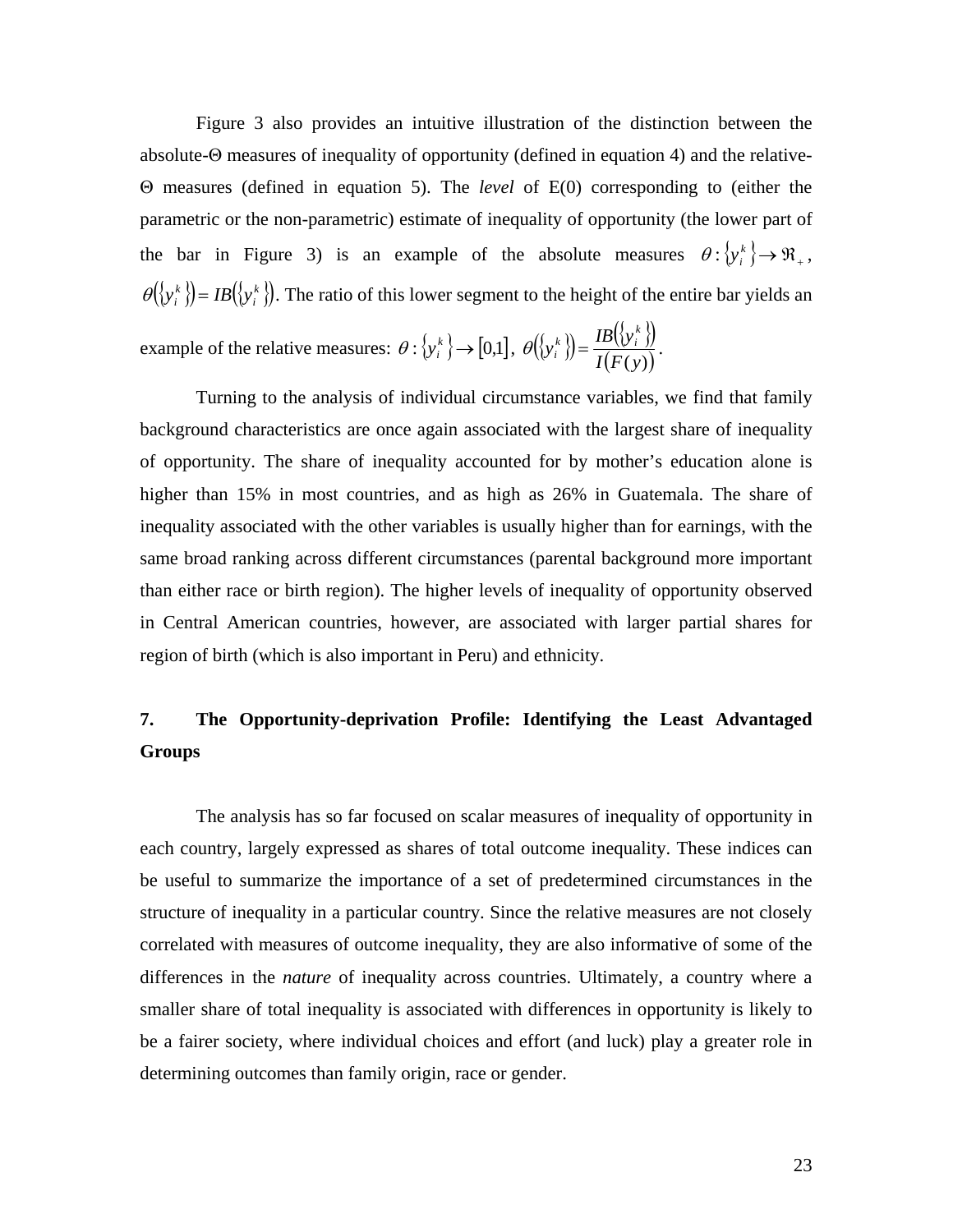However, the partition of the population  $\{y_i^k\}$  into K *types*, which is undertaken to generate these indices, can also be used to yield a byproduct of potentially even greater interest to analysts and policymakers alike. Recall that each cell in the partition corresponds to a Roemerian type  $T_k$ :  $i|i \in k$ , such that  $C_i^k = C^k \Leftrightarrow i \in k, k = 1,..., K$ . We have seen that equal opportunities attain when  $F_k(y) = F_l(y)$ ,  $\forall k \neq l$ , which is a different way of writing  $F(y|C) = F(y)$  for a discrete partition. Differences in the outcome distributions among types therefore are taken to reveal (or arise from) inequality of opportunity.

At least conceptually, it is not unreasonable to see  $F_k(y)$  as an individual *i*'s  $(i \in k)$  opportunity set for outcome *y*. Given *i*'s circumstances  $C_i^k$ , only *i*'s own choices, efforts and luck will determine his final position,  $p_i = F_k(y_i)$ . If it were possible, therefore, to rank  $F_k(y)$  across *k* in a meaningful way, we would obtain a ranking of opportunity sets across types, which we call an *opportunity profile*.

As previously discussed, one obvious such ranking would be given by any (firstor second-order) stochastic dominance relationships between types. However, the stochastic dominance approach to constructing an opportunity profile suffers from two problems. The first, which is conceptual in nature, is that any such ranking is perforce partial and incomplete (see Atkinson, 1970). The second, which is practical in nature, is that the distribution of cell sizes partly summarized in Table 4 makes it impossible to estimate the conditional distributions for the full set of 54 – 216 types in our partitions.

Albeit conceptually less satisfactory, a feasible alternative ranking algorithm would be to use a particular moment of  $F_k(y)$ , such as the mean, or indeed a particular percentile, such as the median, the first quartile, etc. Because the type's mean outcome,  $\mu^k$ , was central in constructing smoothed and standardized distributions, and thus for the decomposition exercises reported in Sections 5 and 6, we choose to use it as the ranking criterion for the type-specific opportunity sets  $F_k(y)$  in what follows. While this strikes us as a reasonable choice, it is still arbitrary, and the reader is cautioned that alternative criteria are certainly possible, and might imply different rankings.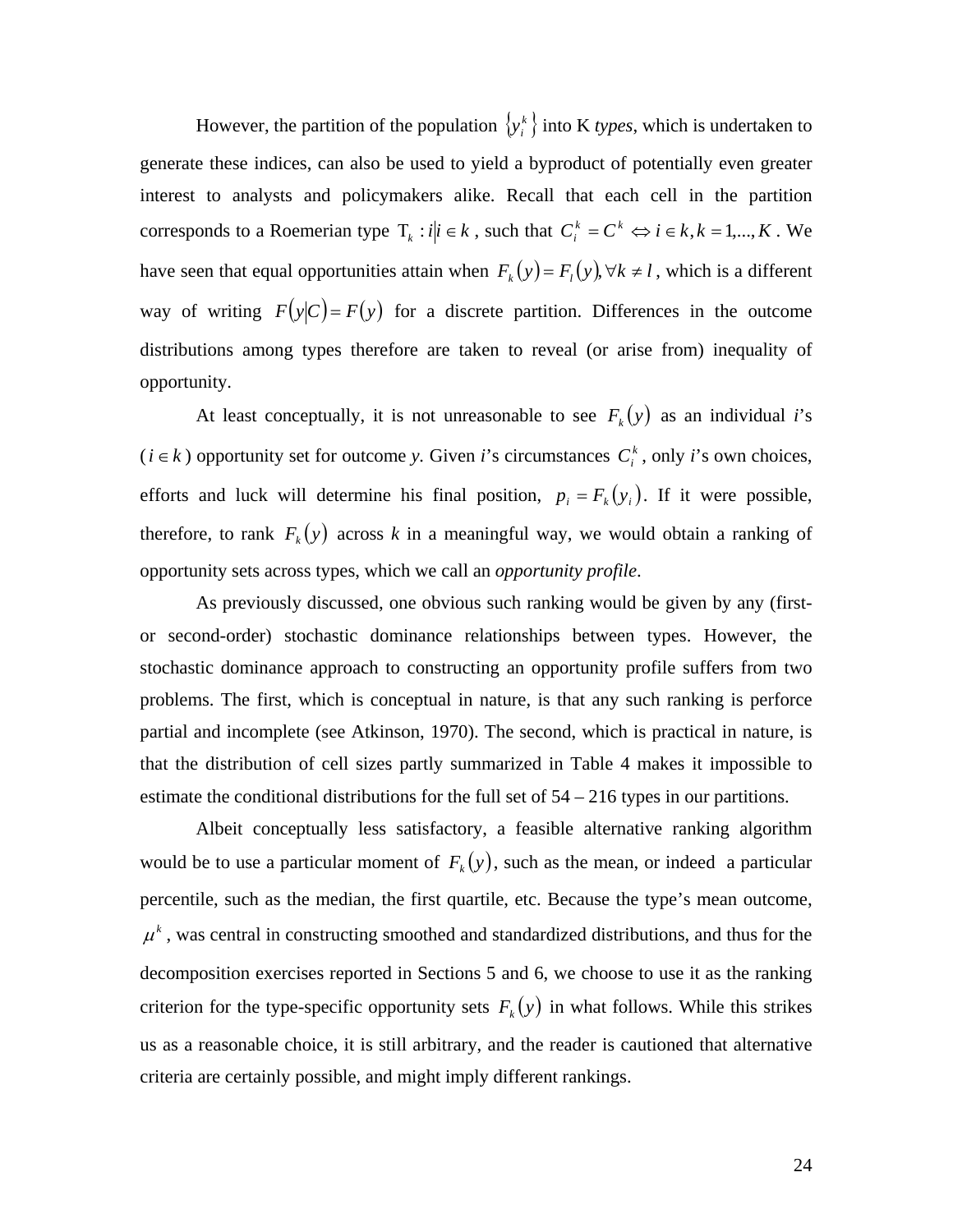<span id="page-26-0"></span>Furthermore, we choose to focus only on the least-advantaged types in a society – those with the lowest-ranking opportunity sets. We avoid the issue of setting an "opportunity deprivation threshold", and choose simply to consider the types that account for the bottom 10% of the population. In other words, we rank all types in each country in increasing order of mean outcome. The bottom *m* groups are included in that country's opportunity profile, where the population share over *m* sums to 10%. Formally, these are the *m* groups  $k = 1,..., m$  such that:  $\mu^1 \le \mu^2 \le ... \le \mu^m \le \mu^j$ , for every  $j > m$ , and  $10^{1/k}$  10  $\sum_{k=1}^{m} N_k = \frac{N}{100}$  $\sum_{k=1}^{N} N_k = \frac{N}{10}$ , where *N* is the overall population size. We refer to the set of types  ${k \mid k \in (1,...,m)}$  as the *opportunity-deprivation profile*; and to the individuals *i* that belong to those types as the *opportunity-deprived*.

Table A1 in the appendix lists the full opportunity-deprivation profiles for each of our six countries, described by the specific circumstances that define them (ethnicity, mother's and father's education levels, father's occupation and birthplace). It also reports their population sizes and shares, as well as their mean per capita consumption (in levels and as shares of the national means).<sup>38</sup> The number of types in the opportunitydeprivation profile varies across countries: There are 5 such groups in Guatemala and Peru, 6 in Brazil, 10 in Colombia, 16 in Ecuador, 20 in Mexico, and 25 in Panama. Some types represent large populations (there are two groups in the Brazilian profile that represent more than 2 million people each) while others represent only a few hundred individuals.

When presented in their "full" form, as in Table A1, opportunity-deprivation profiles are simply a list of the types with the lowest-ranking opportunity sets in each country in our sample. For comparative purposes, however, it may be useful to have a synthetic overview of the opportunity-deprived group as a whole, in each country. Table 11 thus summarizes a number of characteristics of all opportunity-deprived individuals in our six countries. Three common traits are salient. First, members of ethnic minorities form the vast majority of the population in these disadvantaged groups. In three of our six countries, these groups are composed exclusively of members of racial or ethnic

1

 $38$  It is of course possible to construct similar profiles for each of our three concepts of economic advantage, but we report one only for household consumption per capita. Per capita income is used for Brazil.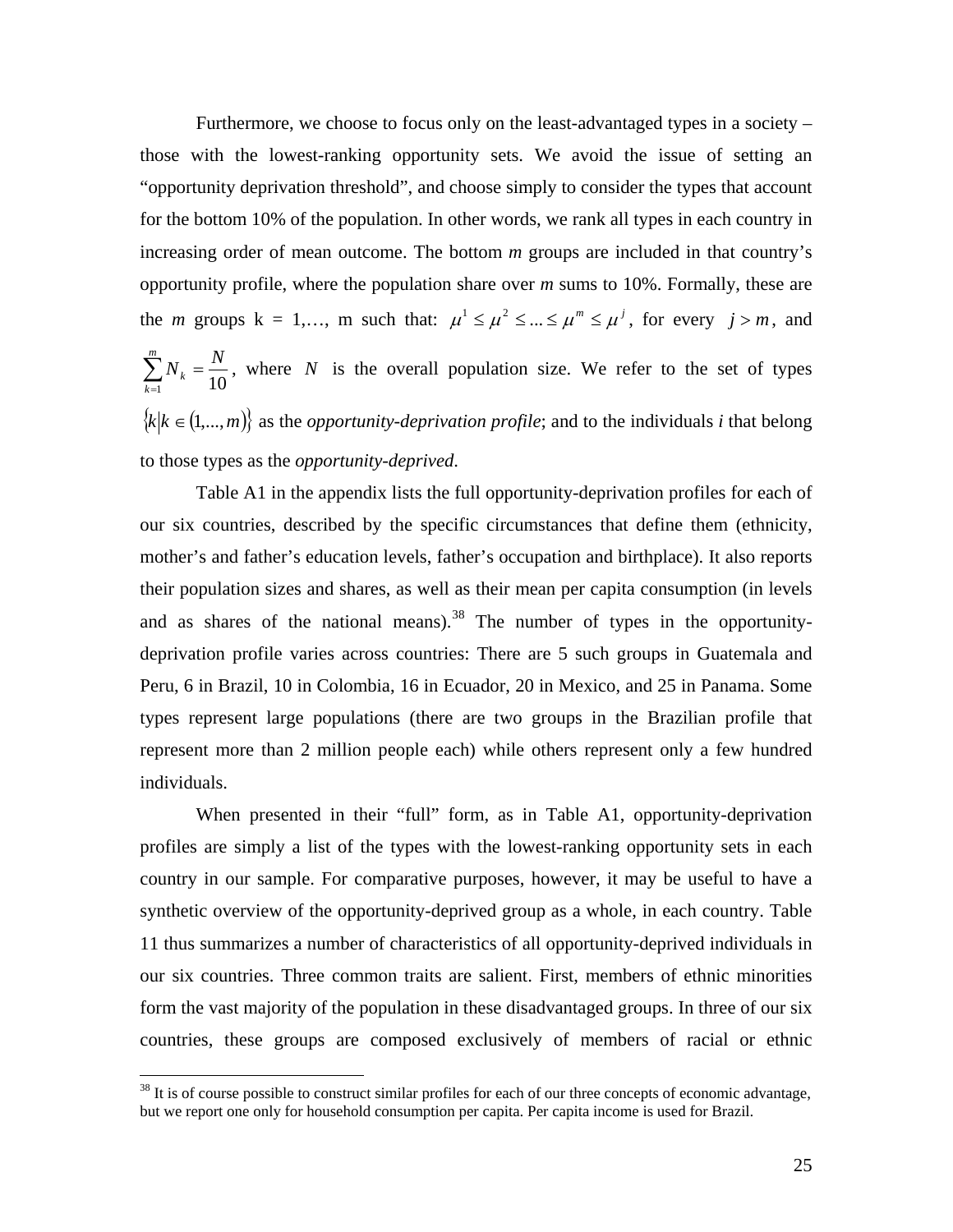<span id="page-27-0"></span>minorities: black and mixed-race in Brazil; and native speakers of indigenous languages in Guatemala and Peru. In two other countries, ethnic minorities are still a majority of the opportunity-deprived: 76% of the opportunity profile in Panama consists of native speakers of indigenous languages; and 61% of self-reported indigenous, black or mixedrace ethnicity in Ecuador. Colombia is the only country in our sample where ethnic minorities are not the majority among the opportunity-deprived but, even there, the proportion of minorities, 33%, is still higher than in the population as a whole.

Second, family background is also strongly associated with opportunitydeprivation. In the four countries where this information is available, never fewer than 83% of the opportunity-deprived are daughters and sons of agricultural workers, and this proportion reaches 100% in Guatemala. Almost the same holds for parental education: In all countries, more than 90% of the opportunity-deprived are daughters and sons of women who did not go to school – 99% in Guatemala and Peru, 98% in Ecuador, 96% in Colombia, 93% in Panama, and 91% in Brazil. Similar results hold for father's education, although in Colombia, Ecuador and Panama, father's education is a less powerful predictor of opportunity deprivation than mother's education.

Third, opportunity deprivation is remarkably spatially concentrated. A majority of the opportunity-deprived are often natives of the same specific regions. In Brazil, all persons in our profile were born in the Northeast or North regions; in Colombia, 99% hail from peripheral departments; in Guatemala, 99% come from one of the North and North-western departments; in Panama, 96% were born in a rural area.<sup>[39](#page-27-0)</sup> There is somewhat greater spatial heterogeneity in the opportunity-deprivation profiles for Ecuador and Peru.

Does opportunity deprivation manifest itself in lower economic achievement levels? Qualitatively the answer is "yes" by construction, since the types were ranked by mean economic achievement. Quantitatively, the last row in Table 11 gives the income share of the opportunity deprived in each country. Since they account for 10% of the population in all countries by construction, the distance between their income (or consumption expenditure) share and 10% can be seen as a rough quantitative measure of the economic consequences of opportunity deprivation in each country. The income share

1

 $39$  Geographical regions are not reported in the survey for Panama, so an urban-rural subdivision was used instead.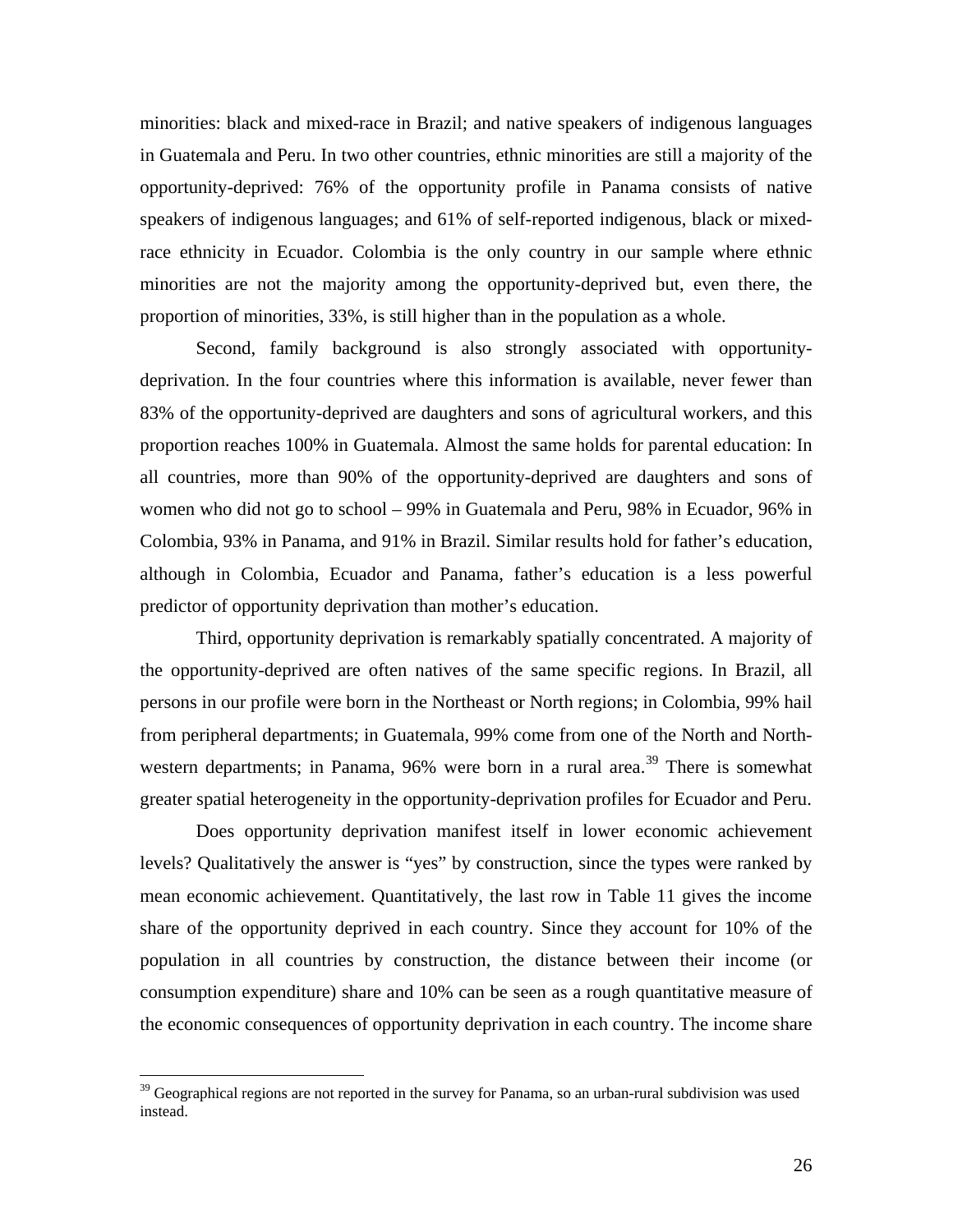<span id="page-28-0"></span>of the 10% of the population we classify as opportunity deprived is 2,7% in Panama, 2.9% in Brazil, 3.5% in Guatemala, and 4.4% in Ecuador, 4.8% Peru, and 5.0% in Colombia. $40$ 

We conclude this section with a brief discussion of the differences between the opportunity-deprivation profile we have introduced, and the more standard concept of a poverty profile. A poverty profile describes the characteristics of individuals with individual incomes below a poverty line, whereas the opportunity profile ranks individuals by the mean income (or consumption) of the *type* they belong to. These are conceptually very different objects. An opportunity-deprivation profile will *include* individuals from very disadvantaged backgrounds, who happened to be successful and have escaped poverty through their own efforts or sheer luck. A poverty profile will not. An opportunity-deprivation profile will *exclude* individuals from more advantaged backgrounds, who did poorly either through bad luck or poor performance, whereas a poverty profile will include them.

Differences between the two profiles may, therefore, contain information on how powerful circumstances are in determining poverty outcomes. If there is very little difference, effort and luck would appear to be largely powerless to compensate for the initial opportunity deprivation individuals inherit. Conversely, if there is limited overlap between the two profiles, one could claim that initial circumstances matter little to a person's chances of escaping poverty. Table 12 describes the poverty profile for our six countries, by arbitrarily fixing the poverty line at the first decile in each distribution. In this fashion both profiles refer to the "bottom" 10% of the population, with the difference arising from the ranking criterion used to define "bottom".

The comparison of the two profiles reveals interesting patterns. Unsurprisingly, the opportunity-deprived are more homogenous than the poor with respect to most circumstance variables. Although ethnic minorities form the majority of the opportunitydeprived in five countries (and 100% in Brazil, Guatemala and Peru) they account for lower shares of the poor: 70% in Guatemala, 69% in Brazil, 56% in Peru, 54% in

 $40$  One can also isolate the types that account for the top end of the opportunity profile in each country. Call them "opportunity hoarders". Their income shares are 22.6% in Panama, 23.1% in Ecuador, 23.7% in Peru, 25.8% in Colombia, 28.8% in Brazil, and 29.3% in Guatemala. Details of the "opportunity-hoarding" profile for our six countries is available from the authors on request.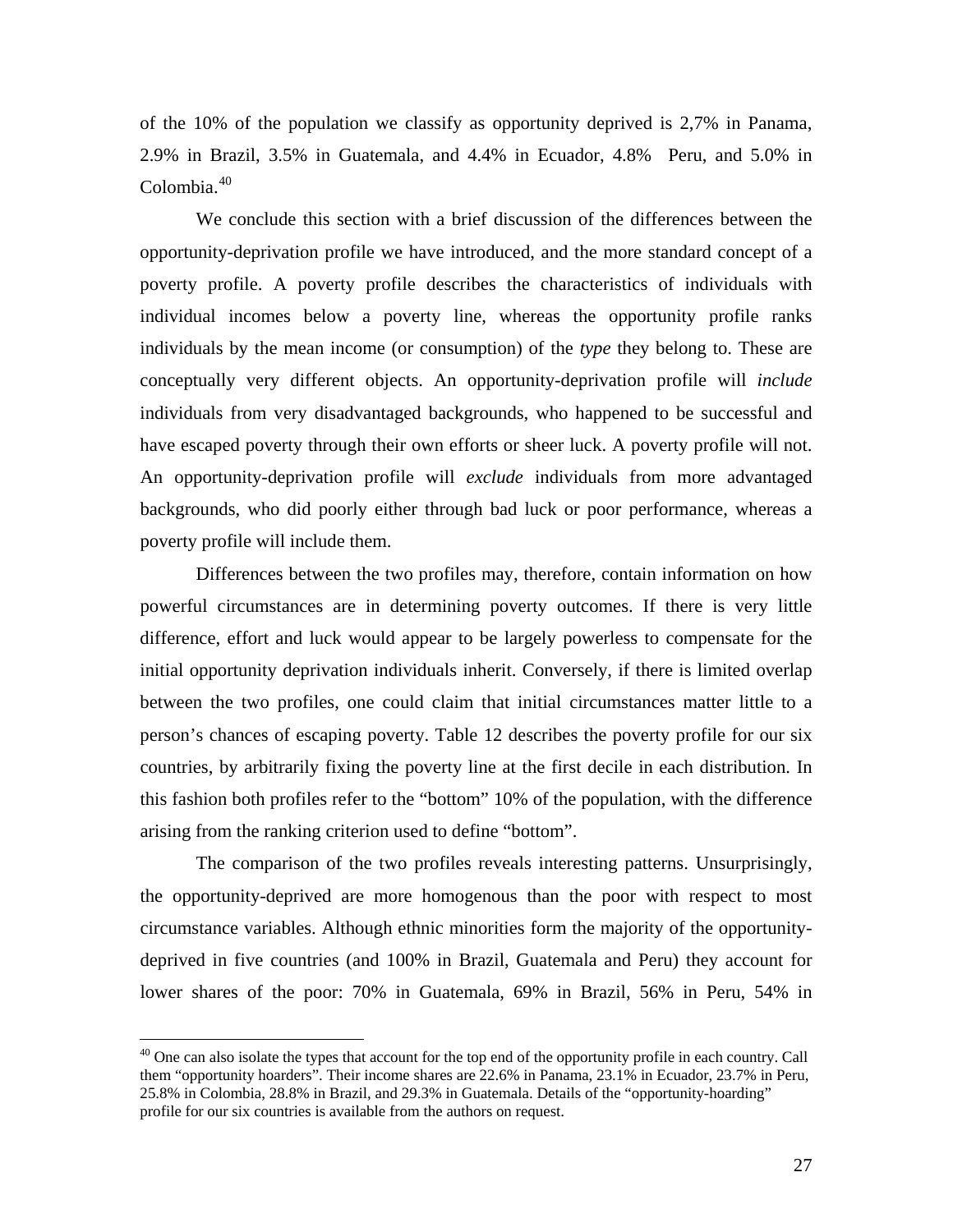<span id="page-29-0"></span>Panama, 32% in Ecuador, and 15% in Colombia. A similar pattern arises for place of birth: poverty is less spatially concentrated than economic opportunity: 70% of the poor in Brazil live in the North or Northeast (as compared with 100% of the opportunitydeprived being born there). 65% of the poor live in Colombia's peripheral departments, while 99% of the opportunity-deprived were born there. And so on. Family backgrounds are also more heterogeneous among the poor than among the opportunity deprived, although the share of children of agricultural workers is still very high at 80% in Ecuador and Panama, and 75% in Guatemala.

 The last row in Table 12, analogously to Table 11, provides the income share of the poor in each country. They are 0.7% in Brazil (using income per capita), 1.5% in Colombia and Panama, 1.8% in Guatemala and Peru, and 1.9% in Ecuador. The ratio of the income share of the opportunity-deprived to the income share of the poor is 1.80 in Panama; 1.94 in Guatemala; 2.31 in Ecuador; 2.66 in Peru, 3.33; in Colombia; and 4.14 in Brazil.<sup>41</sup> Since the income share of the opportunity-deprived is larger when some among them succeed in escaping poverty, these ratios are suggestive indicators of "mobility". The higher the ratio, the less opportunity-deprivation would seem to amount to a sentence of life in poverty, delivered at birth. Nevertheless, more confident statements on the relationship between opportunity-deprivation profiles, poverty profiles, and more standard measures of mobility (which largely rely on the association between outcomes and one particular circumstance, such as father's wage or education), would require further work.<sup>[42](#page-29-0)</sup>

#### **8. Conclusions**

1

This paper has proposed a simple conceptual framework for the measurement of inequality of opportunity, which derives two empirical tools directly from John Roemer's theory of equal opportunities. The first tool is a class of scalar indices that measure

<sup>&</sup>lt;sup>41</sup> The number for Brazil is *not* comparable to those of the other countries, since it is built on an income, rather than consumption expenditure, distribution.

 $42$  Van de Gaer et al. (2001) contain a pioneering theoretical discussion of the relationship between mobility and equality of opportunity. See also Gaviria (2007) for a recent survey of intergenerational mobility in Latin America, with some discussion of attitudes to redistribution. Fields et al. (2007) provide a survey of the evidence on intra-generational income mobility in the region.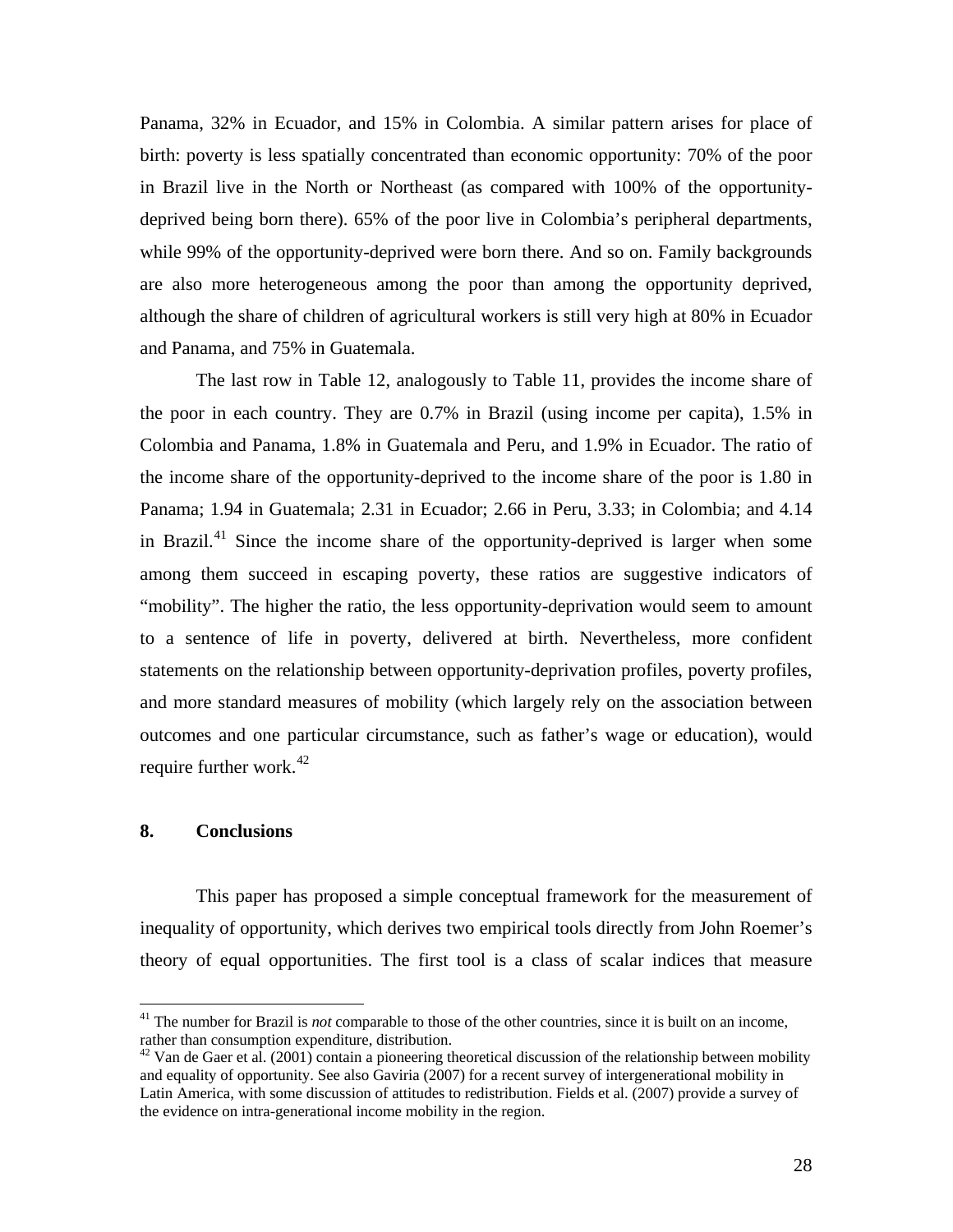<span id="page-30-0"></span>inequality of opportunity as the share (or level) of overall inequality in a given population which exists between social groups defined by different initial circumstances (rather than within these groups). The indices are inspired by the observation that, if opportunities were equally distributed, outcomes would be orthogonal to pre-determined morally irrelevant circumstances, so that the between-type inequality share would be zero. Because not all relevant circumstances are observed, the indices provide a lower-bound estimate of inequality of opportunity.

Indices belonging to this class may differ along three dimensions: the inequality aversion parameter in the underlying inequality measure; the path of the decomposition, and the nature of the estimation procedure. We show that if we restrict our attention to path-independent decomposable inequality indices, the class collapses to a unique index, which can be estimated either parametrically or non-parametrically. The proposed parametric estimation procedure is a useful complement to the simple non-parametric decomposition both for data-efficiency reasons, and to estimate partial, circumstancespecific indices.

The second empirical tool is an opportunity-deprivation profile: the list of Roemerian *types* (i.e. social groups that share identical circumstances) that account for the lowest-ranked p% of the population, when types are ranked by their mean advantage levels.<sup>43</sup> The profile identifies the types with the lowest-ranked opportunity sets in society. If followed over time, they would allow a practical application of Roemer's (2006) suggestion that economic development might be measured by the rate of progress of the worst-off type.

We applied these concepts to a rich data set for six countries in Latin America, whose surveys contained information on a number of relevant pre-determined, morally irrelevant circumstances, namely: gender, race or ethnicity, birthplace, mother's and father's education, and father's occupation. We calculated our unique path-independent measure of inequality of opportunity both parametrically and non-parametrically, for the distributions or earnings, household per capita income, and household per capita consumption expenditure. As expected, the non-parametric method tended to

 $43$  We set p%=10%, and used consumption expenditure per capita as our indicator of economic advantage (except for Brazil, where income per capita was used instead).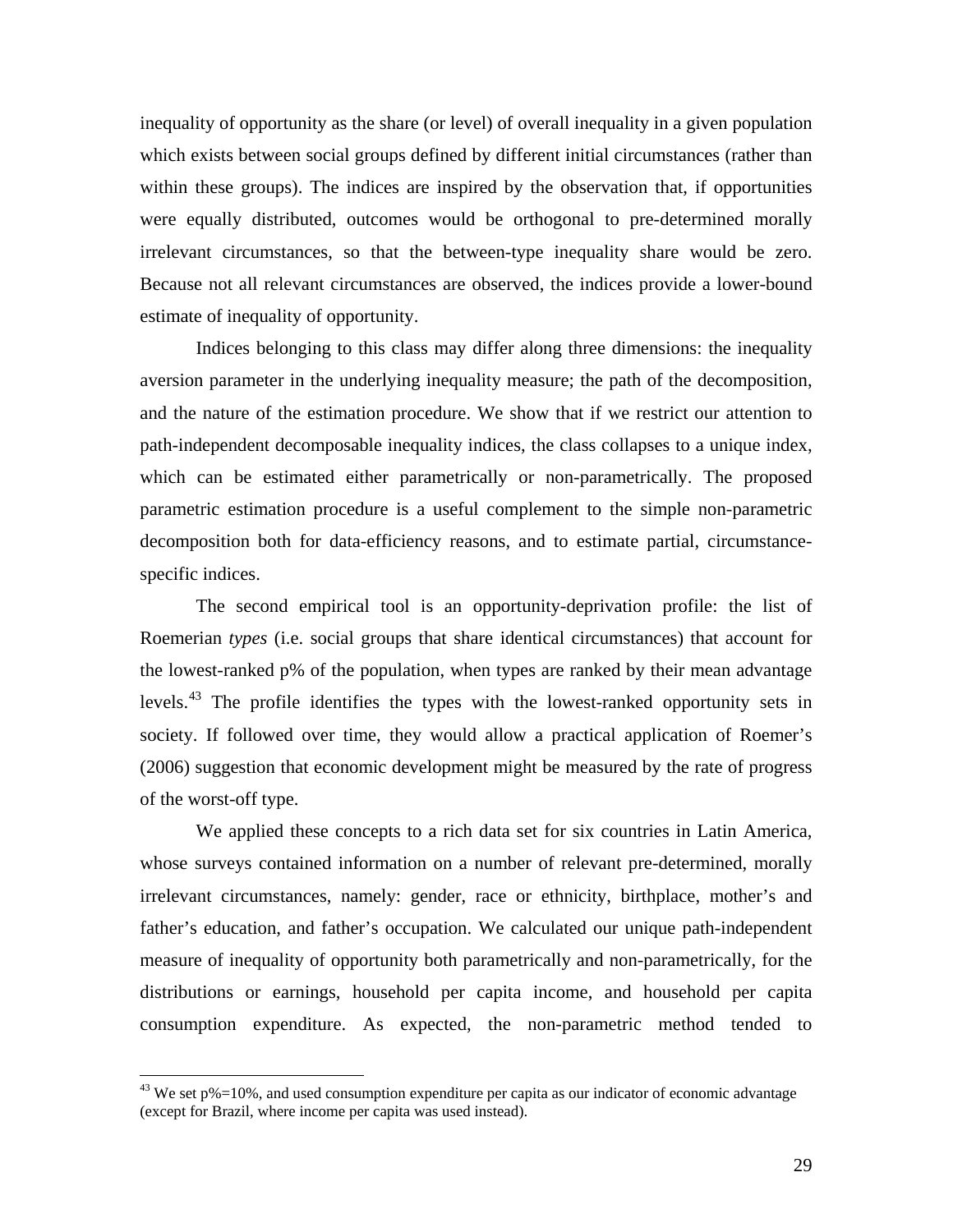systematically overstate inequality of opportunity when sample sizes were small. For larger samples, and in particular when using household income or consumption per capita as indicators of advantage, the two estimates were numerically close and the differences between them were statistically insignificant, generating a robust lower-bound estimate of inequality of opportunity.

For labor earnings, the (parametric) estimates ranged from 17% of total inequality in Colombia, to 34% in Brazil. For household income per capita, the range was between 23% in Colombia to 35% in Guatemala. For consumption expenditures, the range was between 24% in Colombia, and 50% in Guatemala. Differences between the indices for the distribution of earnings and those for household welfare are due both to differences in the extent of measurement error, and to differences in the mechanisms through which circumstances affect outcomes (e.g. family formation, labor force participation, etc.) In all cases, family background – proxied for by parental education levels and the father's occupation – was the largest component of the opportunity share of inequality, although ethnicity was also important in Brazil, Guatemala and Panama.

The opportunity profiles provide an X-ray of the opportunity structures in Latin America, at least for those social groups with the most limited opportunity sets in these six countries. These "opportunity-deprived" types were overwhelmingly members of ethnic minorities, and tended to hail from agricultural families with low levels of education, living in poor regions. A comparison of their income shares with those of the poorest 10% of the population in each country reveals that, as expected, many of those with limited initial opportunities do manage to move out of poverty, while others – from more advantaged backgrounds – fall into poverty. Yet, in no country did the 10% most opportunity-deprived people account for more than 5% of total consumption expenditure. In Brazil and Panama, the figure was less than 3%.

Both the scalar indices - which reveal that the lower-bound for the share of consumption inequality which is due entirely to factors beyond the individuals control is of the order of 30% to 50% - and the opportunity-deprivation profiles - which document the enduring "costs" of being born of certain races, in certain places and to certain families – suggest that unequal opportunities are an important source of the outcome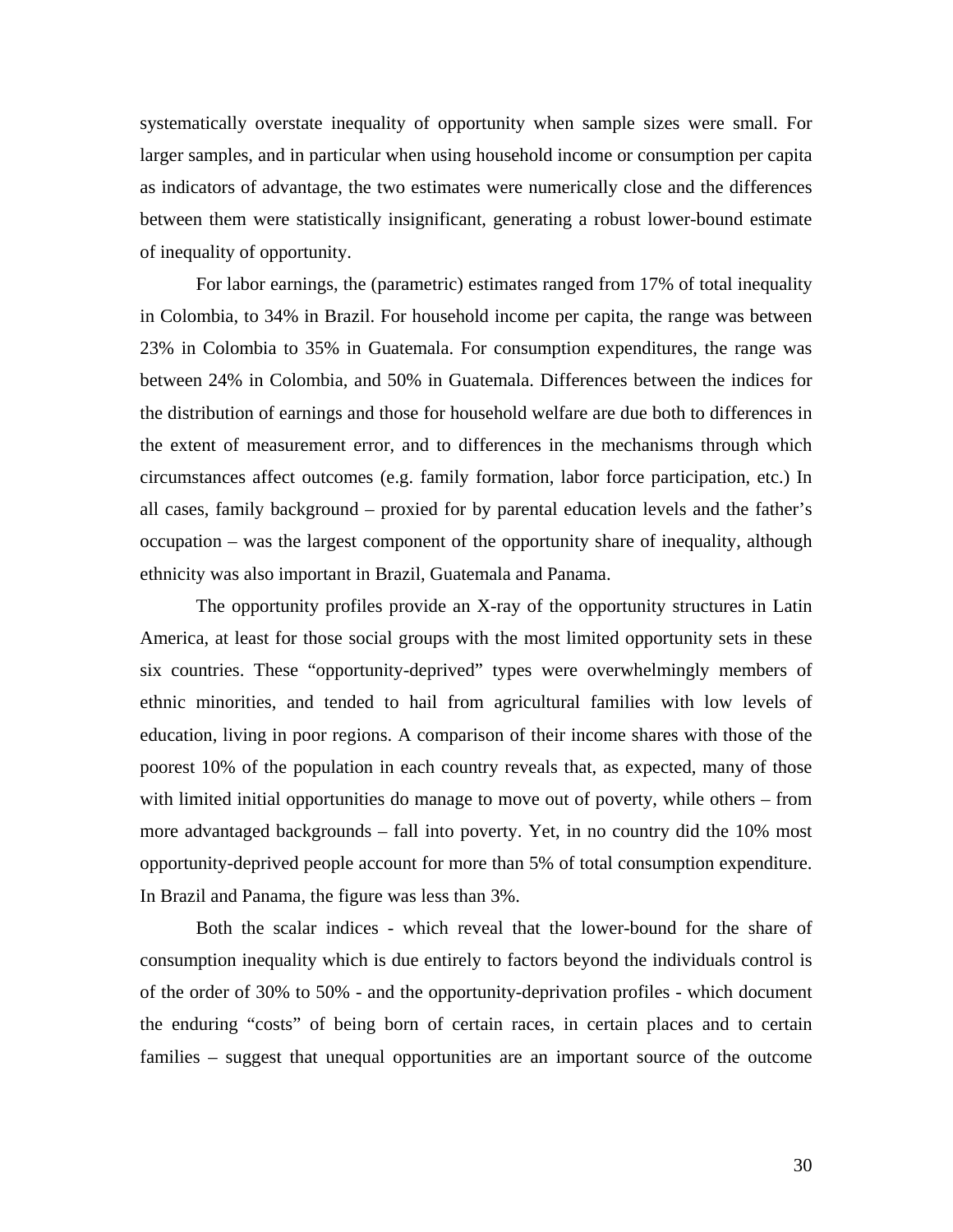differences we observe in Latin America. This is a part of inequality that can not be explained as a return to effort, or even as the result of random shocks and pure luck.

In this paper, we have sought to lay the foundation for the measurement of inequality of opportunity, relating it to the relevant economic theory. It would be interesting for future work to investigate at least two aspects of these findings: first, how do our comparisons of opportunity-deprivation and poverty profiles relate to more standard measures of intergenerational mobility? Second, do differences among countries in the *nature* (e.g. in the opportunity share) – rather than merely in the *level* – of inequality, affect social and political attitudes, the nature of redistribution systems, and the rate of economic growth?

#### **References**

- Alesina, Alberto and George-Marios Angeletos (2005): "Fairness and Redistribution". *American Economic Review,* **95** (4): 960-980.
- Arneson, Richard (1989): "Equality of Opportunity for Welfare", *Philosophical Studies*, **56**: 77-93.
- Atkinson, Anthony B. (1970): "On the Measurement of Inequality", *Journal of Economic Theory*, **2**: 244-263.
- Banerjee, Abhijit, and Esther Duflo (2003): "Inequality and Growth: What Can the Data Say?" *Journal of Economic Growth,* **8**(3): 267–99.
- Barros, Ricardo P., Jose Molinas Vega and Jaime Saavedra (2008): "Measuring Inequality of Opportunities for Children", Washington, DC: World Bank mimeo.
- Bénabou, Roland and Jean Tirole (2006): "Belief in a Just World and Redistributive Politics", *Quarterly Journal of Economics* **121**(2), 699-746.
- Bourguignon, François (1979): "Decomposable Income Inequality Measures", *Econometrica*, **47**(4): 901-920.
- Bourguignon, François, Francisco H.G. Ferreira and Michael Walton (2007): Equity, Efficiency and Inequality Traps: A research agenda", *Journal of Economic Inequality*, **5**: 235-256.
- Bourguignon, François, Francisco H.G. Ferreira and Marta Menéndez (2003): "Inequality of Outcomes and Inequality of Opportunities in Brazil", Policy Research Working Paper Series # 3174, The World Bank, Washington, DC.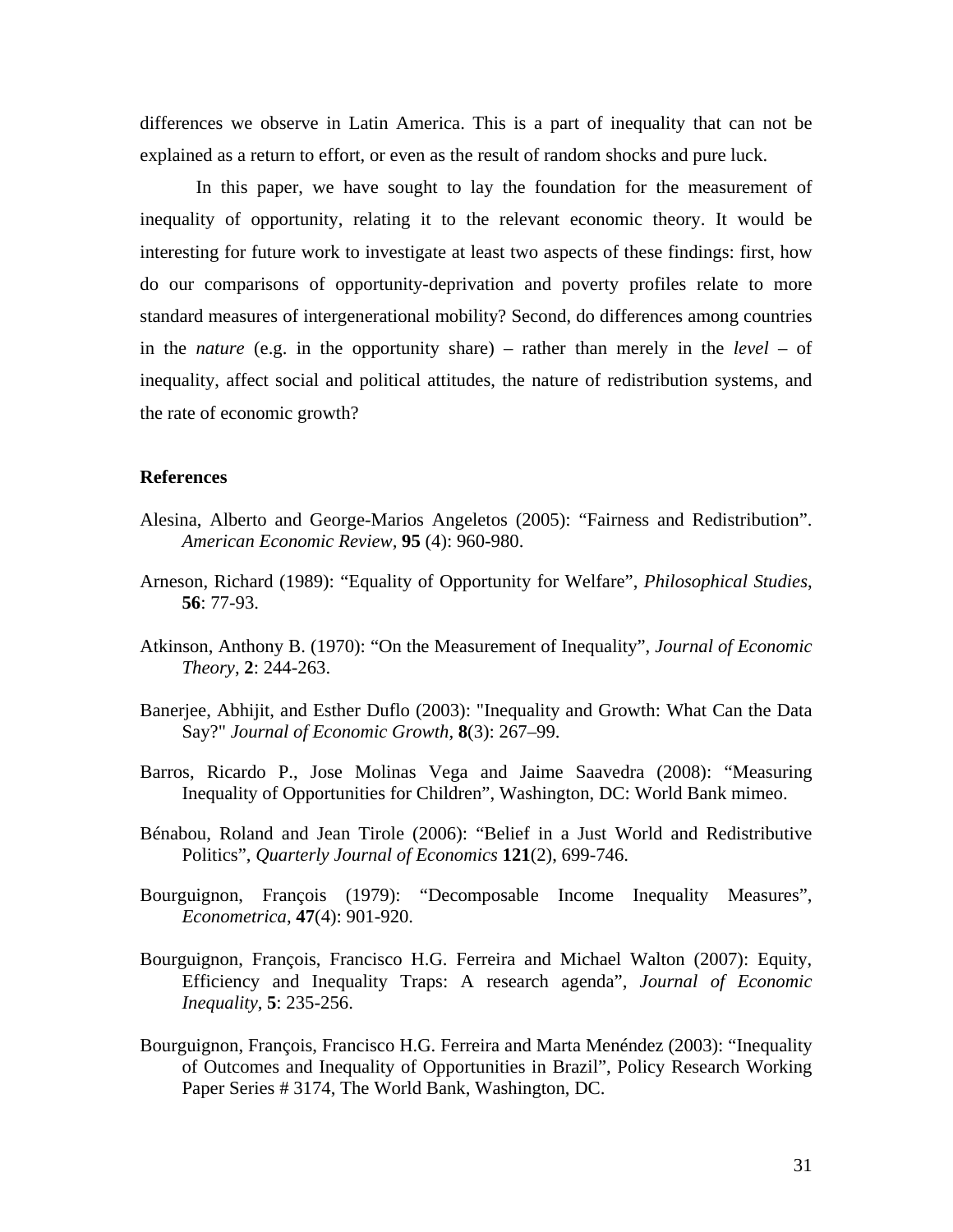- Bourguignon, François, Francisco H.G. Ferreira and Marta Menéndez (2007): "Inequality of Opportunity in Brazil", *Review of Income Wealth,* **53** (4): 585-618.
- Checchi, Daniele and Vitoroco Peragine (2005): "Regional Disparities and Inequality of Opportunity: the Case of Italy", IZA Discussion Paper No. 1874/2005.
- Cogneau, D., T., Bossuroy, Ph., De Vreyer, C., Guenard, V., Hiller, Ph., Leite, S., Mesple-Somps and L., Pasquier-Doumer, C., Torelli (2006): "Inequalities and Equity in Africa", Working Paper DIAL, 2006-11.
- Cogneau, Denis and Jeremie, Gignoux, (2007). "Earnings Inequalities and Educational Mobility in Brazil over two Decades" (with Denis Cogneau), forthcoming in Klasen S. and Nowak-Lehmann (eds.), Poverty, Inequality and Policy in Latin America, *CESifo Seminar Series*, Massachusetts Institute of Technology (MIT) Press.
- Cohen, Gerry A., (1989). "On the Currency of Egalitarian Justice", *Ethics*, **99**: 906-944.
- Davidson, Russell and Jean-Yves Duclos, (2000): ["Statistical Inference for Stochastic](http://ideas.repec.org/a/ecm/emetrp/v68y2000i6p1435-1464.html)  [Dominance and for the Measurement of Poverty and Inequality"](http://ideas.repec.org/a/ecm/emetrp/v68y2000i6p1435-1464.html), *[Econometrica](http://ideas.repec.org/s/ecm/emetrp.html)*, **68**(6): 1435-1464.
- Deaton, Angus, (1997). *The Analysis of Household Suveys: a Microeconometric Approach to Development Policy*. Baltimore: John Hopkins University Press.
- Elbers, Chris, Peter Lanjouw, Johan A. Mistiaen and Berk Ozler (2005): "[Re-interpreting](http://ideas.repec.org/p/wbk/wbrwps/3687.html)  [sub-group inequality decompositions.](http://ideas.repec.org/p/wbk/wbrwps/3687.html)" [Policy Research Working Paper Series](http://ideas.repec.org/s/wbk/wbrwps.html) 3687, World Bank.
- Fields, Gary, Robert Duval, Samuel Freije and M. L. Sanchez-Puerta (2007): "Intragenerational Income Mobility in Latin America", *Economía* **7** (2): 101-154.
- Fleurbaey, Marc (2008): *Fairness, Responsibility, and Welfare*. Oxford: Oxford University Press.
- Forbes, Kristin J. (2000). "A Reassessment of the Relationship Between Inequality and Growth." *American Economic Review* **90**(4): 869–87.
- Foster, James and Artyom Shneyerov (2000): "Path Independent Inequality Measures", *Journal of Economic Theory*, **91**: 199-222.
- Gaviria, Alejandro (2007): "Social Mobility and Preferences for Redistribution in Latin America", *Economía* **8** (1): 55-96.
- Hild, Matthias and Alex Voorhoeve (2004): "Equality of Opportunity and Opportunity Dominance", *Economics and Philosophy*, **20:** 117-145.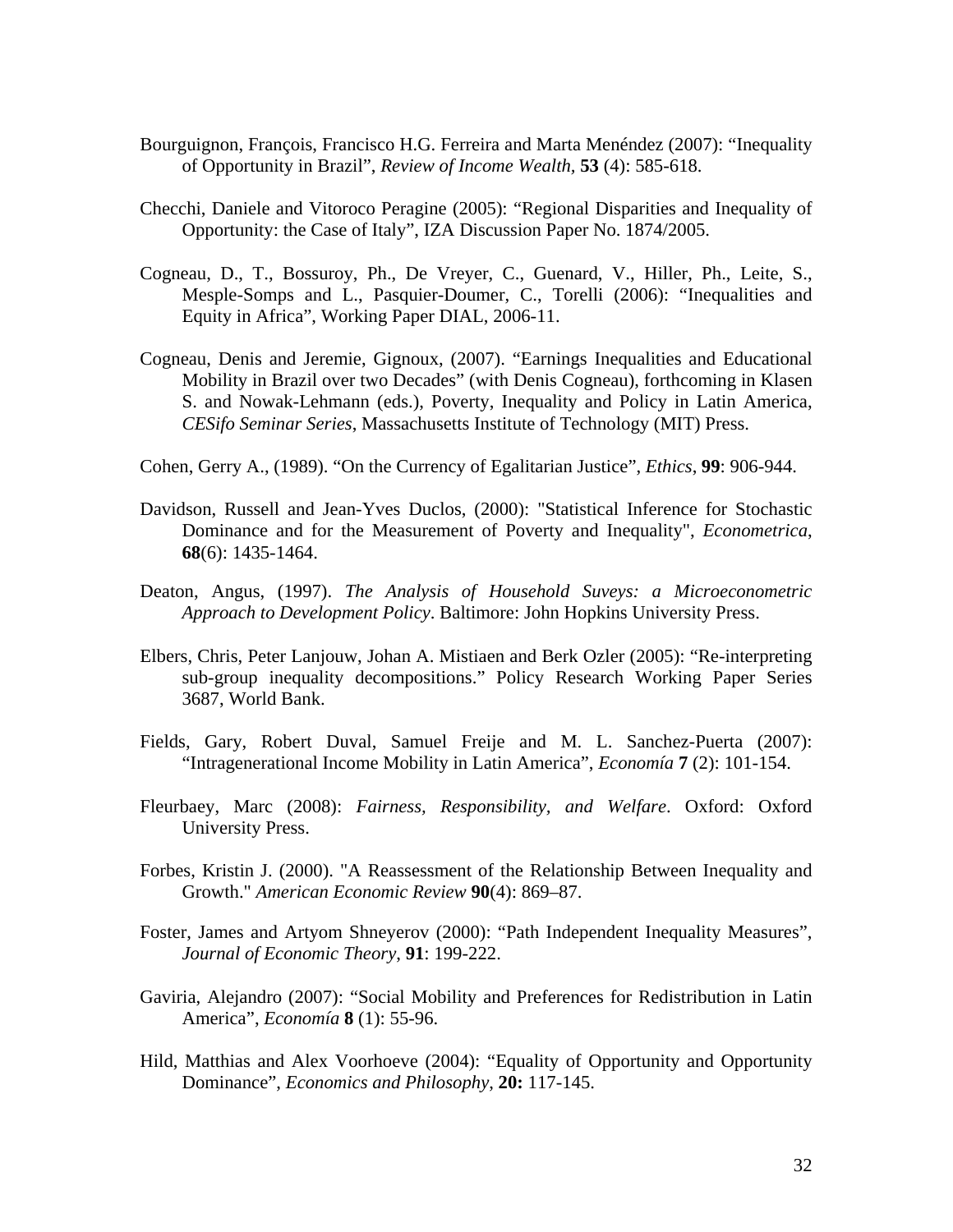- Lefranc, Arnaud, Nicolas Pistolesi and Alain Trannoy (2006): "Inequality of Opportunities vs. Inequality of Outcomes: Are Western Societies All Alike?", ECINEQ Discussion Paper # 2006-54 (August).
- Mazumder, Bhakshar (2005): "The Apple Falls Even closer to the Tree than We Thought: New and Revised Estimates of the Intergenerational Inheritance of Earnings." In S. Bowles, H. Gintis, and M. Groves (eds.) *Unequal Chances: Family Background and Economic Success.* Princeton, N.J.: Princeton University Press.
- Peragine, Vitorocco (2004): "Ranking Income Distributions according to Equality of Opportunity", *Journal of Economic Inequality*, **2**, 11-30.
- Roemer, John E. (1998): *Equality of Opportunity*. Cambridge, MA: Harvard University Press.
- Roemer, John E. (2006): "Review Essay, 'The 2006 world development report: Equity and Development", *Journal of Economic Inequality* **4**: 233-244.
- Sen, Amartya (1985): *Commodities and Capabilities*. Amsterdam: North Holland.
- Solon, Gary (1999): "Internenerational Mobility in the Labor Market." In Orley Ashenfelter and David Card, eds., *Handbook of Labor Economics.* Amsterdam: North-Holland.
- Shorrocks, Anthony F., (1980): "The Class of Additively Decomposable Inequality Measures", *Econometrica*, **48** (3), 613-625.
- Van de Gaer, Dirk, Erik Schokkaert and Michel Martinez (2001): "Three Meanings of Intergenerational Mobility", *Economica*, **68**: 519-537.
- World Bank (2006): *World Development Report 2006: Equity and Development*. Washington, DC: The World Bank and Oxford University Press.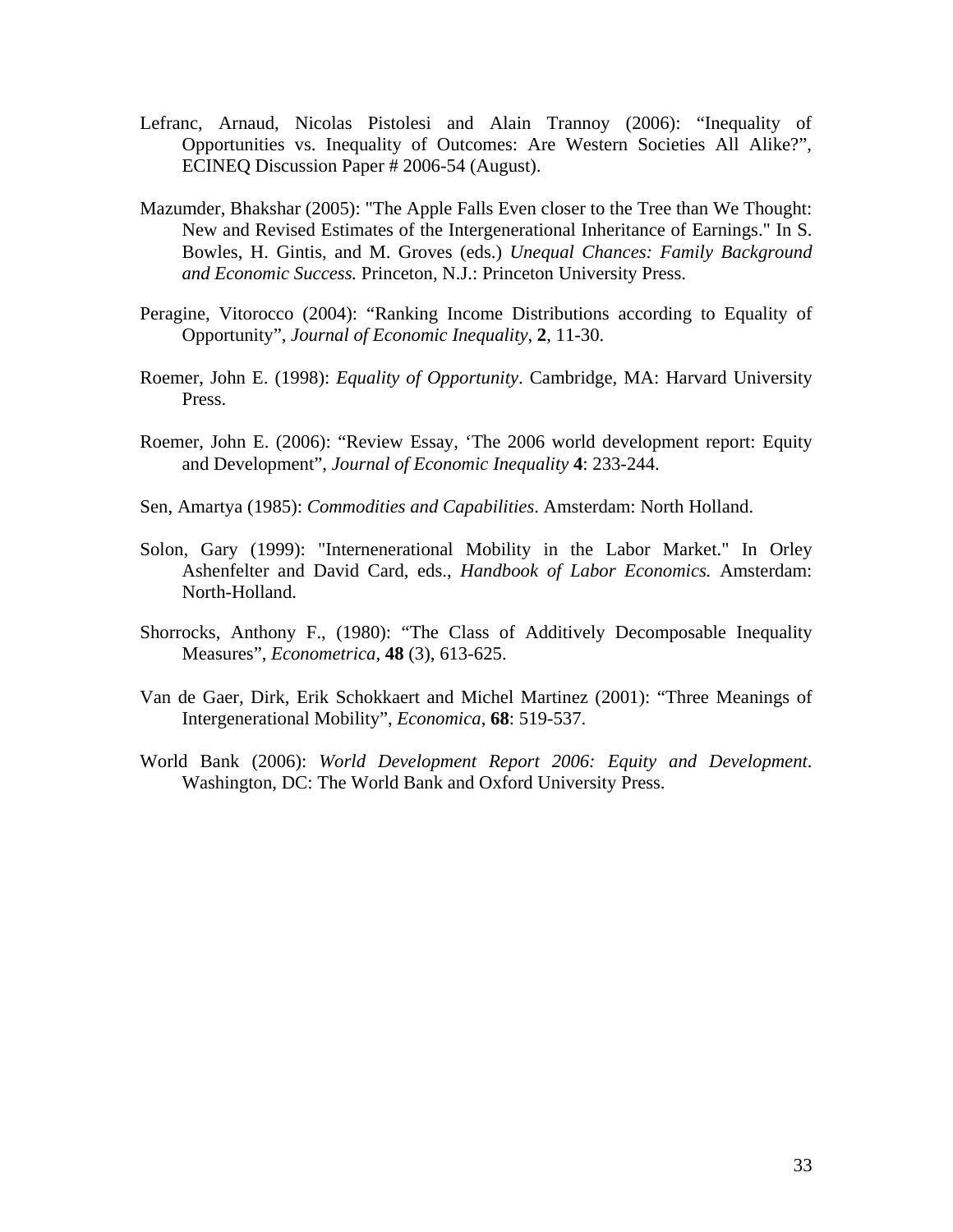|                                                              | <b>BRAZIL</b>           | <b>COLOMBIA</b> | <b>ECUADOR</b>  | <b>GUATEMALA</b> | <b>PANAMA</b>   | <b>PERU</b>             |
|--------------------------------------------------------------|-------------------------|-----------------|-----------------|------------------|-----------------|-------------------------|
| Survey                                                       | <b>PNAD 1996</b>        | ECV 2003        | <b>ECV 2006</b> | ENCOVI 2000      | <b>ENV 2003</b> | <b>ENAHO 2001</b>       |
| Sample selection<br>criteria                                 | 30-49 head or<br>spouse | $30 - 49$       | $30 - 49$       | $30 - 49$        | $30-49$         | 30-49 head<br>or spouse |
| Original sample size                                         | 85,692                  | 22,517          | 12,650          | 6,956            | 6,339           | 13,947                  |
| Observations with<br>earnings and<br>circumstances           | 50,560                  | 16,575          | 9,671           | 4,661            | 4,127           | 9,830                   |
| share of original)<br>sample)                                | 0.590                   | 0.736           | 0.765           | 0.670            | 0.644           | 0.704                   |
| Observations with<br>income/consumption<br>and circumstances | 71,688                  | 22,436          | 12,643          | 6,865            | 5,653           | 13,649                  |
| (share of original<br>sample)                                | 0.837                   | 0.996           | 0.999           | 0.984            | 0.889           | 0.979                   |

| Table 1: Survey names, dates and sample sizes |  |
|-----------------------------------------------|--|
|-----------------------------------------------|--|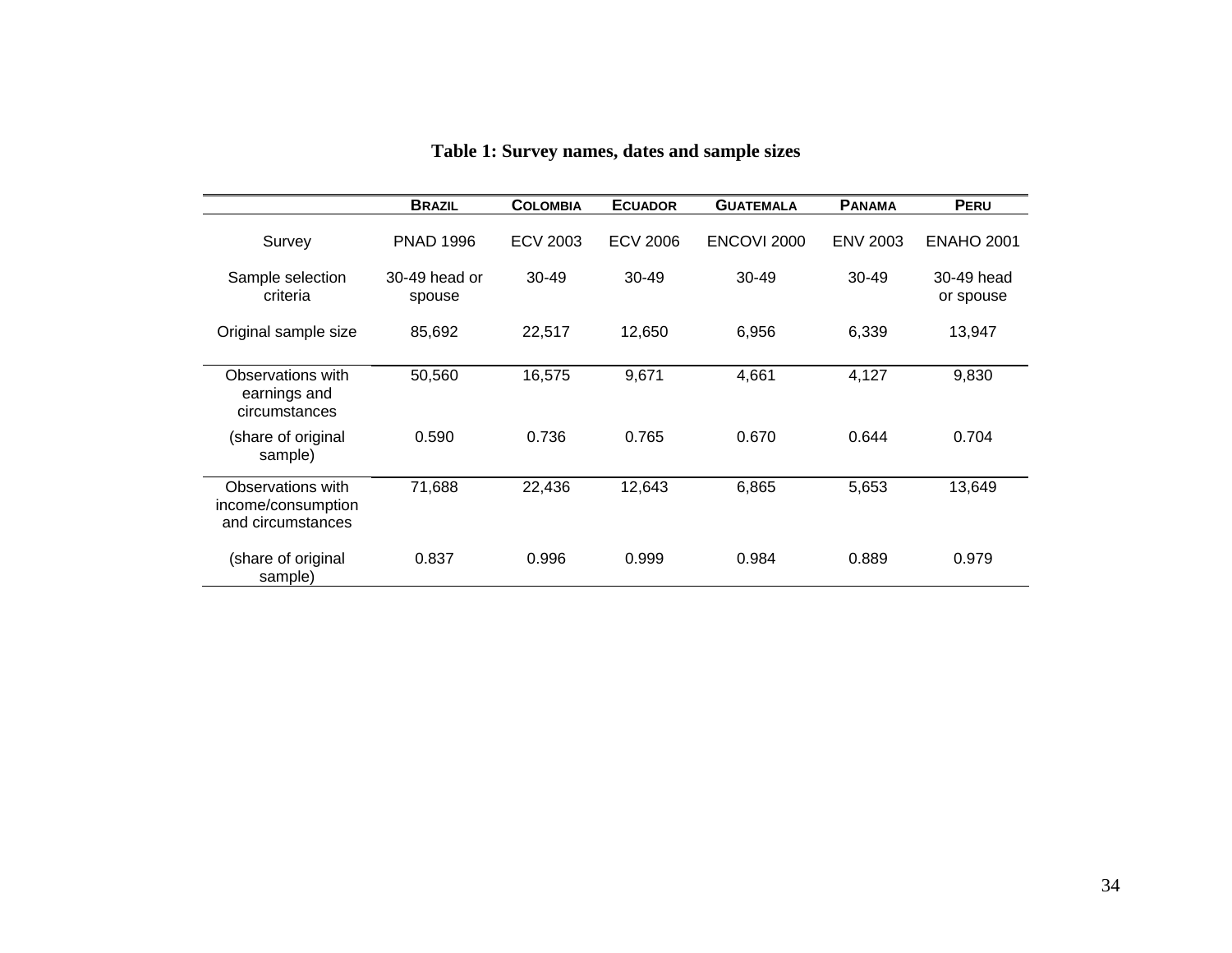|                     |                       | <b>BRAZIL</b>                                                                       | <b>COLOMBIA</b>                                                                          | <b>ECUADOR</b>                                                                                                                                              | <b>GUATEMALA</b>                                             | <b>PANAMA</b>                               | <b>PERU</b>                              |
|---------------------|-----------------------|-------------------------------------------------------------------------------------|------------------------------------------------------------------------------------------|-------------------------------------------------------------------------------------------------------------------------------------------------------------|--------------------------------------------------------------|---------------------------------------------|------------------------------------------|
| Ethnicity           |                       |                                                                                     |                                                                                          |                                                                                                                                                             |                                                              |                                             |                                          |
|                     | category 1            | self reported white<br>ethnicity                                                    | Other                                                                                    | self-reported ethnicity:<br>white, mixed blood<br>("mestizo") or other                                                                                      | European maternal<br>language                                |                                             | European maternal<br>language            |
|                     | category 2            | self reported black<br>("negro") and mixed<br>blood ("pardo")<br>ethnicity          | self-reported minority<br>ethnicity: "indígena,<br>gitano, archipiélago o<br>palenquero" | self-reported ethnicity:<br>indigenous, black<br>("negro" or "mulato").                                                                                     | indigenous maternal<br>language                              | speaks indigenous<br>language               | indigenous maternal<br>language          |
| Father's occupation | category 1            | agricultural worker                                                                 | Missing                                                                                  | agricultural worker or                                                                                                                                      | agricultural worker                                          | agricultural worker                         | missing                                  |
|                     |                       |                                                                                     |                                                                                          | domestic worker                                                                                                                                             |                                                              |                                             |                                          |
|                     | category 2            | Other                                                                               |                                                                                          | Other                                                                                                                                                       | other                                                        | other                                       |                                          |
| education           | Mother's and father's |                                                                                     |                                                                                          |                                                                                                                                                             |                                                              |                                             |                                          |
|                     | category 1            | None or unknown                                                                     | none or unknown                                                                          | none or unknown                                                                                                                                             | none or unknown                                              | none or unknown                             | none or unknown                          |
|                     | category 2            | completed grade 1<br>to $4$                                                         | primary incomplete                                                                       | Primary                                                                                                                                                     | primary incomplete                                           | primary                                     | primary incomplete                       |
|                     | category 3            | completed grade 5<br>or more                                                        | primary complete or<br>more                                                              | secondary or more                                                                                                                                           | primary complete or<br>more                                  | secondary or more                           | primary complete or<br>more              |
| Birth region        |                       |                                                                                     |                                                                                          |                                                                                                                                                             |                                                              |                                             |                                          |
|                     | category 1            | Sao Paulo &<br><b>Federal district</b>                                              | departments at the<br>periphery                                                          | Sierra & Amazonia<br>provinces                                                                                                                              | Guatemala city,<br>North-East<br>departments and El<br>Petén | cities and<br>intermediate urban<br>centers | Inland non-southern<br>departments       |
|                     | category 2            | South East, Center-<br>West & South                                                 | Central<br>departments(a)                                                                | Costa & Insular<br>provinces                                                                                                                                | North & North-West<br>departments                            | other urban centers                         | Southern and other<br>costal departments |
|                     | category 3            | North-East, North or<br>missing<br>Control departmente are Davase, Coldee, Coguieto | Bogota, San Andres<br>and Providencia<br>islands and foreign<br>country                  | Pichincha province<br>(with Quito) & Azuay<br>province<br>Cundingmarea Unila Mate Narte de Captander Quindie Diserptde Captander Telima and Velle del Cause | South-East, South-<br>West & Center<br>departments           | rural areas                                 | Arequipa, Callao &<br>Lima               |

#### **Table 2: Definition of circumstance variables**

(a) Central departments are Boyaca, Caldas, Caqueta, Cundinamarca, Huila, Meta, Norte de Santander, Quindio, Risaralda, Santander, Tolima, and Valle del Cauca.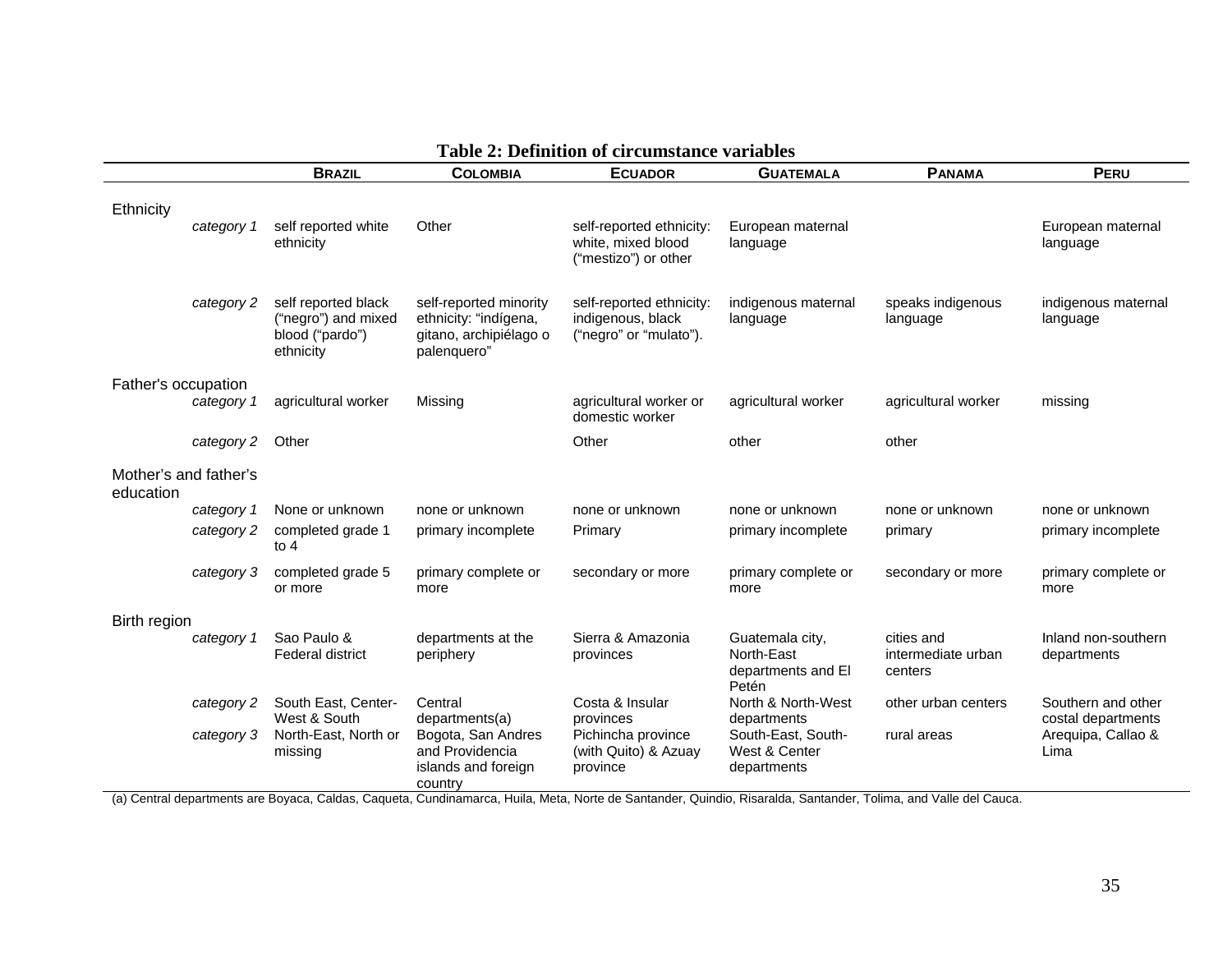# **Table 3: Descriptive statistics**

### a. Circumstances

|                              | <b>BRAZIL</b> | <b>COLOMBIA</b> | <b>ECUADOR</b> | <b>GUATEMALA</b> | <b>PANAMA</b> | PERU    |
|------------------------------|---------------|-----------------|----------------|------------------|---------------|---------|
|                              |               |                 |                |                  |               |         |
| Gender                       |               |                 |                |                  |               |         |
| male                         | 47.4          | 46.4            | 48.8           | 47.2             | 48.5          | 47.6    |
| female                       | 52.6          | 53.6            | 51.2           | 52.8             | 51.5          | 52.4    |
| Ethnicity                    |               |                 |                |                  |               |         |
| majority                     | 59.8          | 90.8            | 88.3           | 69.3             | 92.2          | 72.3    |
| minority                     | 40.2          | 9.2             | 11.7           | 30.7             | 7.8           | 27.7    |
| Father's occupation          |               |                 |                |                  |               |         |
| agricultural worker          | 35.0          | missing         | 51.9           | 49.5             | 37.1          | missing |
| other                        | 65.0          |                 | 48.1           | 50.5             | 62.9          |         |
|                              |               |                 |                |                  |               |         |
| Father's education           |               |                 |                |                  |               |         |
| none or unknown              | 50.2          | 36.2            | 27.9           | 67.3             | 21.7          | 30.9    |
| primary                      | 40.2          | 49.0            | 56.1           | 17.3             | 54.2          | 32.1    |
| primary complete / secondary | 9.7           | 14.8            | 16.1           | 15.5             | 24.1          | 37.0    |
| Mother's education           |               |                 |                |                  |               |         |
| none or unknown              | 53.1          | 31.7            | 29.3           | 76.8             | 24.5          | 48.7    |
| primary                      | 37.9          | 53.9            | 56.4           | 12.2             | 54.5          | 24.9    |
| primary complete / secondary | 9.0           | 14.4            | 14.4           | 11.0             | 21.1          | 26.4    |
|                              |               |                 |                |                  |               |         |
| Birth region                 |               |                 |                |                  |               |         |
| Region 1                     | 17.6          | 45.1            | 31.3           | 27.5             | 30.4          | 45.4    |
| Region 2                     | 47.1          | 45.8            | 50.6           | 20.9             | 21.1          | 35.7    |
| Region 3                     | 35.3          | 9.1             | 18.1           | 51.6             | 48.5          | 18.8    |

### b. Economic outcomes

|                     | <b>BRAZIL</b>     | <b>COLOMBIA</b> | <b>ECUADOR</b>     | <b>GUATEMALA</b> | <b>PANAMA</b>         | <b>PERU</b>  |
|---------------------|-------------------|-----------------|--------------------|------------------|-----------------------|--------------|
| Currency unit       | <b>Reais 1996</b> | Pesos<br>2003   | <b>USD</b><br>2006 | Quetzal<br>2000  | Balboas (USD)<br>2003 | Sols<br>2001 |
| Individual earnings | 905.8             | 544.800         | 341.4              | 1.734.2          | 477.0                 | 809.9        |
|                     | [1,460.1]         | [838,400]       | [516.2]            | [4, 195.4]       | [620.0]               | [1, 542.9]   |
| Per capita total    | 391.9             | 329,300         | 199.0              | 667.0            | 255.3                 | 376.8        |
| household income    | [708.2]           | [546, 400]      | [256.1]            | [1,237.6]        | [376.2]               | [682.9]      |
| Per capita          |                   | 341000          | 123.0              | 603.5            | 180.3                 | 307.4        |
| consumption         |                   | [485,300]       | [131.8]            | [701.8]          | [187.5]               | [353.2]      |

Means and standard deviations for economic outcomes in the population. Sources: all six surveys, samples for analysis of per capita income.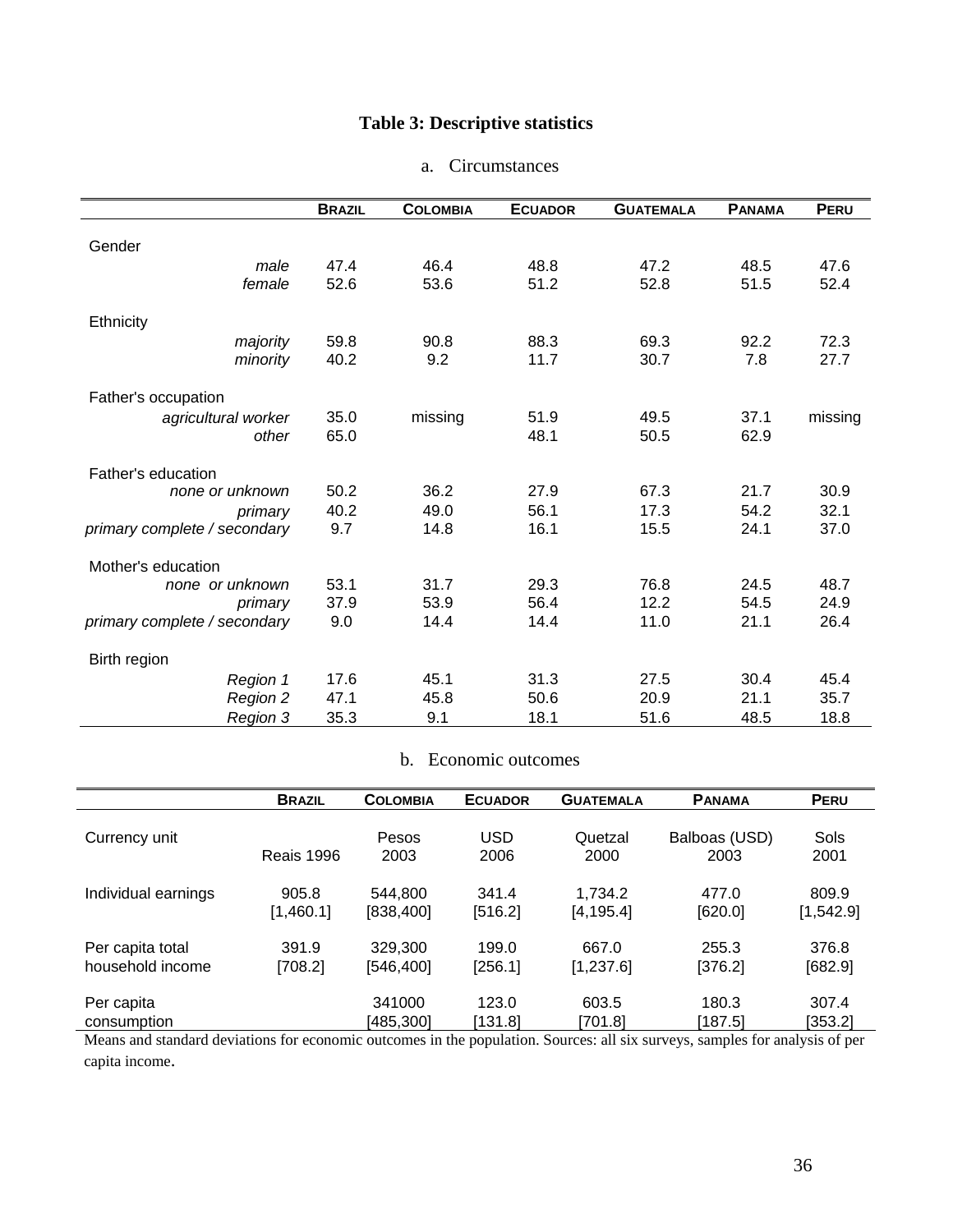# **Table 4: Description of the disaggregation of the population into circumstances cells**

|                                                           | <b>BRAZIL</b> | <b>COLOMBIA</b> | <b>ECUADOR</b> | <b>GUATEMALA</b> | <b>PANAMA</b> | PERU |
|-----------------------------------------------------------|---------------|-----------------|----------------|------------------|---------------|------|
| Maximum number of<br>groups                               | 216           | 108             | 216            | 216              | 216           | 108  |
| Actual number of groups                                   | 214           | 105             | 193            | 172              | 147           | 102  |
| Mean number of<br>observations per group                  | 236.3         | 150.2           | 50.1           | 27.1             | 28.1          | 96.4 |
| Proportion of groups<br>with fewer than 5<br>observations | 0.08          | 0.14            | 0.33           | 0.41             | 0.44          | 0.11 |

a. Samples for earnings analysis

b. Samples for income and consumption analysis

|                                                           | <b>BRAZIL</b> | <b>COLOMBIA</b> | <b>ECUADOR</b> | <b>GUATEMALA</b> | <b>PANAMA</b> | <b>PERU</b> |
|-----------------------------------------------------------|---------------|-----------------|----------------|------------------|---------------|-------------|
| Maximum number of<br>groups                               | 108           | 54              | 108            | 108              | 108           | 54          |
| Number of groups<br>observed                              | 108           | 54              | 102            | 96               | 84            | 53          |
| Mean number of<br>observations per group                  | 663.8         | 394.8           | 124            | 71.5             | 67.7          | 257.5       |
| Proportion of groups<br>with fewer than 5<br>observations | 0.06          | 0.06            | 0.17           | 0.23             | 0.30          | 0.08        |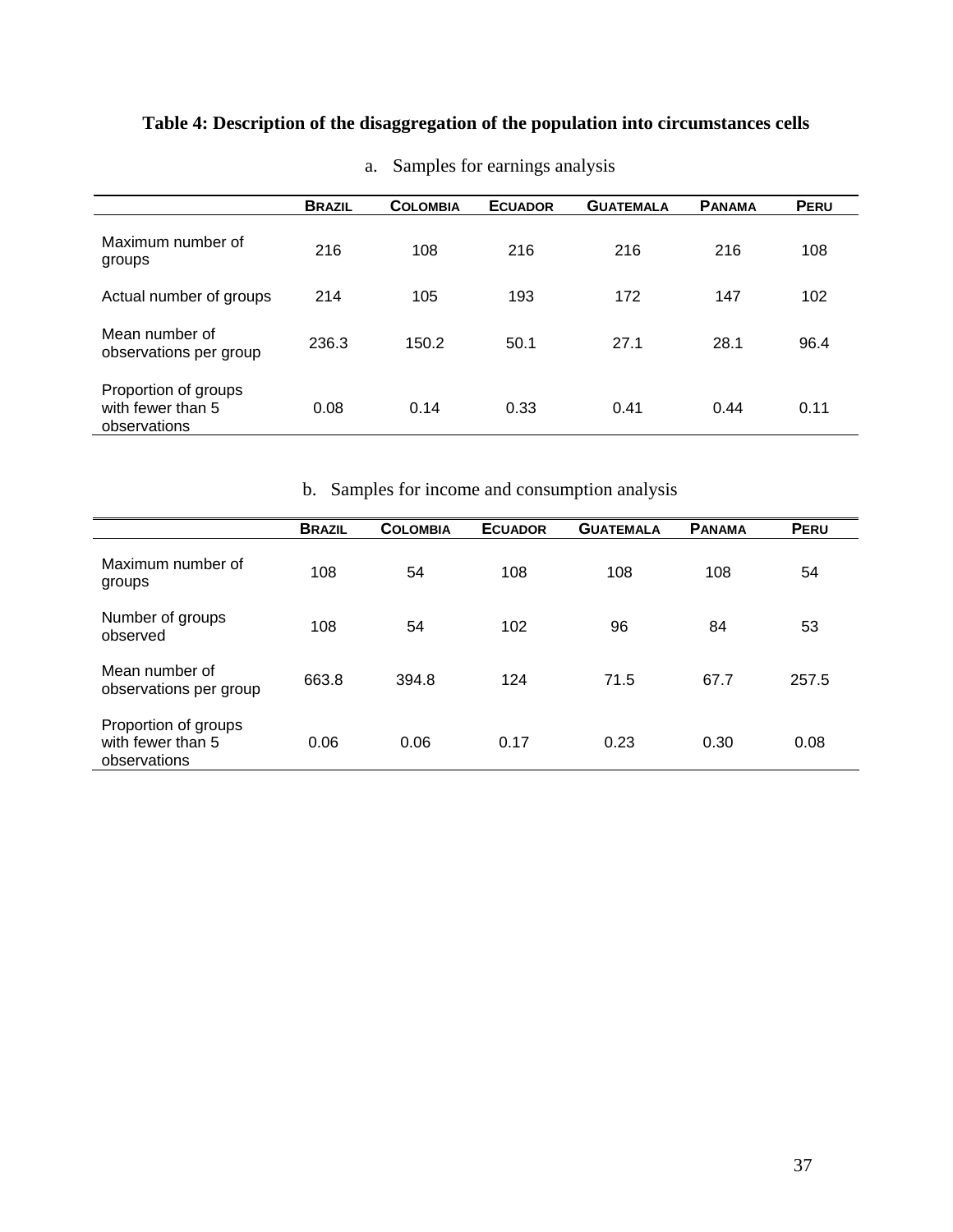| <b>BRAZIL</b>                         |                |                | <b>COLOMBIA</b> |       | <b>ECUADOR</b> |       | <b>GUATEMALA</b> |                | <b>PANAMA</b>     |                |                | PERU           |                |                |            |       |       |          |
|---------------------------------------|----------------|----------------|-----------------|-------|----------------|-------|------------------|----------------|-------------------|----------------|----------------|----------------|----------------|----------------|------------|-------|-------|----------|
|                                       | E(0)           | E(1)           | E(2)            | E(0)  | E(1)           | E(2)  | E(0)             | E(1)           | E(2)              | E(0)           | E(1)           | E(2)           | E(0)           | E(1)           | E(2)       | E(0)  | E(1)  | E(2)     |
| <b>TOTAL INEQUALITY</b>               | 0.616          | 0.637          | 1.271           | 0.608 | 0.583          | 1.184 | 0.638            | 0.587          | 1.262             | 0.786          | 0.790          | 2.927          | 0.572          | 0.485          | 0.843      | 0.675 | 0.679 | 1.814    |
|                                       | 0.009          | 0.014          | 0.086           | 0.023 | 0.037          | 0.189 | 0.020            | 0.027          | 0.151             | 0.047          | 0.071          | 0.990          | 0.027          | 0.037          | 0.167      | 0.023 | 0.036 | 0.367    |
| NON PARAMETRIC<br><b>ESTIMATES</b>    |                |                |                 |       |                |       |                  |                |                   |                |                |                |                |                |            |       |       |          |
| $\theta_d^N$                          | 0.349          | 0.341          | 0.209           | 0.203 | 0.235          | 0.144 | 0.256            | 0.284          | 0.158             | 0.293          | 0.314          | 0.116          | 0.245          | 0.266          | 0.161      | 0.212 | 0.220 | 0.095    |
|                                       | 0.008          | 0.010          | 0.015           | 0.021 | 0.024          | 0.015 | 0.016            | 0.021          | 0.027             | 0.029          | 0.038          | 0.081          | 0.024          | 0.026          | 0.026      | 0.018 | 0.019 | 0.024    |
| $\theta_{r}^{N}$                      | 0.349          | 0.322          | 0.344           | 0.203 | 0.258          | 0.411 | 0.256            | 0.314          | 0.498             | 0.293          | 0.353          | 0.516          | 0.245          | 0.272          | 0.396      | 0.212 | 0.227 | 0.000    |
|                                       | 0.008          | 0.013          | 0.040           | 0.021 | 0.038          | 0.080 | 0.016            | 0.027          | 0.063             | 0.029          | 0.048          | 0.184          | 0.024          | 0.042          | 0.088      | 0.018 | 0.038 | 0.326    |
| <b>PARAMETRIC</b><br><b>ESTIMATES</b> |                |                |                 |       |                |       |                  |                |                   |                |                |                |                |                |            |       |       |          |
| $\theta_r^P$                          | 0.338          | 0.295          | 0.247           | 0.170 | 0.197          | 0.319 | 0.214            | 0.237          | 0.381             | 0.231          | 0.227          | 0.045          | 0.174          | 0.148          | 0.159      | 0.174 | 0.105 | $\Omega$ |
|                                       | 0.009          | 0.020          | 0.132           | 0.022 | 0.046          | 0.115 | 0.017            | 0.028          | 0.061             | 0.028          | 0.066          | 0.674          | 0.026          | 0.044          | 0.085      | 0.021 | 0.075 | 1.098    |
| $\theta_r^J$                          |                |                |                 |       |                |       |                  |                |                   |                |                |                |                |                |            |       |       |          |
| Gender                                | 0.036          | 0.018          | $\Omega$        | 0.003 | $\Omega$       | 0     | 0.026            | $\Omega$       | $\Omega$          | 0.054          | 0.033          | 0.031          | 0              | $\Omega$       | 0.012      | 0.019 | 0     | 0        |
|                                       | 0.005          | 0.011          | 0.056           | 0.008 | 0.019          | 0.067 | 0.016            | 0.038          | 0.174             | 0.023          | 0.046          | 0.278          | 0.012          | 0.029          | 0.085      | 0.007 | 0.017 | 0.101    |
| Race                                  | 0.074          | 0.067          | 0.070           | 0.001 | 0.001          | 0.002 | 0.008            | 0.010          | 0.017             | 0.032          | 0.038          | 0.073          | 0.031          | 0.020          | 0.031      | 0.023 | 0.021 | $\Omega$ |
|                                       | 0.004          | 0.006          | 0.025           | 0.002 | 0.003          | 0.005 | 0.003            | 0.004          | 0.007             | 0.008          | 0.009          | 0.015          | 0.007          | 0.005          | 0.006      | 0.007 | 0.010 | 0.073    |
| Father's occupation                   | 0.068<br>0.003 | 0.058<br>0.005 | 0.062<br>0.019  |       | (a)            |       | 0.061<br>0.009   | 0.061<br>0.016 | $\Omega$<br>0.075 | 0.016<br>0.006 | 0.019<br>0.009 | 0.043<br>0.026 | 0.057<br>0.013 | 0.042<br>0.031 | 0<br>0.127 |       | (a)   |          |
| <b>Father's education</b>             | 0.110          | 0.113          | 0.162           | 0.102 | 0.140          | 0.242 | 0.074            | 0.101          | 0.187             | 0.086          | 0.110          | 0.195          | 0.069          | 0.076          | 0.069      | 0.074 | 0.060 | 0        |
|                                       | 0.005          | 0.008          | 0.024           | 0.017 | 0.028          | 0.061 | 0.013            | 0.018          | 0.043             | 0.022          | 0.039          | 0.154          | 0.018          | 0.024          | 0.057      | 0.013 | 0.020 | 0.106    |
| Mother's education                    | 0.123          | 0.127          | 0.187           | 0.104 | 0.144          | 0.245 | 0.094            | 0.127          | 0.230             | 0.092          | 0.115          | 0.224          | 0.099          | 0.109          | 0.118      | 0.098 | 0.106 | 0.042    |
|                                       | 0.006          | 0.009          | 0.025           | 0.019 | 0.029          | 0.059 | 0.013            | 0.019          | 0.047             | 0.020          | 0.039          | 0.157          | 0.020          | 0.027          | 0.054      | 0.013 | 0.021 | 0.125    |
| <b>Birth region</b>                   | 0.052          | 0.035          | 0.021           | 0.017 | 0.006          | 0.000 | 0.015            | 0.017          | 0.000             | 0.025          | 0.036          | 0.103          | 0.056          | 0.060          | 0.093      | 0.044 | 0.055 | 0.052    |
|                                       | 0.005          | 0.007          | 0.025           | 0.010 | 0.020          | 0.062 | 0.008            | 0.015          | 0.047             | 0.014          | 0.022          | 0.086          | 0.015          | 0.021          | 0.040      | 0.011 | 0.019 | 0.057    |

### **Table 5: Inequality of Opportunity Indices for Labor Earnings**

Sample individuals 30-49 with positive labor earnings and information on a set of circumstances; standard errors in italics; (a) father's occupation is missing for Colombia and Peru.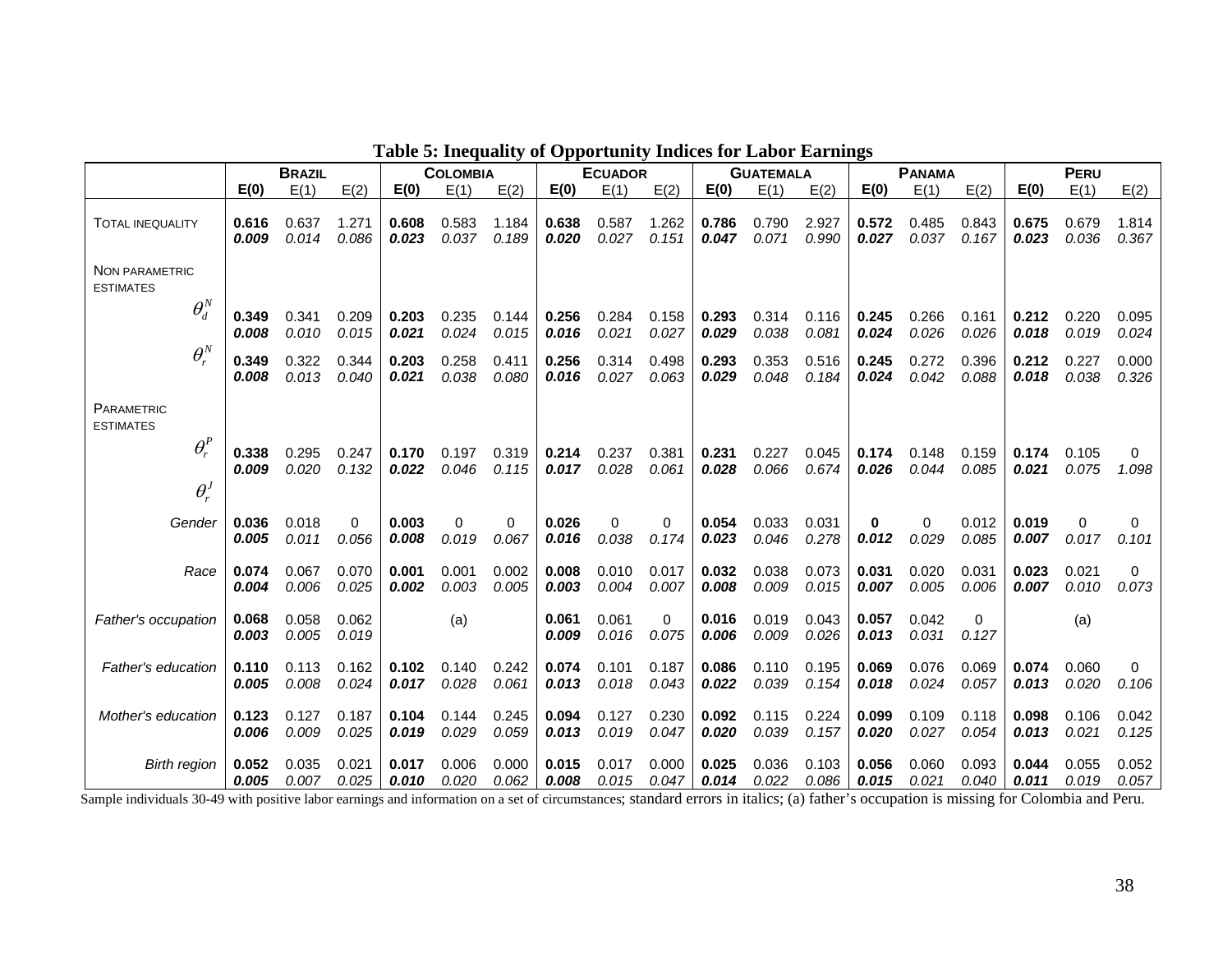|                              | <b>BRAZIL</b>          | <b>COLOMBIA</b> | <b>ECUADOR</b>         | <b>GUATEMALA</b>    | <b>PANAMA</b>          | PERU        |
|------------------------------|------------------------|-----------------|------------------------|---------------------|------------------------|-------------|
| Female                       | $-0.589***$            | $-0.487***$     | $-0.799***$            | $-1.028***$         | $-0.399***$            | $-0.638***$ |
|                              | [0.009]                | [0.028]         | [0.030]                | [0.060]             | [0.042]                | [0.032]     |
| Member of an ethnic minority | $-0.364***$            | $-0.009$        | $-0.111***$            | $-0.261***$         | $-0.758***$            | $-0.175***$ |
|                              | [0.009]                | [0.043]         | [0.038]                | [0.059]             | [0.101]                | [0.036]     |
| Father agricultural worker   | $-0.366***$<br>[0.009] |                 | $-0.322***$<br>[0.031] | $-0.090$<br>[0.056] | $-0.320***$<br>[0.046] |             |
| Father primary education     | $0.206***$             | $0.204***$      | $0.103***$             | $0.174***$          | $0.125*$               | $0.240***$  |
|                              | [0.011]                | [0.032]         | [0.035]                | [0.069]             | [0.065]                | [0.042]     |
| Father secondary education   | $0.559***$             | $0.600***$      | $0.420***$             | $0.396***$          | $0.369***$             | $0.456***$  |
|                              | [0.019]                | [0.057]         | [0.058]                | [0.121]             | [0.079]                | [0.049]     |
| Mother primary education     | $0.243***$             | $0.220***$      | $0.291***$             | $0.349***$          | $0.303***$             | $0.165***$  |
|                              | [0.011]                | [0.033]         | [0.035]                | [0.097]             | [0.063]                | [0.041]     |
| Mother secondary education   | $0.644***$             | $0.608***$      | $0.634***$             | $0.689***$          | $0.603***$             | $0.486***$  |
|                              | [0.019]                | [0.061]         | [0.059]                | [0.125]             | [0.081]                | [0.051]     |
| Birth region 2               | $-0.353***$            | $0.197***$      | $-0.183***$            | $-0.195**$          | $-0.008$               | $0.076**$   |
|                              | [0.013]                | [0.030]         | [0.030]                | [0.077]             | [0.056]                | [0.033]     |
| Birth region 3               | $-0.597***$            | $0.427***$      | $0.133***$             | $-0.245***$         | $-0.287***$            | $0.365***$  |
|                              | [0.015]                | [0.047]         | [0.041]                | [0.070]             | [0.058]                | [0.042]     |
| Constant                     | $6.450***$             | 12.262***       | 5.084***               | 7.005***            | 5.263***               | 6.709***    |
|                              | [0.014]                | [0.032]         | [0.034]                | [0.075]             | [0.079]                | [0.038]     |
| Observations                 | 50560                  | 16575           | 9259                   | 4661                | 4127                   | 9830        |
| R-squared                    | 0.35                   | 0.15            | 0.20                   | 0.22                | 0.22                   | 0.19        |

## **Table 6: Reduced-Form OLS Regression of Earnings on Observed Circumstances.**

Standard errors in parentheses. \* significant at 10%; \*\* significant at 5%; \*\*\* significant at 1%. Omitted categories are: male, ethnic majority, father and mother with no or unknown education, and birth region 1 (see Table 2 for the country-specific definitions).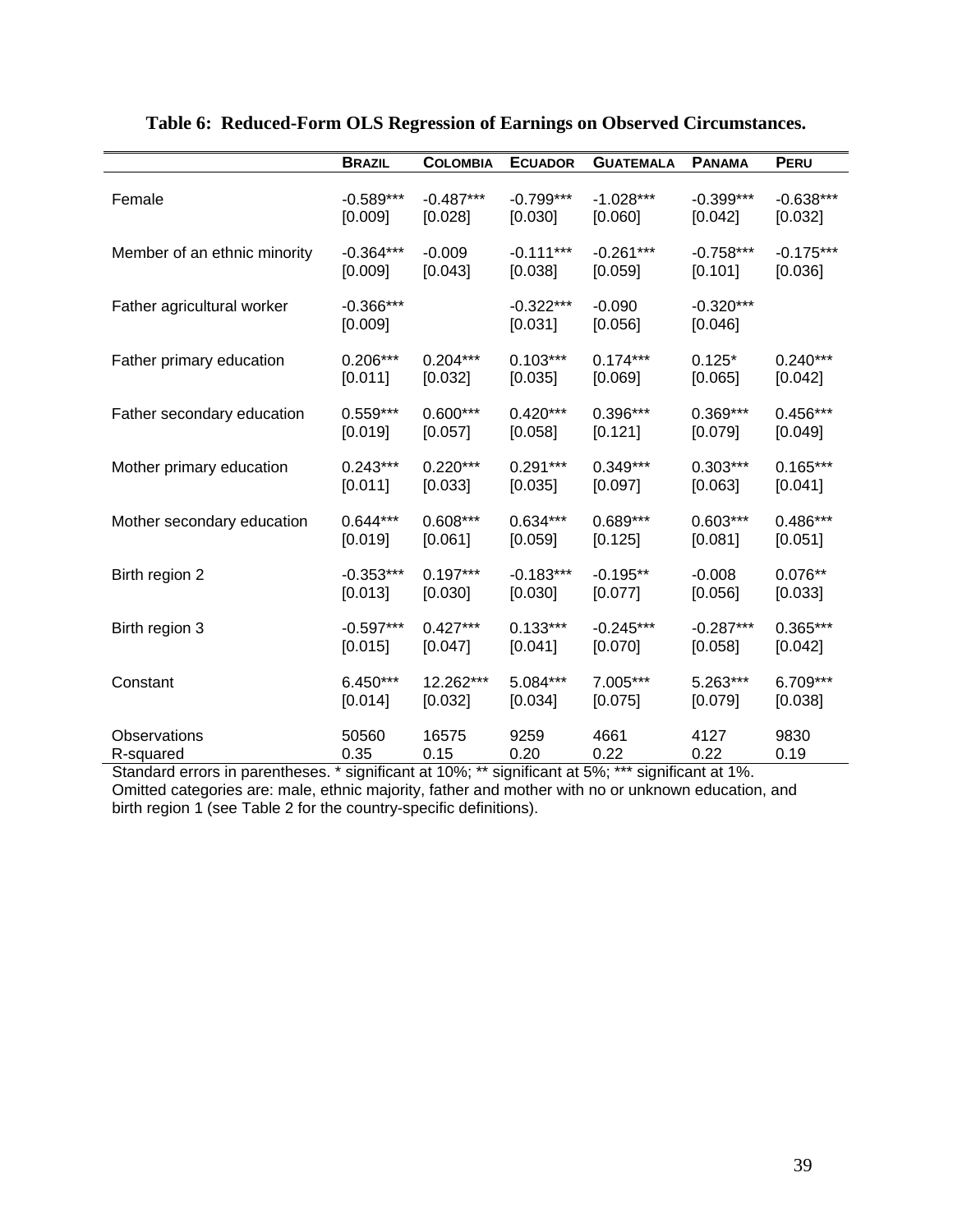|                                                                                 |                | <b>BRAZIL</b>  |                |                | <b>COLOMBIA</b>                        |                |                                                      | <b>ECUADOR</b> |                |                | <b>GUATEMALA</b> |                |                | <b>PANAMA</b>  |                |                                                                                             | PERU           |                |
|---------------------------------------------------------------------------------|----------------|----------------|----------------|----------------|----------------------------------------|----------------|------------------------------------------------------|----------------|----------------|----------------|------------------|----------------|----------------|----------------|----------------|---------------------------------------------------------------------------------------------|----------------|----------------|
|                                                                                 | E(0)           | E(1)           | E(2)           | E(0)           | E(1)                                   | E(2)           | E(0)                                                 | E(1)           | E(2)           | E(0)           | E(1)             | E(2)           | E(0)           | E(1)           | E(2)           | E(0)                                                                                        | E(1)           | E(2)           |
| <b>TOTAL INEQUALITY</b>                                                         | 0.695<br>0.009 | 0.710<br>0.015 | 1.595<br>0.152 | 0.559<br>0.027 | 0.626<br>0.038                         | 1.377<br>0.141 | 0.417<br>0.017                                       | 0.452<br>0.027 | 0.828<br>0.108 | 0.619<br>0.035 | 0.683<br>0.040   | 1.722<br>0.320 | 0.630<br>0.032 | 0.609<br>0.037 | 1.085<br>0.105 | 0.557<br>0.024                                                                              | 0.635<br>0.041 | 1.642<br>0.222 |
| <b>NON PARAMETRIC</b><br><b>ESTIMATES</b>                                       |                |                |                |                |                                        |                |                                                      |                |                |                |                  |                |                |                |                |                                                                                             |                |                |
| $\theta_d^N$                                                                    | 0.329<br>0.008 | 0.337<br>0.010 | 0.191<br>0.015 | 0.250<br>0.020 | 0.261<br>0.021                         | 0.157<br>0.013 | 0.290<br>0.020                                       | 0.287<br>0.022 | 0.187<br>0.024 | 0.373<br>0.032 | 0.386<br>0.040   | 0.209<br>0.061 | 0.346<br>0.023 | 0.335<br>0.025 | 0.213<br>0.024 | 0.292<br>0.019                                                                              | 0.271<br>0.017 | 0.124<br>0.016 |
| $\theta_{r}^{N}$                                                                | 0.329<br>0.008 | 0.319<br>0.014 | 0.416<br>0.054 | 0.250<br>0.020 | 0.287<br>0.033                         | 0.397<br>0.068 | 0.290<br>0.020                                       | 0.315<br>0.026 | 0.421<br>0.047 | 0.373<br>0.032 | 0.419<br>0.035   | 0.587<br>0.079 | 0.346<br>0.023 | 0.322<br>0.037 | 0.304<br>0.098 | 0.292<br>0.019                                                                              | 0.337<br>0.033 | 0.418<br>0.125 |
| PARAMETRIC<br><b>ESTIMATES</b>                                                  |                |                |                |                |                                        |                |                                                      |                |                |                |                  |                |                |                |                |                                                                                             |                |                |
| $\theta_r^P$                                                                    | 0.322<br>0.009 | 0.305<br>0.016 | 0.382<br>0.065 | 0.233<br>0.019 | 0.259<br>0.034                         | 0.350<br>0.083 | 0.269<br>0.020                                       | 0.284<br>0.027 | 0.365<br>0.055 | 0.345<br>0.031 | 0.371<br>0.041   | 0.498<br>0.108 | 0.315<br>0.022 | 0.274<br>0.039 | 0.233<br>0.113 | 0.279<br>0.018                                                                              | 0.302<br>0.030 | 0.321<br>0.135 |
| $\theta_r^J$<br>Race                                                            | 0.086          | 0.079          | 0.107          | 0              | 0                                      | 0.001          | 0.022                                                | 0.020          | 0.028          | 0.082          | 0.077            | 0.102          | 0.066          | 0.036          | 0.037          | 0.044                                                                                       | 0.038          | 0.035          |
| Father's                                                                        | 0.003          | 0.004          | 0.016          | 0.002          | 0.002                                  | 0.004          | 0.004                                                | 0.004          | 0.006          | 0.012          | 0.011            | 0.014          | 0.009          | 0.006          | 0.007          | 0.008                                                                                       | 0.008          | 0.026          |
| occupation                                                                      | 0.047<br>0.002 | 0.044<br>0.003 | 0.062<br>0.011 |                |                                        |                | 0.095<br>0.010                                       | 0.091<br>0.013 | 0.113<br>0.026 | 0.052<br>0.011 | 0.052<br>0.012   | 0.079<br>0.019 | 0.061<br>0.011 | 0.053<br>0.013 | 0.057<br>0.035 |                                                                                             |                |                |
| Father's<br>education                                                           | 0.132<br>0.006 | 0.142<br>0.010 | 0.222<br>0.039 | 0.152<br>0.017 | 0.178<br>0.023                         | 0.276<br>0.047 | 0.117<br>0.014                                       | 0.126<br>0.018 | 0.173<br>0.038 | 0.145<br>0.024 | 0.164<br>0.029   | 0.257<br>0.062 | 0.101<br>0.016 | 0.096<br>0.017 | 0.116<br>0.034 | 0.120<br>0.014                                                                              | 0.113<br>0.017 | 0.112<br>0.049 |
| Mother's<br>education                                                           | 0.145          | 0.156          | 0.244          | 0.153          | 0.179                                  | 0.278          | 0.154                                                | 0.167          | 0.227          | 0.203          | 0.225            | 0.341          | 0.163          | 0.154          | 0.159          | 0.172                                                                                       | 0.184          | 0.249          |
|                                                                                 | 0.006          | 0.008          | 0.034          | 0.017          | 0.023                                  | 0.048          | 0.014                                                | 0.020          | 0.044          | 0.023          | 0.031            | 0.081          | 0.020          | 0.028          | 0.070          | 0.016                                                                                       | 0.020          | 0.048          |
| Birth region<br>$0.0001 \times 10^{-1}$ $1.00001$ $10^{-1}$ $1.00001$ $10^{-1}$ | 0.079<br>0.005 | 0.049<br>0.007 | 0.043<br>0.024 | 0.031<br>0.012 | 0.019<br>0.019<br>and the Community of | 0.00<br>0.046  | 0.029<br>0.010<br>$\alpha$ and $\alpha$ and $\alpha$ | 0.030<br>0.015 | 0.036<br>0.035 | 0.046<br>0.015 | 0.051<br>0.018   | 0.098<br>0.041 | 0.085<br>0.015 | 0.078<br>0.017 | 0.096<br>0.036 | 0.076<br>0.011<br>$\ldots$ . $\ldots$ $\ldots$ $\ldots$ $\ldots$ $\ldots$ $\ldots$ $\ldots$ | 0.092<br>0.016 | 0.158<br>0.045 |

# **Table 7: Inequality of Opportunity Indices for Household Income (per capita)**

Sample: individuals 30-49 with positive income and information on a set of circumstances; standard errors in italics; father's occupation missing for Colombia and Peru.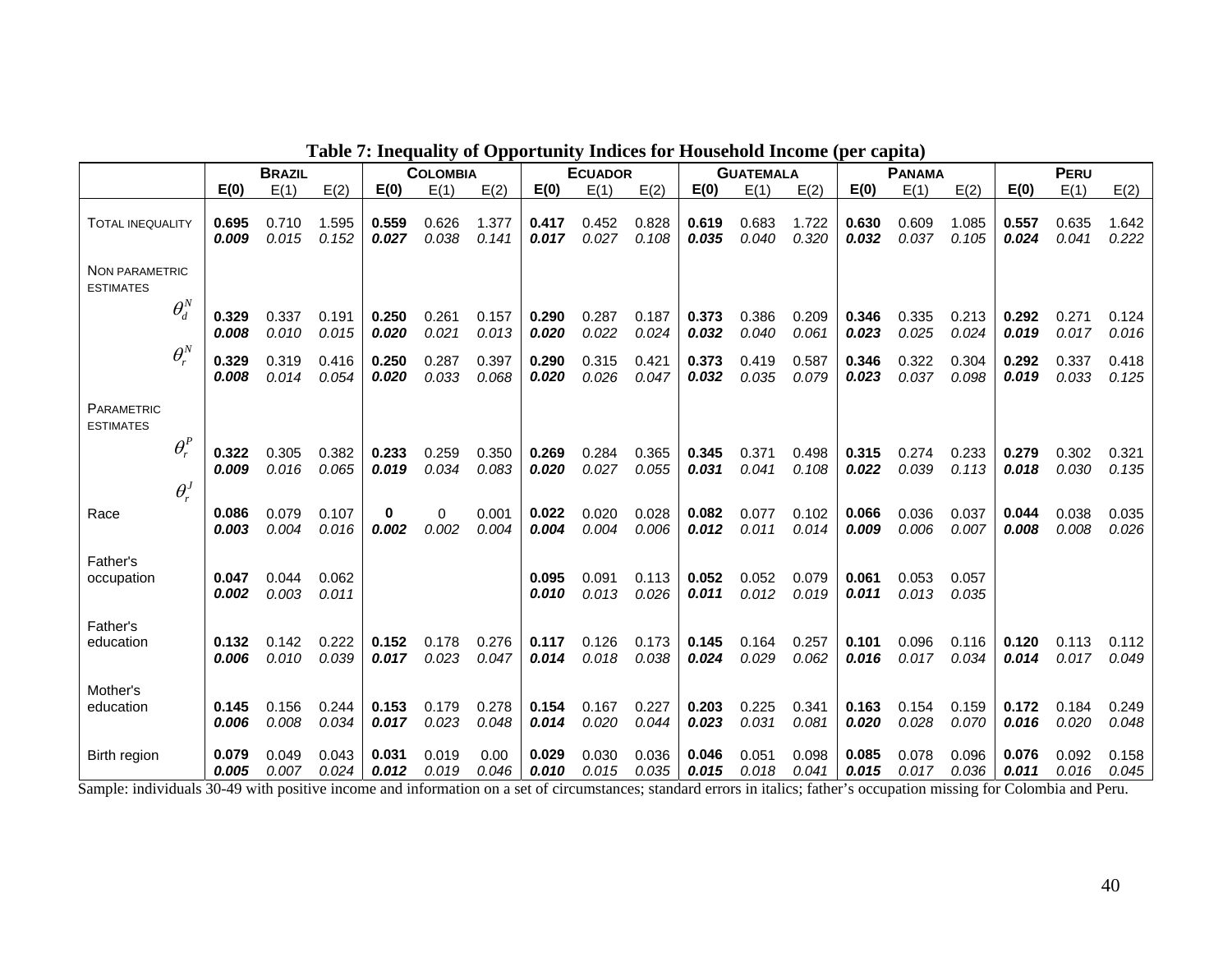|                                       |       | <b>COLOMBIA</b> |       |                | <b>ECUADOR</b> |                |                | <b>GUATEMALA</b> |                | <b>PANAMA</b>  |                |                |       | PERU  |       |
|---------------------------------------|-------|-----------------|-------|----------------|----------------|----------------|----------------|------------------|----------------|----------------|----------------|----------------|-------|-------|-------|
|                                       | E(0)  | E(1)            | E(2)  | E(0)           | E(1)           | E(2)           | E(0)           | E(1)             | E(2)           | E(0)           | E(1)           | E(2)           | E(0)  | E(1)  | E(2)  |
| <b>TOTAL INEQUALITY</b>               | 0.449 | 0.503           | 1.013 | 0.354          | 0.375          | 0.574          | 0.409          | 0.436            | 0.676          | 0.381          | 0.374          | 0.539          | 0.351 | 0.384 | 0.660 |
|                                       | 0.018 | 0.024           | 0.079 | 0.015          | 0.018          | 0.047          | 0.024          | 0.023            | 0.039          | 0.016          | 0.019          | 0.042          | 0.015 | 0.022 | 0.076 |
| NON PARAMETRIC<br><b>ESTIMATES</b>    |       |                 |       |                |                |                |                |                  |                |                |                |                |       |       |       |
| $\theta_d^N$                          | 0.265 | 0.275           | 0.177 | 0.344          | 0.347          | 0.270          | 0.524          | 0.536            | 0.440          | 0.417          | 0.385          | 0.285          | 0.348 | 0.339 | 0.229 |
|                                       | 0.017 | 0.017           | 0.013 | 0.021          | 0.025          | 0.028          | 0.023          | 0.026            | 0.031          | 0.016          | 0.018          | 0.020          | 0.017 | 0.017 | 0.016 |
| $\theta_{r}^{N}$                      | 0.265 | 0.304           | 0.456 | 0.344          | 0.353          | 0.427          | 0.524          | 0.542            | 0.630          | 0.417          | 0.405          | 0.475          | 0.348 | 0.389 | 0.533 |
|                                       | 0.017 | 0.023           | 0.035 | 0.021          | 0.024          | 0.033          | 0.023          | 0.023            | 0.022          | 0.016          | 0.024          | 0.044          | 0.017 | 0.024 | 0.040 |
| <b>PARAMETRIC</b><br><b>ESTIMATES</b> |       |                 |       |                |                |                |                |                  |                |                |                |                |       |       |       |
| $\theta_r^P$                          | 0.244 | 0.271           | 0.408 | 0.321          | 0.326          | 0.389          | 0.503          | 0.519            | 0.606          | 0.386          | 0.362          | 0.417          | 0.340 | 0.375 | 0.512 |
|                                       | 0.017 | 0.023           | 0.041 | 0.022          | 0.028          | 0.042          | 0.020          | 0.020            | 0.021          | 0.016          | 0.023          | 0.046          | 0.017 | 0.022 | 0.036 |
| $\theta_r^J$                          |       |                 |       |                |                |                |                |                  |                |                |                |                |       |       |       |
| Race                                  | 0.001 | 0.001           | 0.002 | 0.032          | 0.027          | 0.036          | 0.141          | 0.123            | 0.136          | 0.121          | 0.065          | 0.047          | 0.054 | 0.051 | 0.065 |
|                                       | 0.002 | 0.002           | 0.003 | 0.006          | 0.005          | 0.006          | 0.013          | 0.011            | 0.013          | 0.014          | 0.012          | 0.016          | 0.008 | 0.007 | 0.008 |
| Father's occupation                   |       |                 |       | 0.106<br>0.010 | 0.103<br>0.011 | 0.120<br>0.018 | 0.073<br>0.011 | 0.071<br>0.011   | 0.088<br>0.015 | 0.071<br>0.011 | 0.069<br>0.010 | 0.090<br>0.013 |       |       |       |
| Father's education                    | 0.154 | 0.179           | 0.288 | 0.141          | 0.148          | 0.192          | 0.202          | 0.219            | 0.285          | 0.108          | 0.109          | 0.146          | 0.142 | 0.147 | 0.199 |
|                                       | 0.016 | 0.019           | 0.028 | 0.015          | 0.019          | 0.032          | 0.021          | 0.021            | 0.027          | 0.014          | 0.016          | 0.023          | 0.013 | 0.014 | 0.019 |
| Mother's education                    | 0.166 | 0.194           | 0.314 | 0.186          | 0.193          | 0.244          | 0.256          | 0.279            | 0.353          | 0.167          | 0.177          | 0.241          | 0.204 | 0.222 | 0.306 |
|                                       | 0.014 | 0.018           | 0.028 | 0.015          | 0.019          | 0.032          | 0.019          | 0.021            | 0.028          | 0.017          | 0.020          | 0.029          | 0.014 | 0.017 | 0.025 |
| <b>Birth region</b>                   | 0.040 | 0.032           | 0.035 | 0.040          | 0.044          | 0.058          | 0.102          | 0.103            | 0.137          | 0.096          | 0.096          | 0.127          | 0.109 | 0.124 | 0.195 |
|                                       | 0.011 | 0.016           | 0.033 | 0.010          | 0.014          | 0.025          | 0.014          | 0.015            | 0.020          | 0.015          | 0.016          | 0.023          | 0.013 | 0.019 | 0.038 |

**Table 8: Inequality of Opportunity Indices for Household Consumption Expenditures (per capita)** 

Sample: individuals 30-49 with positive household consumption and information on a set of circumstances; standard errors in italics; father's occupation is missing for Colombia and Peru.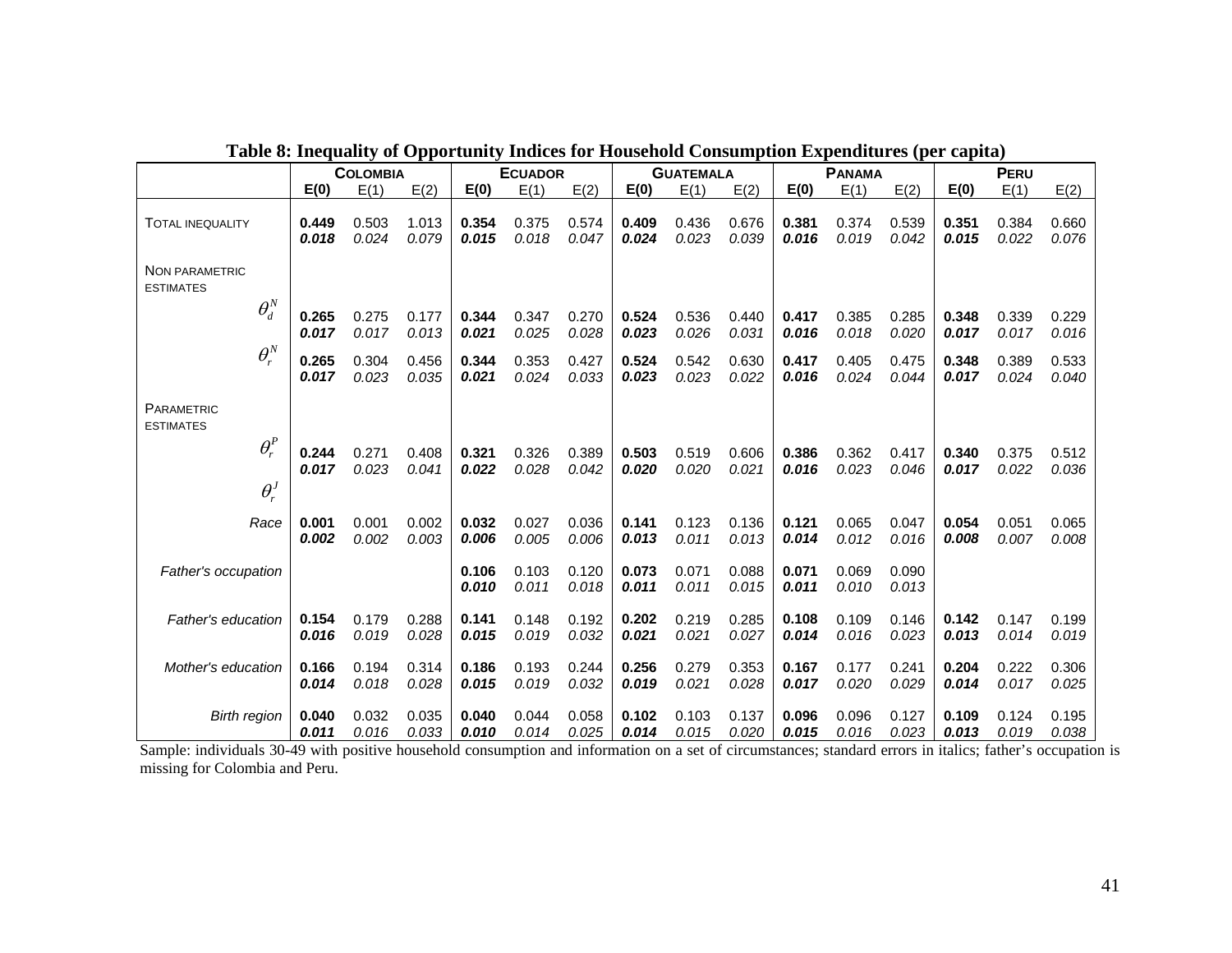|                              | <b>BRAZIL</b>          | <b>COLOMBIA</b> | <b>ECUADOR</b>         | <b>GUATEMALA</b>       | <b>PANAMA</b>          | <b>PERU</b> |
|------------------------------|------------------------|-----------------|------------------------|------------------------|------------------------|-------------|
| Member of an ethnic minority | $-0.414***$            | $-0.015$        | $-0.236***$            | $-0.350***$            | $-0.922***$            | $-0.230***$ |
|                              | [0.009]                | [0.032]         | [0.025]                | [0.036]                | [0.057]                | [0.023]     |
| Father agricultural worker   | $-0.295***$<br>[0.009] |                 | $-0.291***$<br>[0.019] | $-0.192***$<br>[0.034] | $-0.210***$<br>[0.032] |             |
| Father primary education     | $0.248***$             | $0.218***$      | $0.135***$             | $0.166***$             | $0.211***$             | $0.189***$  |
|                              | [0.010]                | [0.022]         | [0.021]                | [0.041]                | [0.044]                | [0.026]     |
| Father secondary education   | 0.696***               | $0.689***$      | $0.446***$             | $0.386***$             | $0.473***$             | $0.442***$  |
|                              | [0.018]                | [0.039]         | [0.035]                | [0.080]                | [0.057]                | [0.031]     |
| Mother primary education     | $0.299***$             | $0.245***$      | $0.254***$             | $0.362***$             | $0.298***$             | $0.215***$  |
|                              | [0.010]                | [0.023]         | [0.021]                | [0.058]                | [0.043]                | [0.026]     |
| Mother secondary education   | $0.789***$             | $0.703***$      | $0.630***$             | $0.893***$             | $0.768***$             | $0.572***$  |
|                              | [0.018]                | [0.039]         | [0.035]                | [0.082]                | [0.059]                | [0.034]     |
| Birth region 2               | $-0.378***$            | $0.176***$      | $-0.124***$            | $-0.278***$            | $-0.044$               | $0.058***$  |
|                              | [0.012]                | [0.022]         | [0.018]                | [0.051]                | [0.043]                | [0.021]     |
| Birth region 3               | $-0.740***$            | $0.460***$      | $0.170***$             | $-0.258***$            | $-0.361***$            | $0.376***$  |
|                              | [0.013]                | [0.028]         | [0.025]                | [0.045]                | [0.042]                | [0.030]     |
| Constant                     | $5.372***$             | 11.578***       | 4.415***               | 5.857***               | $6.977***$             | 5.786***    |
|                              | [0.013]                | [0.022]         | [0.020]                | [0.046]                | [0.053]                | [0.023]     |
| Observations                 | 71,670                 | 22,436          | 12,643                 | 6,847                  | 5,649                  | 13,649      |
| R-squared                    | 0.32                   | 0.19            | 0.24                   | 0.28                   | 0.34                   | 0.25        |

### **Table 9: Reduced-Form OLS Regression of Household Income on Observed Circumstances**

Standard errors in brackets. \* significant at 10%; \*\* significant at 5%; \*\*\* significant at 1%. Omitted categories are: male, ethnic majority, father and mother with no or unknown education, and birth region 1 (see Table 2 for the country-specific definitions).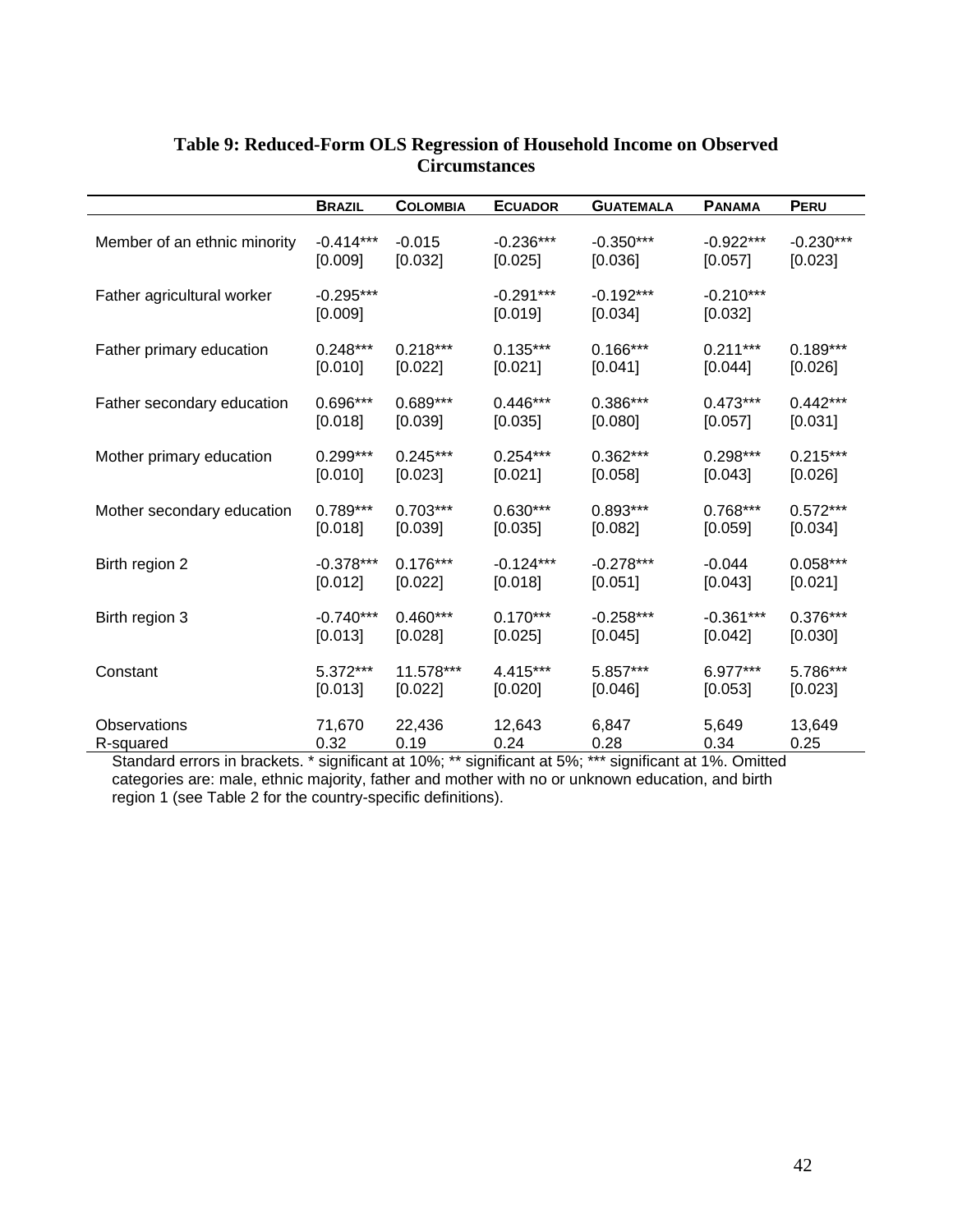|                              | <b>COLOMBIA</b> | <b>ECUADOR</b>         | <b>GUATEMALA</b>       | <b>PANAMA</b>          | PERU        |
|------------------------------|-----------------|------------------------|------------------------|------------------------|-------------|
| Member of an ethnic minority | $-0.043$        | $-0.300***$            | $-0.411***$            | $-1.020***$            | $-0.195***$ |
|                              | [0.028]         | [0.023]                | [0.025]                | [0.039]                | [0.017]     |
| Father agricultural worker   |                 | $-0.254***$<br>[0.017] | $-0.190***$<br>[0.023] | $-0.202***$<br>[0.023] |             |
| Father primary education     | $0.196***$      | $0.159***$             | $0.130***$             | $0.171***$             | $0.145***$  |
|                              | [0.019]         | [0.018]                | [0.031]                | [0.031]                | [0.019]     |
| Father secondary education   | $0.615***$      | $0.470***$             | $0.472***$             | $0.368***$             | $0.364***$  |
|                              | [0.031]         | [0.032]                | [0.046]                | [0.042]                | [0.022]     |
| Mother primary education     | $0.234***$      | $0.275***$             | $0.374***$             | $0.189***$             | $0.196***$  |
|                              | [0.019]         | [0.018]                | [0.038]                | [0.030]                | [0.019]     |
| Mother secondary education   | $0.693***$      | $0.672***$             | $0.725***$             | $0.554***$             | $0.498***$  |
|                              | [0.033]         | [0.031]                | [0.052]                | [0.043]                | [0.025]     |
| Birth region 2               | $0.202***$      | $-0.094***$            | $-0.416***$            | $-0.028$               | $0.051***$  |
|                              | [0.018]         | [0.016]                | [0.033]                | [0.032]                | [0.016]     |
| Birth region 3               | $0.454***$      | $0.215***$             | $-0.283***$            | $-0.257***$            | $0.411***$  |
|                              | [0.023]         | [0.022]                | [0.028]                | [0.030]                | [0.023]     |
| Constant                     | 14.216***       | 3.964***               | 8.520***               | 6.990***               | 5.877***    |
|                              | [0.020]         | [0.018]                | [0.029]                | [0.039]                | [0.017]     |
| Observations                 | 22,487          | 12,643                 | 6,865                  | 5,686                  | 13,649      |
| R-squared                    | 0.22            | 0.31                   | 0.47                   | 0.42                   | 0.31        |

### **Table 10: Reduced-Form OLS Regression of Household Consumption Expenditures on Observed Circumstances**

Standard errors in brackets. \* significant at 10%; \*\* significant at 5%; \*\*\* significant at 1%. Omitted categories are: male, ethnic majority, father and mother with no or unknown education, and birth region 1 (see Table 2 for the country-specific definitions).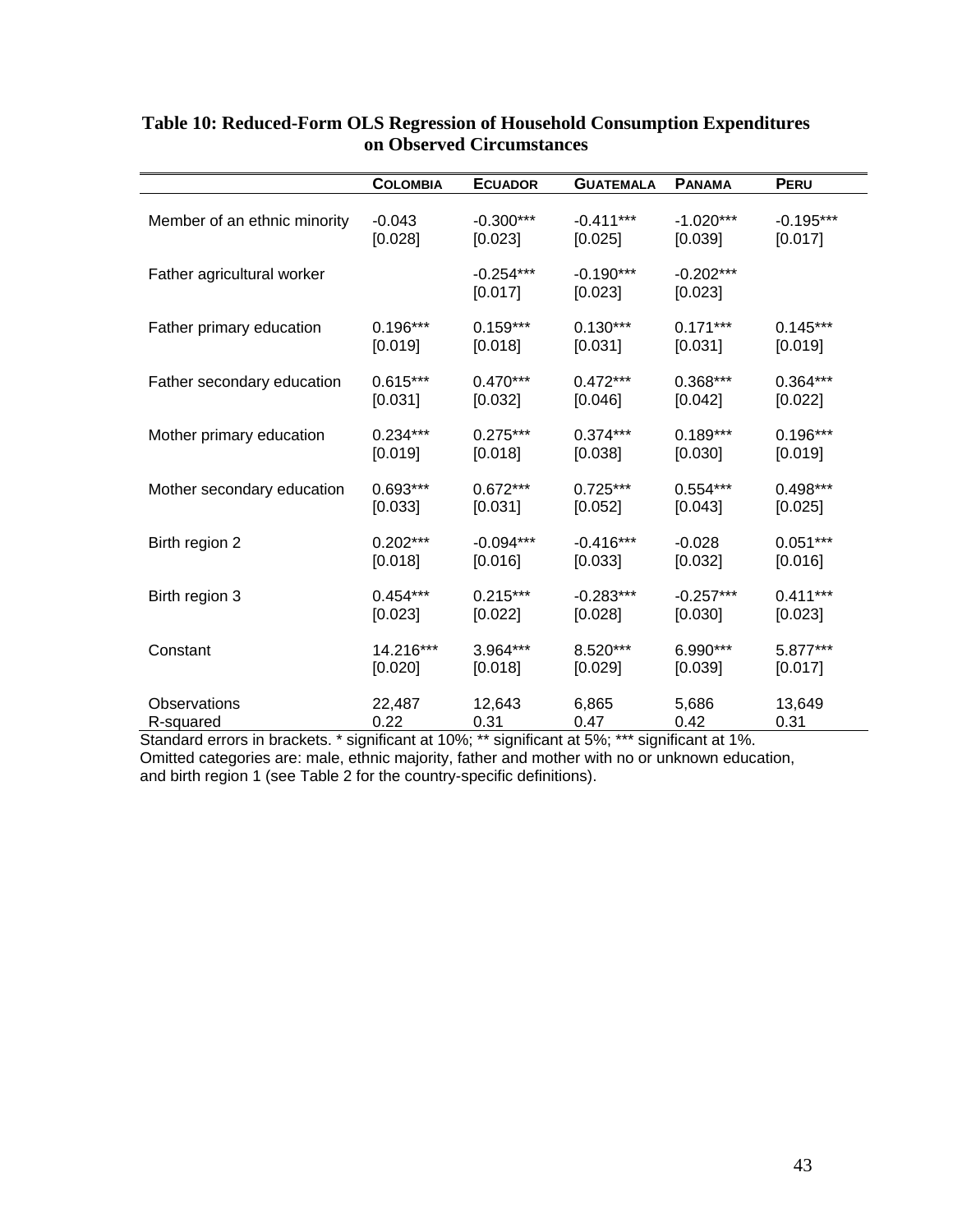|                                                       | <b>BRAZIL</b>                       | <b>COLOMBIA</b>    | <b>ECUADOR</b>                                                       | <b>GUATEMALA</b>                | <b>PANAMA</b>           | PERU                                              |
|-------------------------------------------------------|-------------------------------------|--------------------|----------------------------------------------------------------------|---------------------------------|-------------------------|---------------------------------------------------|
| Member of ethnic minority                             | 100.0                               | 32.8               | 61.0                                                                 | 100.0                           | 75.9                    | 100.0                                             |
| Father's agricultural                                 | 87.9                                |                    | 93.4                                                                 | 99.9                            | 83.5                    |                                                   |
| occupation<br>Other father's occupation               | 12.1                                |                    | 6.6                                                                  | 0.1                             | 16.5                    |                                                   |
| Father without education                              | 89.2                                | 76.6               | 86.9                                                                 | 99.4                            | 58.0                    | 99.8                                              |
| Father's primary education                            | 10.5                                | 23.4               | 11.2                                                                 | 0.3                             | 37.0                    | 0.2                                               |
| Father's secondary education<br>(or complete primary) | 0.3                                 | 0.0                | 1.9                                                                  | 0.3                             | 5.0                     | 0.0                                               |
| Mother without education                              | 90.7                                | 96.0               | 98.3                                                                 | 99.1                            | 92.6                    | 99.4                                              |
| Mother's primary education                            | 9.3                                 | 3.8                | 1.1                                                                  | 0.3                             | 5.7                     | 0.0                                               |
| Mother's secondary education<br>(or complete primary) | 0.0                                 | 0.2                | 0.6                                                                  | 0.6                             | 1.7                     | 0.6                                               |
| Birth regions                                         | Northeast<br>and North<br>$(100\%)$ | Periphery<br>(99%) | Coast and<br>insular<br>$(51\%),$<br>Sierra and<br>Amazonia<br>(48%) | North and<br>Northwest<br>(99%) | Rural<br>areas<br>(96%) | South<br>and<br>Coast<br>(58%)<br>inland<br>(42%) |
| Share of total outcome                                | 2.9                                 | 5.0                | 4.4                                                                  | 3.5                             | 2.7                     | 4.8                                               |

# **Table 11: Opportunity-deprivation profiles**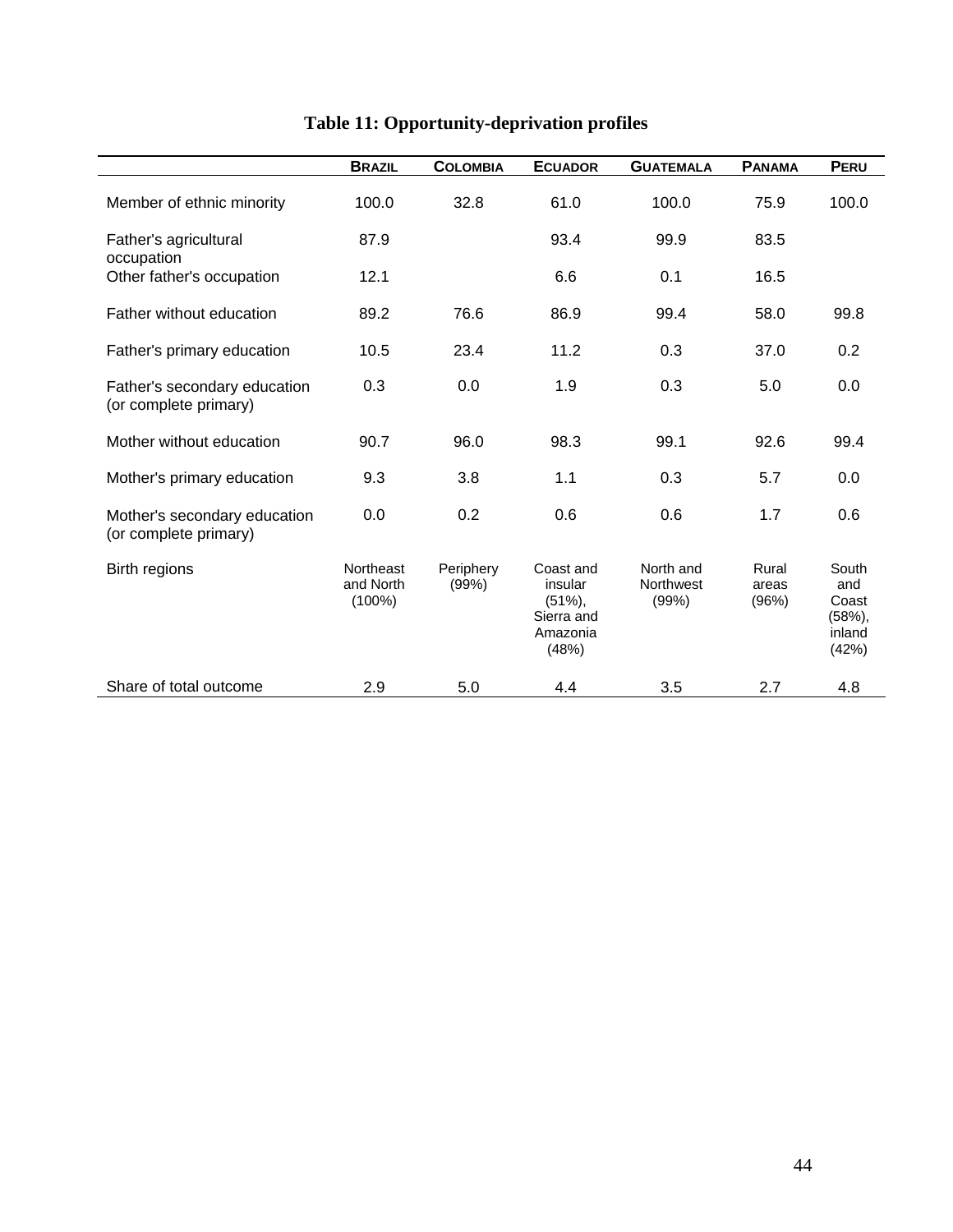|                                                            | <b>BRAZIL</b>                                                                         | <b>COLOMBIA</b>                           | <b>ECUADOR</b>                                                   | <b>GUATEMALA</b>                                                     | <b>PANAMA</b>                                          | <b>PERU</b>                                    |
|------------------------------------------------------------|---------------------------------------------------------------------------------------|-------------------------------------------|------------------------------------------------------------------|----------------------------------------------------------------------|--------------------------------------------------------|------------------------------------------------|
| Member of ethnic minority                                  | 68.5                                                                                  | 14.9                                      | 31.8                                                             | 70.2                                                                 | 53.7                                                   | 56.4                                           |
| Father's agricultural<br>occupation                        | 56.3                                                                                  |                                           | 80.0                                                             | 75.7                                                                 | 80.3                                                   |                                                |
| Other father's occupation                                  | 43.7                                                                                  |                                           | 20.0                                                             | 24.3                                                                 | 19.7                                                   |                                                |
| Father without education                                   | 77.2                                                                                  | 57.8                                      | 55.0                                                             | 90.1                                                                 | 66.8                                                   | 59.9                                           |
| Father's primary education<br>Father's secondary education | 21.8                                                                                  | 40.3                                      | 42.2                                                             | 9.0                                                                  | 29.0                                                   | 31.8                                           |
| (or complete primary)                                      | 1.0                                                                                   | 1.9                                       | 2.8                                                              | 0.9                                                                  | 4.2                                                    | 8.3                                            |
| Mother without education                                   | 79.4                                                                                  | 53.5                                      | 59.7                                                             | 96.3                                                                 | 75.2                                                   | 82.5                                           |
| Mother's primary education                                 | 19.4                                                                                  | 44.6                                      | 38.5                                                             | 3.0                                                                  | 23.7                                                   | 15.4                                           |
| Mother's secondary education<br>(or complete primary)      | 1.1                                                                                   | 1.9                                       | 1.8                                                              | 0.7                                                                  | 1.1                                                    | 2.2                                            |
| Birth regions                                              | Northeast<br>and North<br>$(70\%)$ .<br>Southeast.<br>Center-<br>west, South<br>(28%) | Periphery<br>$(65%)$ ,<br>Center<br>(34%) | Sierra and<br>Amazonia<br>(48%)<br>Coast and<br>insular<br>(45%) | North and<br><b>Northwest</b><br>(49%), South<br>and Center<br>(46%) | Rural<br>areas<br>$(91\%)$ ,<br>small<br>towns<br>(5%) | Inland<br>(59%)<br>South and<br>Coast<br>(40%) |
| Share of total outcome                                     | 0.7                                                                                   | 1.5                                       | 1.9                                                              | 1.8                                                                  | 1.5                                                    | 1.8                                            |

# **Table 12: Poverty profiles**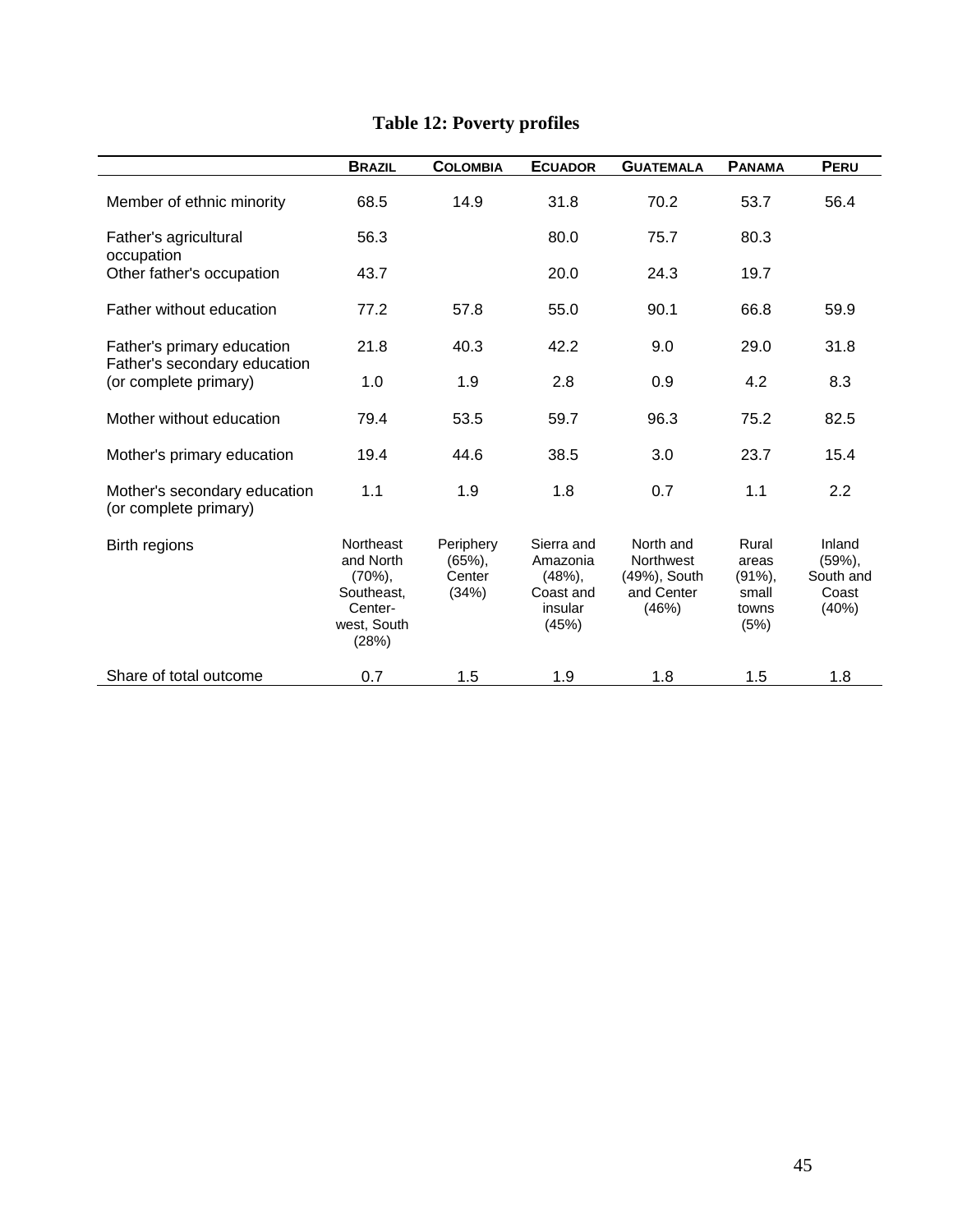## **Figure 1: The distribution of earnings conditional on selected circumstance variables**



a. By mother's education

# b. By ethnicity

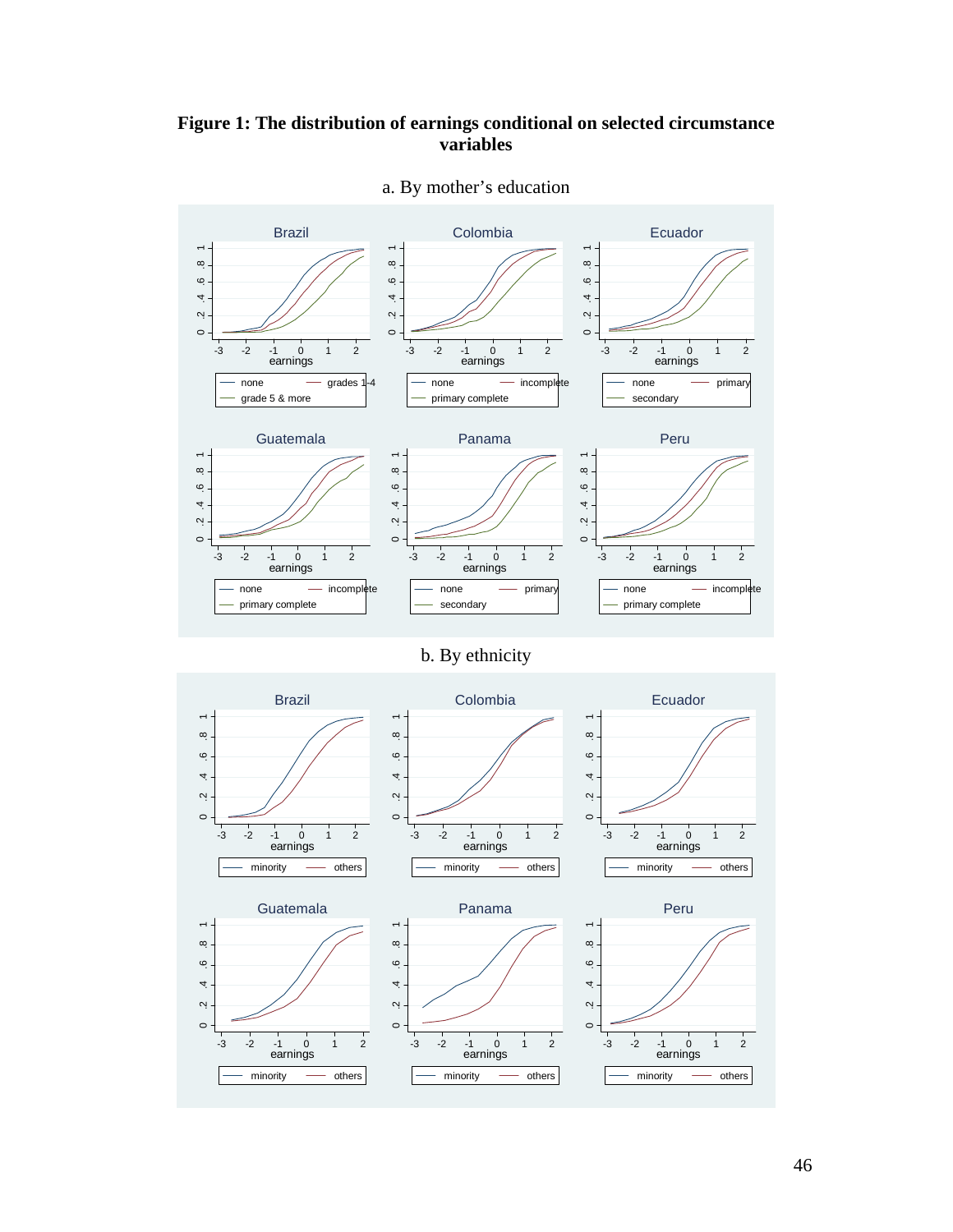## **Figure 2: The distribution of consumption conditional on selected circumstance variables**



a. By mother's education

b. By ethnicity

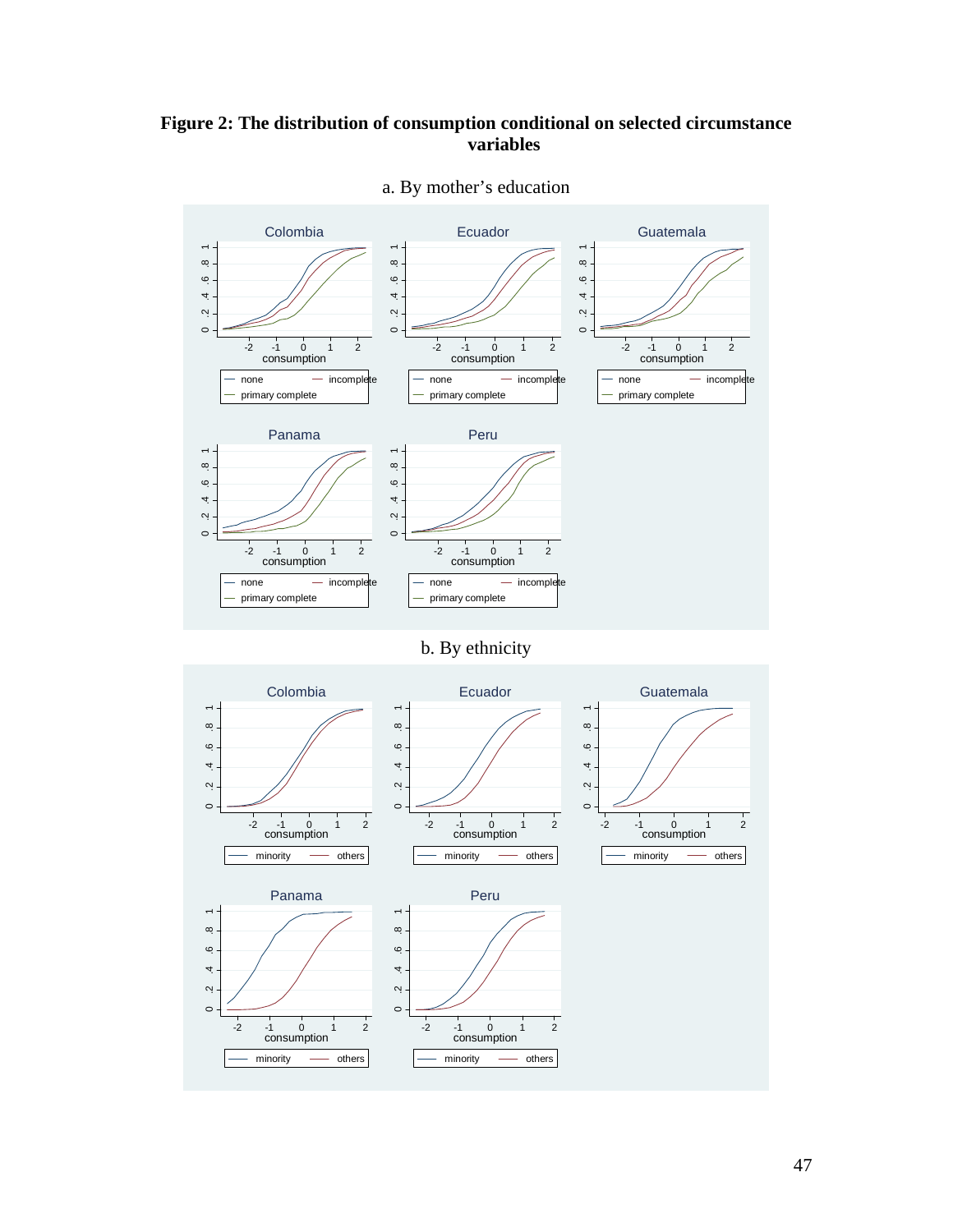



# **Per capita household consumption Total inequality and levels of inequality of opportunity**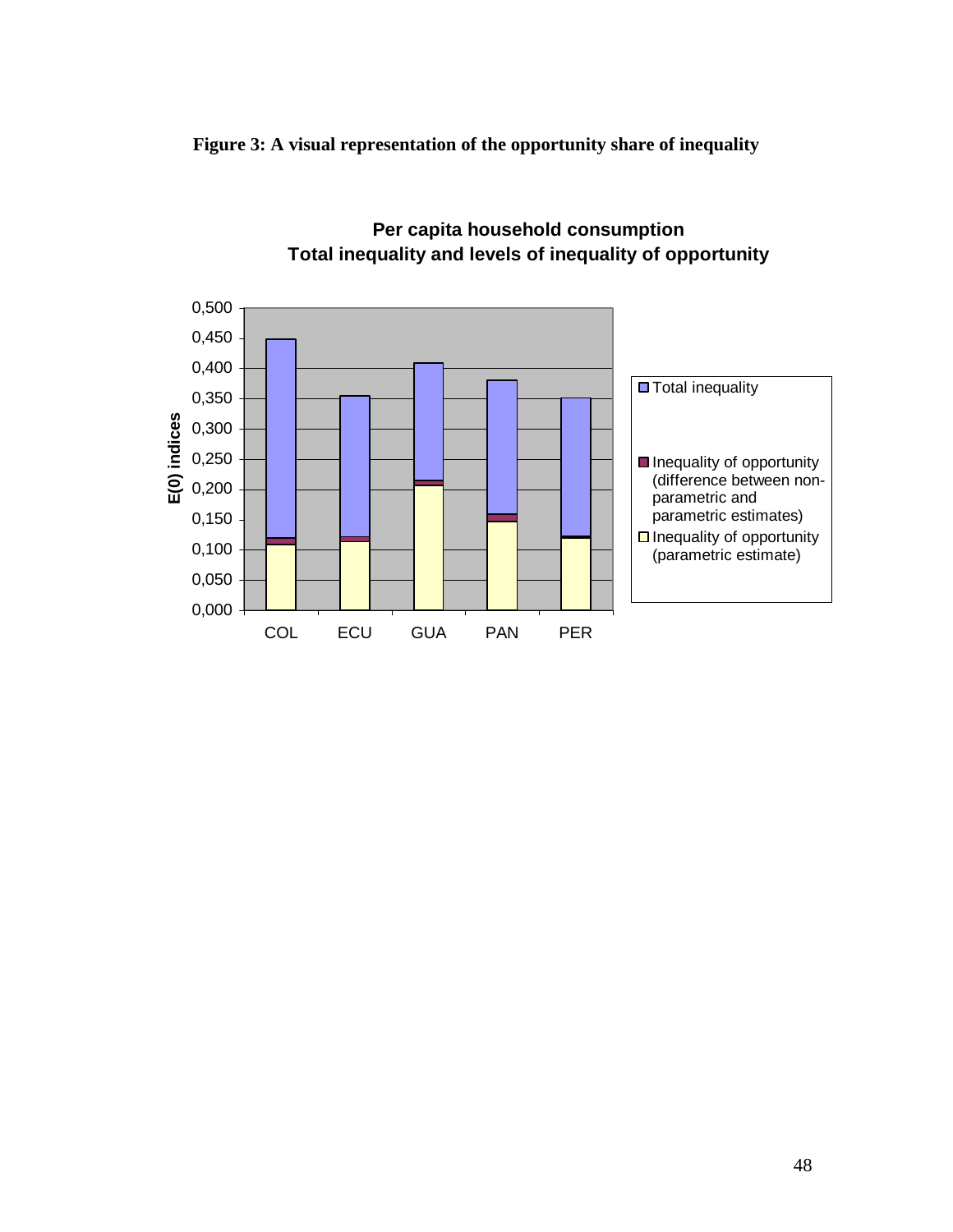| <b>Country</b> | <b>Ethnicity</b>                                                       | <b>Father's occupation</b> | <b>Father's</b><br>education    | Mother's<br>education | Place of birth                          | <b>Estimated</b><br>population | Share of<br>national<br>population | <b>Mean</b><br>outcome | <b>Ratio of</b><br>overall<br>mean |
|----------------|------------------------------------------------------------------------|----------------------------|---------------------------------|-----------------------|-----------------------------------------|--------------------------------|------------------------------------|------------------------|------------------------------------|
| <b>Brazil</b>  | black and mix-raced                                                    | agricultural worker        | none or<br>unknown              | none or<br>unknown    | Nordeste or<br>North                    | 2,276,662                      | 0.06776                            | 105.9                  | 0.261                              |
|                | black and mix-raced                                                    | agricultural worker        | Upper<br>primary (5)<br>or more | none or<br>unknown    | Sao Paulo or<br><b>Federal District</b> | 1,417                          | 0.00004                            | 116.5                  | 0.287                              |
|                | black and mix-raced                                                    | agricultural worker        | none or<br>unknown              | lower primary         | Nordeste or<br>North                    | 313,664                        | 0.00934                            | 136.6                  | 0.337                              |
|                | black and mix-raced                                                    | agricultural worker        | Lower<br>primary                | none or<br>unknown    | Nordeste or<br>North                    | 352,729                        | 0.01050                            | 136.9                  | 0.338                              |
|                | black and mix-raced                                                    | agricultural worker        | Upper<br>primary (5)<br>or more | none or<br>unknown    | Nordeste or<br>North                    | 7,564                          | 0.00023                            | 144.2                  | 0.355                              |
|                | black and mix-raced                                                    | Other                      | none or<br>unknown              | none or<br>unknown    | Nordeste or<br>North                    | 2,063,415                      | 0.06141                            | 144.5                  | 0.356                              |
| Colombia       | "indigena, gitano,<br>archipielago,<br>palenquero, negro or<br>mulato" | Missing                    | None                            | primary<br>complete   | Peripherical<br>departments             | 2,445                          | 0.00022                            | 1.352E+06              | 0.334                              |
|                | "indigena, gitano,<br>archipielago,<br>palenquero, negro or<br>mulato" |                            | Primary<br>incomplete           | none                  | Central<br>departments                  | 6,416                          | 0.00058                            | 1.664E+06              | 0.411                              |
|                | "indigena, gitano,<br>archipielago,<br>palenquero, negro or<br>mulato" |                            | None                            | none                  | Peripherical<br>departments             | 134,352                        | 0.01207                            | 1.733E+06              | 0.428                              |
|                | "indigena, gitano,<br>archipielago,<br>palenquero, negro or<br>mulato" |                            | Primary<br>incomplete           | none                  | Bogota                                  | 836                            | 0.00008                            | 1.897E+06              | 0.468                              |
|                | "indigena, gitano,<br>archipielago,<br>palenquero, negro or<br>mulato" |                            | None                            | none                  | Peripherical<br>departments             | 131,872                        | 0.01185                            | 1.989E+06              | 0.491                              |
|                | "indigena, gitano,                                                     |                            | None                            | primary               | Peripherical                            | 41,942                         | 0.00377                            | 2.047E+06              | 0.506                              |

### **Appendix: Table A.1: The opportunity-deprivation profiles for six Latin American countries.**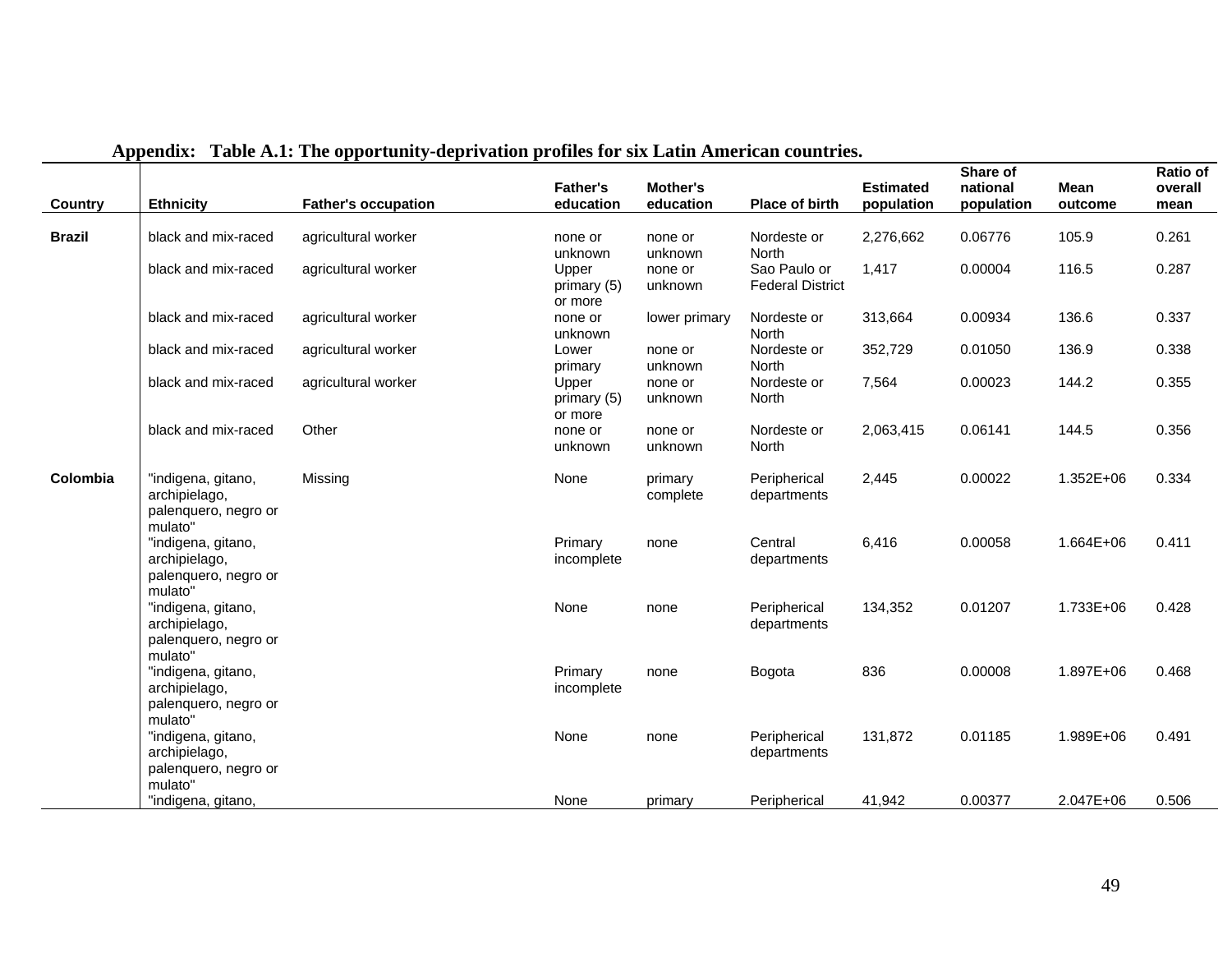|         | archipielago,<br>palenquero, negro or                                  |                                                                                             |                       | incomplete           | departments                       |         |         |           |       |
|---------|------------------------------------------------------------------------|---------------------------------------------------------------------------------------------|-----------------------|----------------------|-----------------------------------|---------|---------|-----------|-------|
|         | mulato"<br>neither of previous                                         |                                                                                             | Primary<br>incomplete | none                 | Peripherical<br>departments       | 179,563 | 0.01613 | 2.049E+06 | 0.506 |
|         | neither of previous                                                    |                                                                                             | None                  | none                 | Peripherical<br>departments       | 541,572 | 0.04866 | 2.112E+06 | 0.522 |
|         | "indigena, gitano,<br>archipielago,<br>palenquero, negro or<br>mulato" |                                                                                             | Primary<br>incomplete | none                 | Peripherical<br>departments       | 47,602  | 0.00428 | 2.167E+06 | 0.535 |
|         | neither of previous                                                    |                                                                                             | Primary<br>incomplete | none                 | Peripherical<br>departments       | 130,198 | 0.01170 | 2.263E+06 | 0.559 |
| Ecuador | "indigena, negro or<br>mulato"                                         | agricultural or domestic worker:<br>"jornalero, propria finca, domestico or<br>que haceres" | Primary               | secondary or<br>more | sierra &<br>Amazonia              | 537     | 0.00017 | 27.59     | 0.176 |
|         | "indigena, negro or<br>mulato"                                         | agricultural or domestic worker:<br>"jornalero, propria finca, domestico or<br>que haceres" | secondary<br>or more  | none or dnk          | costa & insular                   | 406     | 0.00013 | 35.42     | 0.217 |
|         | "indigena, negro or<br>mulato"                                         | agricultural or domestic worker:<br>"jornalero, propria finca, domestico or<br>que haceres" | secondary<br>or more  | secondary or<br>more | sierra &<br>Amazonia              | 436     | 0.00014 | 38.64     | 0.231 |
|         | "indigena, negro or<br>mulato"                                         | agricultural or domestic worker:<br>"jornalero, propria finca, domestico or<br>que haceres" | none or dnk           | none or dnk          | sierra &<br>Amazonia              | 104,561 | 0.03366 | 42.53     | 0.316 |
|         | "indigena, negro or<br>mulato"                                         | agricultural or domestic worker:<br>"jornalero, propria finca, domestico or<br>que haceres" | none or dnk           | primary              | Pichincha or<br>Azuay<br>province | 1,537   | 0.00049 | 44.79     | 0.347 |
|         | "indigena, negro or<br>mulato"                                         | other: "empleado, asalariado, dueño<br>o patrón, cuenta propia, rentista, or<br>estudiante" | none or dnk           | secondary or<br>more | sierra &<br>Amazonia              | 232     | 0.00007 | 45.20     |       |
|         | "indigena, negro or<br>mulato"                                         | agricultural or domestic worker:<br>"jornalero, propria finca, domestico or<br>que haceres" | secondary<br>or more  | none or dnk          | sierra &<br>Amazonia              | 1,112   | 0.00036 | 46.52     | 0.158 |
|         | "indigena, negro or<br>mulato"                                         | agricultural or domestic worker:<br>"jornalero, propria finca, domestico or<br>que haceres" | Primary               | none or dnk          | sierra &<br>Amazonia              | 26,456  | 0.00852 | 47.35     | 0.180 |
|         | "indigena, negro or<br>mulato'                                         | other: "empleado, asalariado, dueño<br>o patrón, cuenta propia, rentista, or<br>estudiante" | none or dnk           | none or dnk          | costa & insular                   | 3,295   | 0.00106 | 53.73     | 0.250 |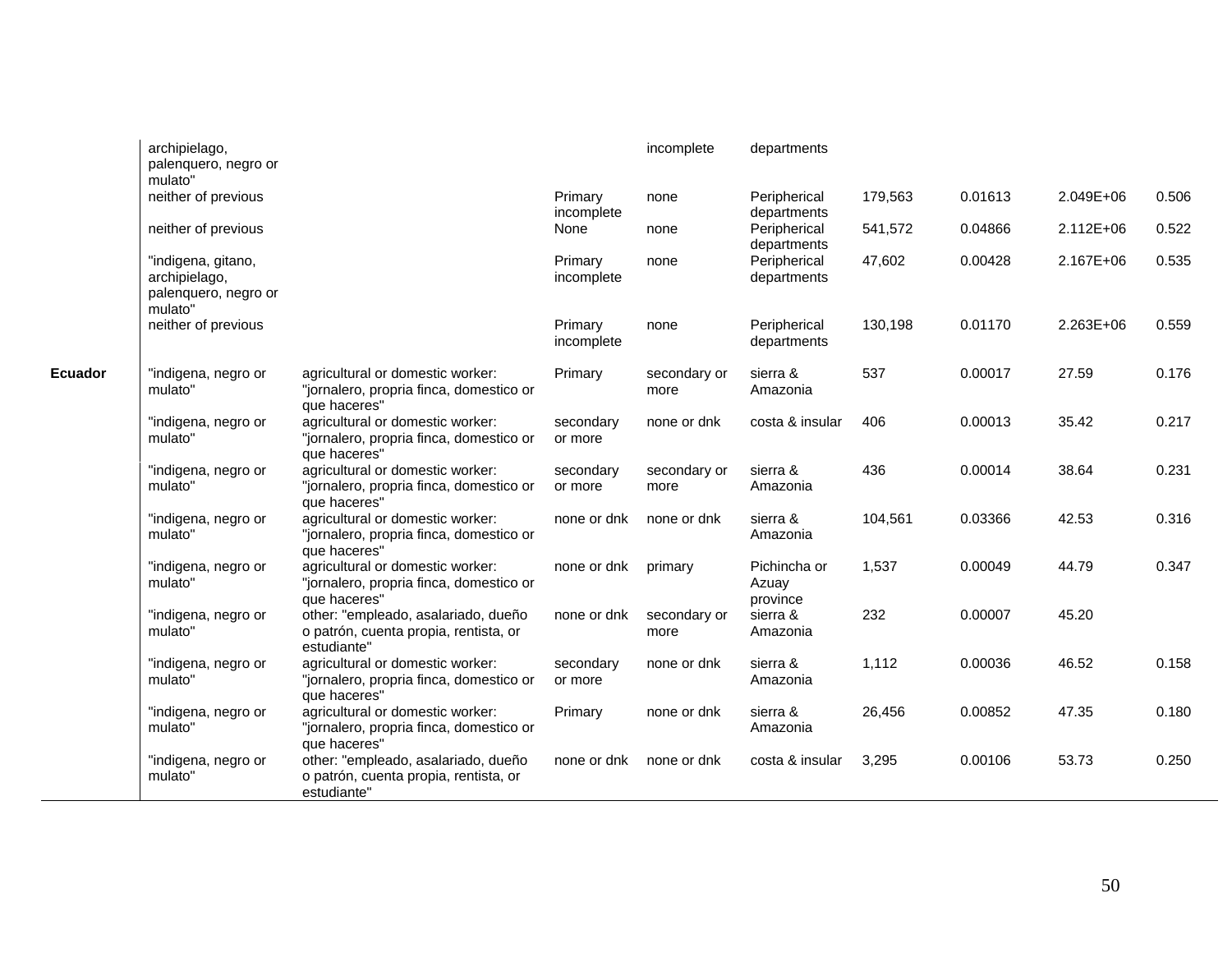|                  | "indigena, negro or<br>mulato"  | agricultural or domestic worker:<br>"jornalero, propria finca, domestico or<br>que haceres" | Primary                           | none or dnk                    | costa & insular                        | 7,644   | 0.00246 | 54.00 | 0.289 |
|------------------|---------------------------------|---------------------------------------------------------------------------------------------|-----------------------------------|--------------------------------|----------------------------------------|---------|---------|-------|-------|
|                  | "indigena, negro or<br>mulato"  | agricultural or domestic worker:<br>"jornalero, propria finca, domestico or<br>que haceres" | secondary<br>or more              | primary                        | costa & insular                        | 1.771   | 0.00057 | 57.02 | 0.296 |
|                  | "indigena, negro or<br>mulato"  | other: "empleado, asalariado, dueño<br>o patrón, cuenta propia, rentista, or<br>estudiante" | secondary<br>or more              | none or dnk                    | costa & insular                        | 1,412   | 0.00045 | 58.00 | 0.297 |
|                  | "indigena, negro or<br>mulato"  | agricultural or domestic worker:<br>"jornalero, propria finca, domestico or<br>que haceres" | none or dnk                       | none or dnk                    | costa & insular                        | 23,908  | 0.00770 | 58.12 | 0.303 |
|                  | "indigena, negro or<br>mulato"  | other: "empleado, asalariado, dueño<br>o patrón, cuenta propia, rentista, or<br>estudiante" | secondary<br>or more              | secondary or<br>more           | sierra &<br>Amazonia                   | 759     | 0.00024 | 62.05 | 0.310 |
|                  | "indigena, negro or<br>mulato"  | other: "empleado, asalariado, dueño<br>o patrón, cuenta propia, rentista, or<br>estudiante" | none or dnk                       | none or dnk                    | sierra &<br>Amazonia                   | 14,873  | 0.00479 | 63.96 | 0.330 |
|                  | neither of previous             | agricultural or domestic worker:<br>"jornalero, propria finca, domestico or<br>que haceres" | none or dnk                       | none or dnk                    | costa & insular                        | 181,135 | 0.05831 | 64.47 | 0.333 |
| <b>Guatemala</b> | indigenous maternal<br>language | agricultural worker: "jornalero, or<br>trabajador de su propia finca"                       | Complete<br>primary or<br>more    | incomplete<br>primary          | South-East,<br>South-West or<br>Center | 564     | 0.00027 | 1276  | 0.176 |
|                  | indigenous maternal<br>language | agricultural worker: "jornalero, or<br>trabajador de su propia finca"                       | never gone<br>to school or<br>dnk | complete<br>primary or<br>more | South-East,<br>South-West or<br>Center | 520     | 0.00025 | 1571  | 0.217 |
|                  | indigenous maternal<br>language | agricultural worker: "jornalero, or<br>trabajador de su propia finca"                       | incomplete<br>primary             | complete<br>primary or<br>more | South-East,<br>South-West or<br>Center | 591     | 0.00028 | 1671  | 0.231 |
|                  | indigenous maternal<br>language | other: "empleado asalariado, dueno o<br>patron, independiente/inactivo                      | never gone<br>to school or<br>dnk | complete<br>primary or<br>more | North or North-<br>West                | 187     | 0.00009 | 2285  | 0.316 |
|                  | indigenous maternal<br>language | agricultural worker: "jornalero, or<br>trabajador de su propia finca"                       | never gone<br>to school or<br>dnk | never gone to<br>school or dnk | North or North-<br>West                | 216,583 | 0.10324 | 2514  | 0.347 |
| Panama           | speaks indigenous<br>language   | agricultural worker or inactive:<br>"jornalero, propria finca, inactivo"                    | None                              | none                           | rural areas                            | 30,591  | 0.04523 | 352.9 | 0.163 |
|                  | speaks indigenous               | agricultural worker or inactive:                                                            | secondary                         | primary                        | other urban                            | 71      | 0.00011 | 408.2 | 0.189 |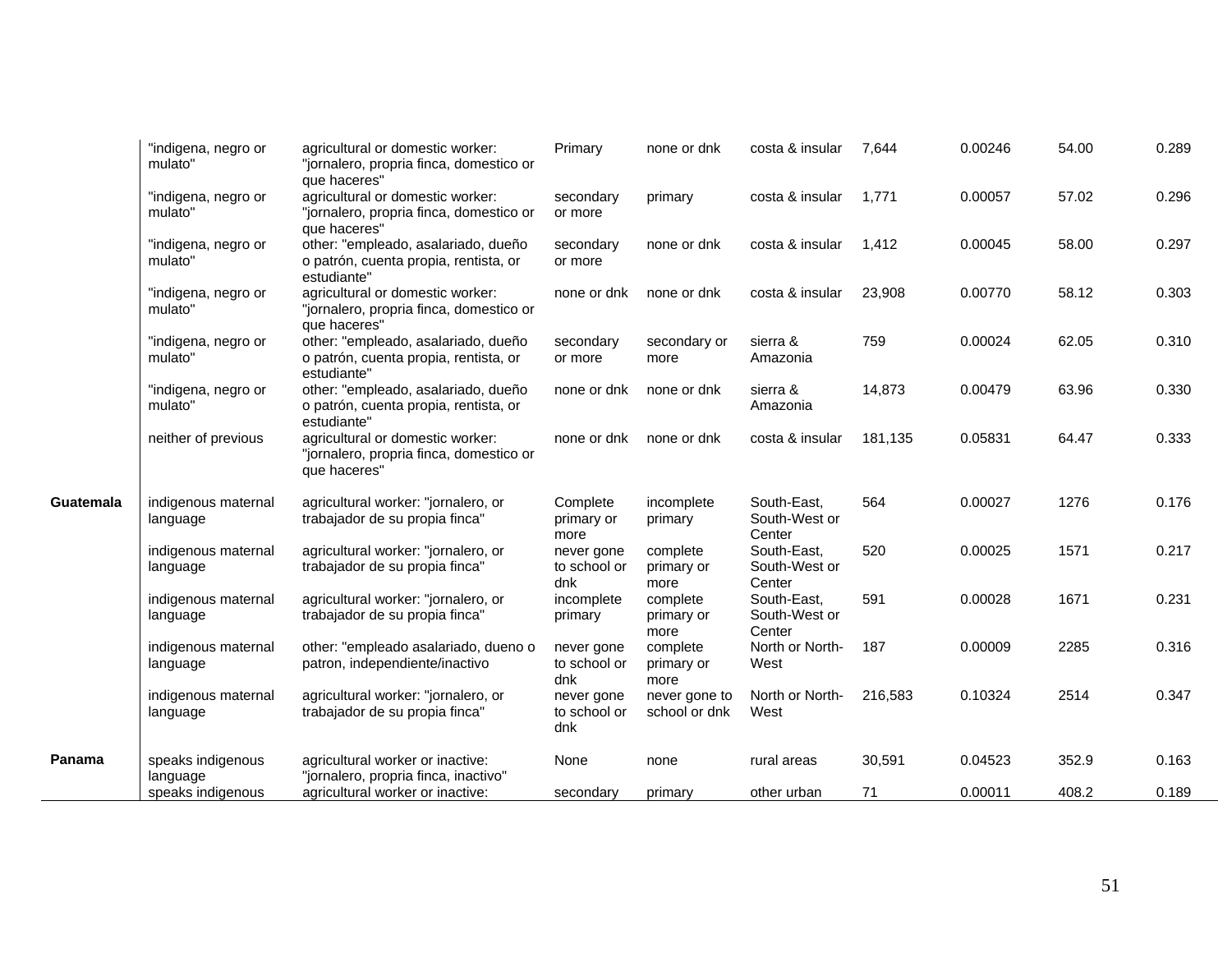| language<br>speaks indigenous<br>language | "jornalero, propria finca, inactivo"<br>other: "empleado, asalariado, dueño<br>o patrón, independiente, otro" | or more<br>secondary<br>or more | none                 | centers<br>rural areas                | 1,294 | 0.00191 | 416.4 | 0.193 |
|-------------------------------------------|---------------------------------------------------------------------------------------------------------------|---------------------------------|----------------------|---------------------------------------|-------|---------|-------|-------|
| speaks indigenous<br>language             | other: "empleado, asalariado, dueño<br>o patrón, independiente, otro"                                         | None                            | none                 | city or<br>intermediate<br>urban area | 240   | 0.00035 | 452.4 | 0.210 |
| speaks indigenous<br>language             | other: "empleado, asalariado, dueño<br>o patrón, independiente, otro"                                         | None                            | none                 | rural areas                           | 5,443 | 0.00805 | 466.8 | 0.216 |
| speaks indigenous<br>language             | agricultural worker or inactive:<br>"jornalero, propria finca, inactivo"                                      | None                            | none                 | other urban<br>centers                | 641   | 0.00095 | 489.7 | 0.227 |
| speaks indigenous<br>language             | agricultural worker or inactive:<br>"jornalero, propria finca, inactivo"                                      | Primary                         | primary              | city or<br>intermediate<br>urban area | 194   | 0.00029 | 560.4 | 0.260 |
| speaks indigenous<br>language             | other: "empleado, asalariado, dueño<br>o patrón, independiente, otro"                                         | Primary                         | secondary or<br>more | rural areas                           | 380   | 0.00056 | 601.8 | 0.279 |
| speaks indigenous<br>language             | other: "empleado, asalariado, dueño<br>o patrón, independiente, otro"                                         | Primary                         | none                 | rural areas                           | 1,449 | 0.00214 | 609.7 | 0.282 |
| speaks indigenous<br>language             | agricultural worker or inactive:<br>"jornalero, propria finca, inactivo"                                      | Primary                         | primary              | rural areas                           | 1,925 | 0.00285 | 611.8 | 0.283 |
| speaks indigenous<br>language             | other: "empleado, asalariado,<br>dueño o patrón, independiente,<br>otro"                                      | secondary<br>or more            | primary              | rural areas                           | 472   | 0.00070 | 617.2 | 0.286 |
| speaks indigenous<br>language             | agricultural worker or inactive:<br>"jornalero, propria finca, inactivo"                                      | None                            | primary              | rural areas                           | 595   | 0.00088 | 627.0 | 0.290 |
| speaks indigenous<br>language             | agricultural worker or inactive:<br>"jornalero, propria finca, inactivo"                                      | Primary                         | none                 | rural areas                           | 5922  | 0.00876 | 654.5 | 0.303 |
| does not                                  | agricultural worker or inactive:<br>"jornalero, propria finca, inactivo"                                      | secondary<br>or more            | none                 | rural areas                           | 753   | 0.00111 | 709.8 | 0.329 |
| speaks indigenous<br>language             | agricultural worker or inactive:<br>"jornalero, propria finca, inactivo"                                      | secondary<br>or more            | none                 | rural areas                           | 388   | 0.00057 | 724.6 | 0.336 |
| speaks indigenous<br>language             | agricultural worker or inactive:<br>"jornalero, propria finca, inactivo"                                      | None                            | primary              | other urban<br>centers                | 31    | 0.00005 | 741.8 | 0.344 |
| speaks indigenous<br>language             | other: "empleado, asalariado,<br>dueño o patrón, independiente,<br>otro"                                      | secondary<br>or more            | secondary<br>or more | rural areas                           | 194   | 0.00029 | 744.6 | 0.345 |
| speaks indigenous<br>language             | other: "empleado, asalariado,<br>dueño o patrón, independiente,<br>otro"                                      | None                            | primary              | rural areas                           | 530   | 0.00078 | 770.6 | 0.357 |
| speaks indigenous                         | agricultural worker or inactive:                                                                              | None                            | none                 | city or                               | 339   | 0.00050 | 788.0 | 0.365 |